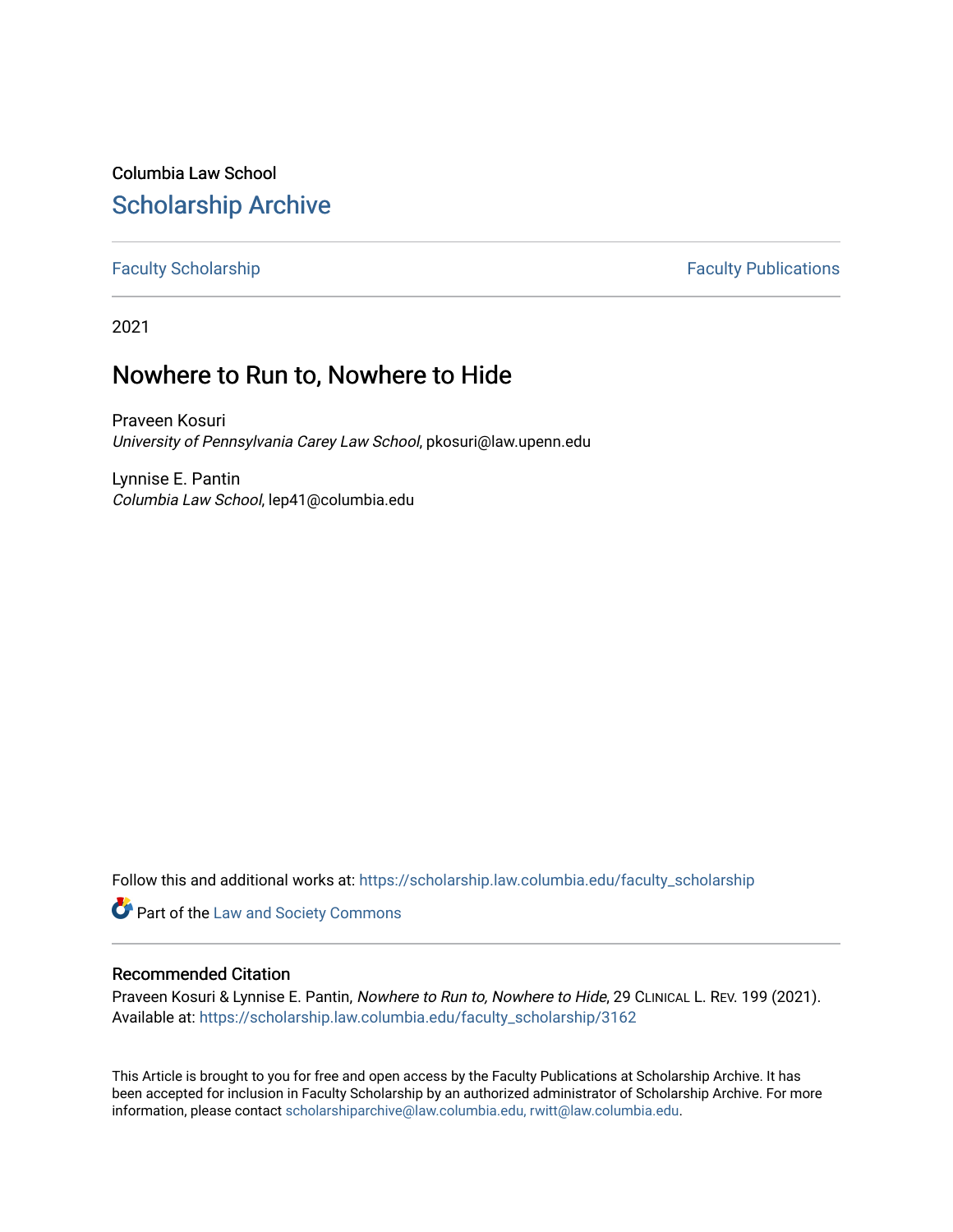# NOWHERE TO RUN TO, NOWHERE TO HIDE

# PRAVEEN KOSURI & LYNNISE PANTIN\*

As the COVID-19 global pandemic ravaged the United States, exacerbating the country's existing racial disparities, Black and brown small business owners navigated unprecedented obstacles to stay afloat. Adding even more hardship and challenges, the United States also engaged in a nationwide racial reckoning in the wake of the murder of George Floyd resulting in wide-scale protests in the same neighborhoods that initially saw a disproportionate impact of COVID-19 and harming many of the same Black and brown business owners. These business owners had to operate in an environment in which they experienced recurring trauma, mental anguish and uncertainty, along with physical destruction of many of their businesses and communities. This essay looks at how the generation-defining events of 2020 and the first half of 2021 affected the landscape of operating a small business, particularly for Black small business owners in Philadelphia and New York, where the authors run transactional law clinics at the University of Pennsylvania Law School and Columbia Law School. It goes on to describe how the pandemic and George Floyd protests affected their clinic students, clients, and themselves. The essay analyzes the events of the last year and a half in the historical context of past events of economic disruption and racial unrest. It concludes that a lasting impact of the COVID-19 pandemic will be the recognition of systemic racism and inequity that has persisted in American society for over 150 years and how it stunts Black and brown entrepreneurship.

#### **INTRODUCTION**

Starting and growing a business is hard under the best of circumstances. Starting and growing a business as a person of limited means is even harder. Starting and growing a business as a person of color. . . with a President who is a racist. . . and thinks immigrants are rapists

<sup>\*</sup> Praveen Kosuri is Practice Professor of Law at the University of Pennsylvania Carey Law School and Director of its Entrepreneurship Legal Clinic. Lynnise Pantin is the Pritzger Pucker Family Clinical Professor of Transactional Law at Columbia Law School and the Director of its Entrepreneurship and Community Development Clinic. Lynnise gratefully acknowledges the William S. Friedman Faculty Research Fund at Columbia Law School. Both Praveen and Lynnise owe a special thanks to research assistant Eric Rolston for his tireless assistance.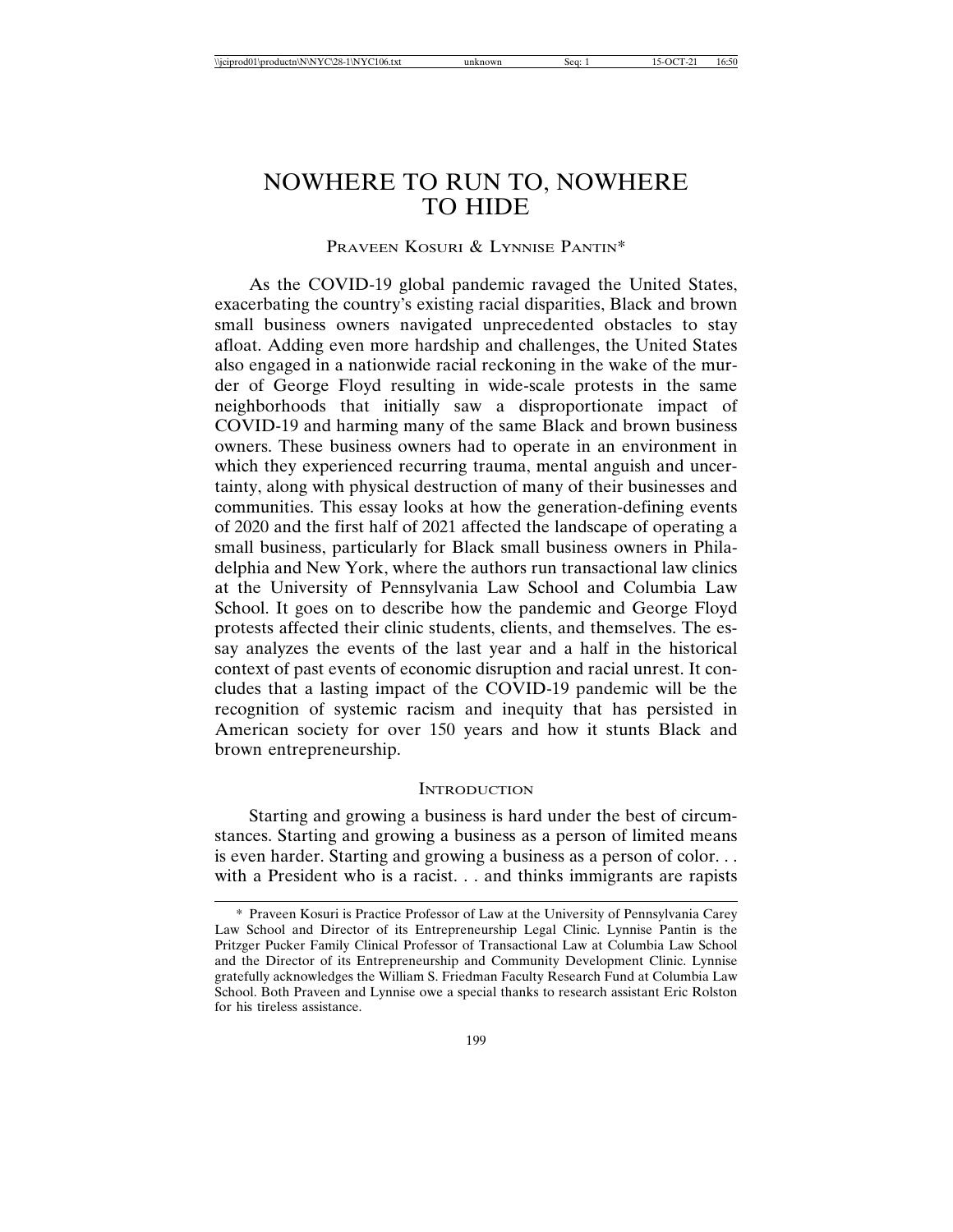and criminals. . . and implements policies that aid big businesses and billionaires at the expense of the 95% of businesses that drive the U.S. economy. . . seriously? It begs the question, why would anyone even try? But people do try, and many of those people are clients of transactional law clinics that advise and counsel them on all aspects of starting and growing a business.1 Despite the probabilities and the challenges, many of those businesses succeed. They anchor their communities by providing needed goods and services but also jobs and economic vitality. They are the life blood of cities across America.

Events since March 2020 have radically altered the landscape of operating a small business. A global pandemic that required a total shutdown of the U.S. economy for three months and the implementation of severe limitations the rest of the year. . .the related economic anxiety stemming from lost revenue, layoffs, inability to pay rent, increasing costs, supply chain disruptions, shipping delays, and past due bills. . . the dam of social complacency by Black people in the face of continual abuse by the police, shattered by the murder of George Floyd. . . the moral outrage from that murder resulting in mental anguish and physical destruction of many urban businesses. . . more violence, this time against Asian-Americans who also own and operate many urban businesses. . . the unrelenting waves of COVID-19 illnesses and death that disproportionately struck Black and brown people in cities. . . and a Presidential election that was a referendum on what kind of America people wanted—one driven by hate, white nationalism, and fear, or one of hope, a promise of redressing structural inequities, and change to the status quo. This is what small businesses, especially minority-owned businesses, have had to navigate. For transactional law clinics that represent those businesses, the events of the past 18 months have torn open a host of issues that had been sewn into the fabric of American entrepreneurship while creating both new challenges and opportunities for how to confront them.

This essay explores how the COVID-19 pandemic, the economic recession (and the governmental response to it) that followed, the George Floyd protests,<sup>2</sup> and the 2020 election collectively impacted

<sup>&</sup>lt;sup>1</sup> We use the term "transactional law clinics" to reference primarily small business and entrepreneurship clinics, but nonetheless, acknowledge that the label is broader than that and includes community economic development, nonprofit, and intellectual property clinics. We also recognize that these categories are fluid and many transactional law clinics engage in multiple workstreams.

<sup>2</sup> In this essay, we refer to the protests that started in Minneapolis after the death of George Floyd and then spread throughout the United States in the weeks after his death, as the "George Floyd" protests. These protests were not directed or led by any one group in particular. One of the reasons cited for why there were so many protests is that the protests were backed and supported by the Black Lives Matter movement. Black Lives Matter did not necessarily organize every protest but did provide support and guidance to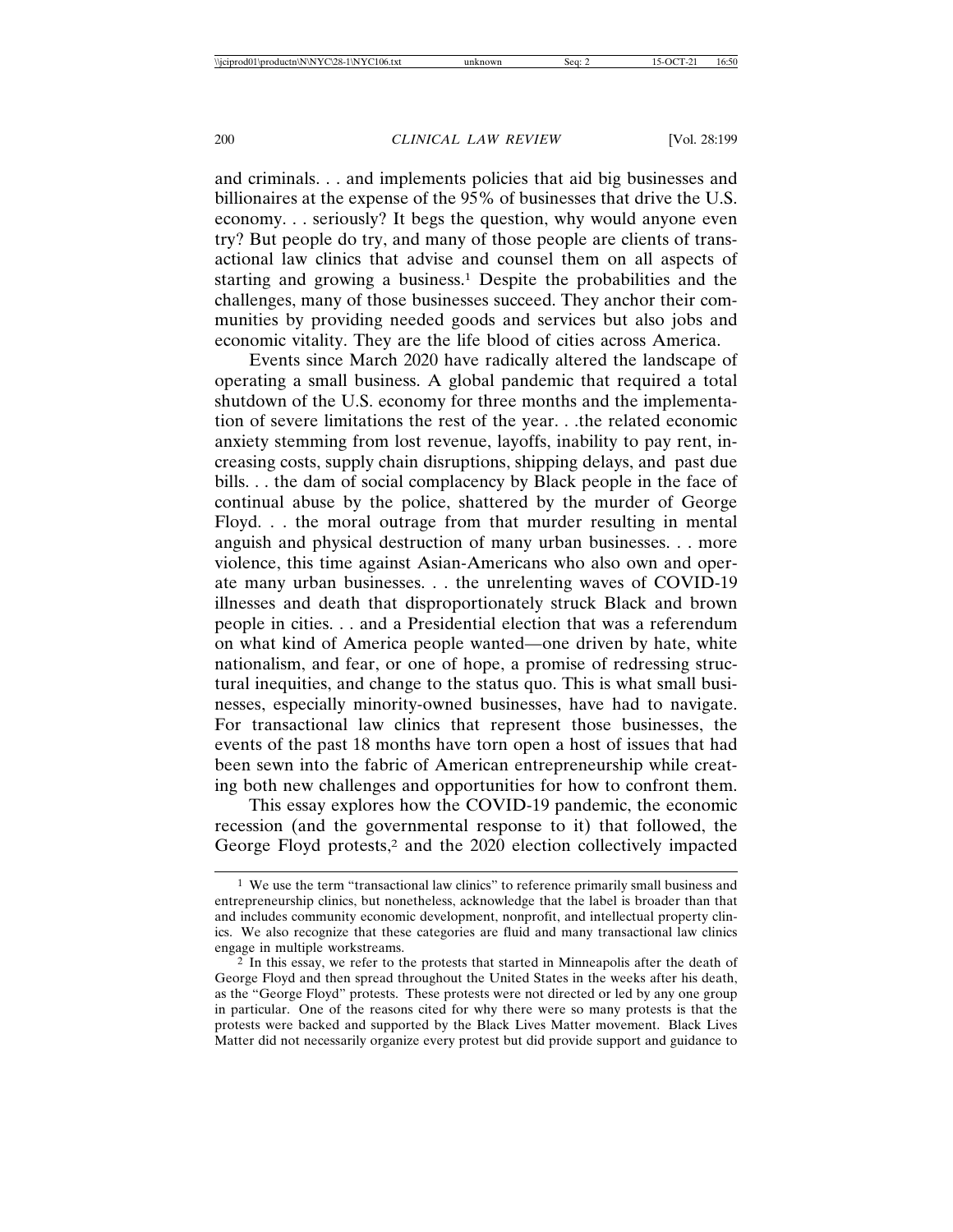minority-owned small business communities (which we refer to as "urban businesses" whose owners are "urban entrepreneurs"). The essay also reflects on our own experiences as transactional clinicians during this unprecedented time, how we responded, and what the events of the last 18 months mean moving forward. Praveen Kosuri teaches the Entrepreneurship Legal Clinic at the University of Pennsylvania Carey Law School (Penn Law ELC). It represents entrepreneurs and business owners in the Philadelphia region, many of which are minority-owned. Lynnise Pantin teaches the Entrepreneurship and Community Development Clinic at Columbia Law School (Columbia Law ECDC). The Columbia Law ECDC represents entrepreneurs and small business owners from underserved communities in the New York City area, primarily in Harlem. We share our perspectives of how, over the last 18 months, the events of the world affected our clients, students, and ourselves in myriad ways.

#### I. WHAT HAPPENS WHEN THE WORLD STOPS?

On January 21, 2020, a Washington state man returned home from Wuhan, China and tested positive for COVID-19.3 The first cases of COVID-19 had hit American shores. On March 6, 2020, Apple, Google, Facebook and virtually every business in San Francisco and Silicon Valley closed their offices and ordered their employees to work from home. One week later, on the other side of the continent, the University of Pennsylvania shuttered its campus to students who were on spring break, telling them not to return for fear that they would bring the virus back to campus and the community. Shortly after that, on March 20, 2020, Columbia University announced that all classes for the remainder of the semester would be conducted online and encouraged students to move out of undergraduate residence halls for the remainder of the semester. Penn and Columbia, like many universities, remained closed through the end of 2020 with only essential personnel allowed on campus. The ripple effects of these decisions were widespread and deep. They serve as microcosms of the effect of COVID-19 on small business communities across America's urban centers—communities which are comprised predominantly of people of color.

protesters. According to The New York Times, in the months following George Floyd's murder, there were more than 4700 demonstrations across the United States, averaging 140 per day. *See* Larry Buchanan, Quoctrung Bui and Jugal K. Patel, *Black Lives Matter May Be the Largest Movement in U.S. History*, N.Y. TIMES (July 3, 2020), https://www.nytimes. com/interactive/2020/07/03/us/george-floyd-protests-crowd-size.html.

<sup>3</sup> *See* Press Release, CDC, First Travel-related Case of 2019 Novel Coronavirus Detected in United States (Jan. 21, 2020), https://www.cdc.gov/ media/releases/2020/p0121 novel-coronavirus-travel-case.html.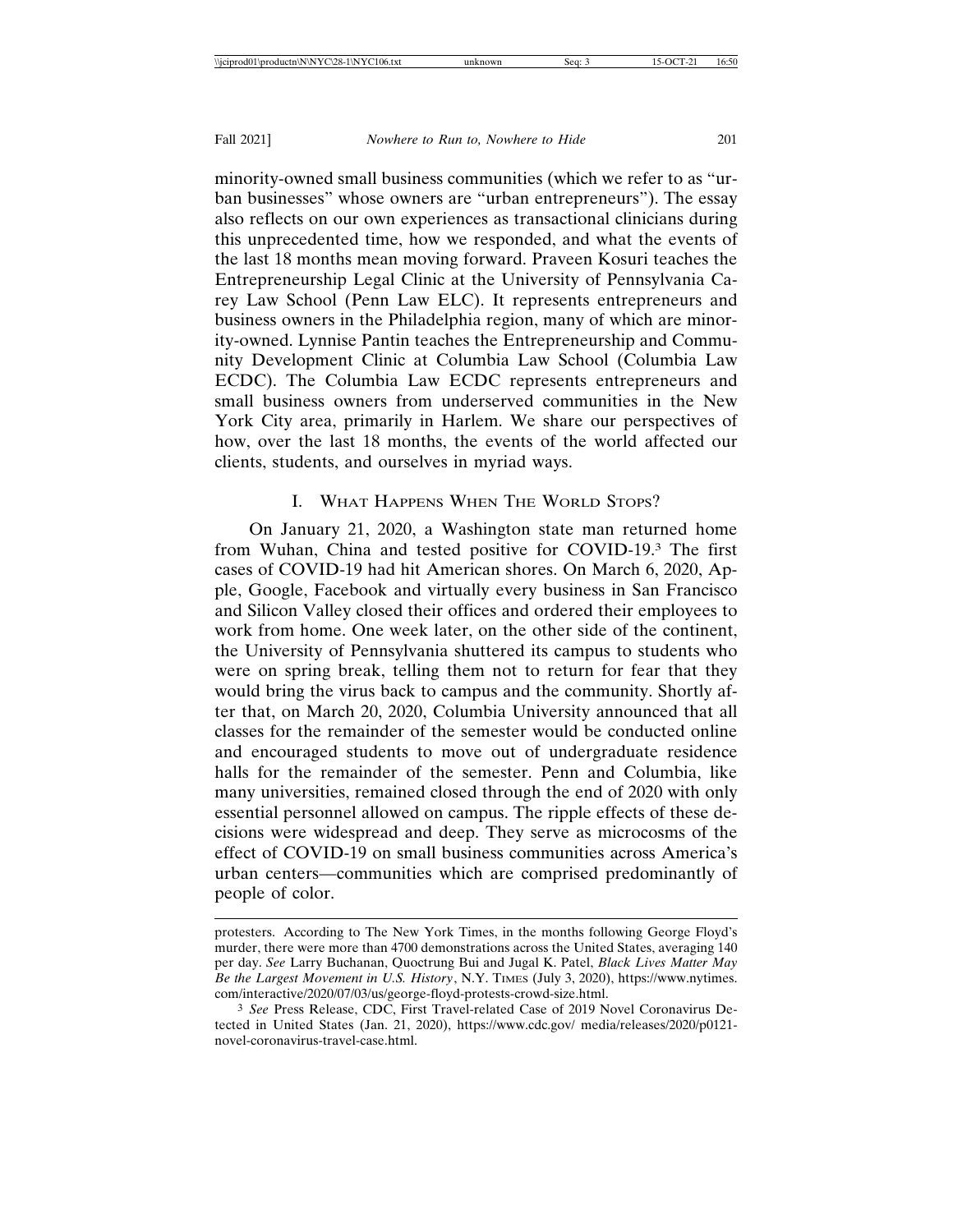Penn is the largest employer in the City of Philadelphia with 39,000 workers. Penn is situated in the University City neighborhood of West Philadelphia which derives its name because Penn and its adjacent neighbor Drexel University anchor the entire economic ecosystem. There are child-care centers, banks, dry cleaners, bodegas, pharmacies, restaurants, and over 100 food trucks and carts that populate and service the students, workers, and residents of West Philly. Most of those non-university jobs are not the type that you can perform virtually. Most of the workers are Black and brown, also the populations that were hit hardest by the virus. The cascading impact of COVID-19 on the entrepreneurs and businesses in urban areas like West Philly was devastating.<sup>4</sup>

# *A. Customers And Sales*

Before the pandemic, many Black and brown owned small businesses were just hanging on. There was no cushion or reserve to absorb an economic shock. The number of Black- and Latinx-owned small businesses with profit margins of 15% or more was 11.1% and 9.7% respectively.<sup>5</sup> Those who had more than 14 days of cash on hand was 5.3% and 10.5%.<sup>6</sup> If the pandemic was like a recession, many urban businesses may have been driven out of business. In that case, business owners would shutter their business, sell their assets, and go find a job. Except that in this global pandemic there was no alternative employment for them. There was no one to buy their assets and no jobs to be had.

Business owners who had been doing well before the pandemic hit dipped into their savings to try and weather the storm. Every business needs customers. Without customers a business does not have sales and without sales, it does not have revenue. For a business, revenue is what pays for inventory, ingredients, supplies, equipment, employees, and rent. Without customers and sales, there is no business. The types of businesses that inhabit cities are staples of everyday life—at least pre-COVID-19 life. They track the routines and lives of people who go to work every day, including child-care centers, coffee

<sup>4</sup> Ellie Silverman, *Signs of the Times of Black Ownership*, PHILA. INQUIRER, June 11, 2020 ("The coronavirus has inflamed glaring racial inequalities, including access to quality health care, housing, education, and work. Black and brown people are more likely to have low-wage essential jobs and a higher likelihood to suffer from chronic illnesses like diabetes, all increasing their risk to the deadly effects of the virus.").

<sup>5</sup> Scott Calvert and Ruth Simon, *'Everything Is Gone': Looting Strikes a Second Blow to Reeling Businesses in Minority Neighborhoods*, WALL ST. J. (June 3, 2020), https:// www.wsj.com/articles/looting-is-second-blow-for-reeling-businesses-especially-in-minorityneighborhoods-11591214595.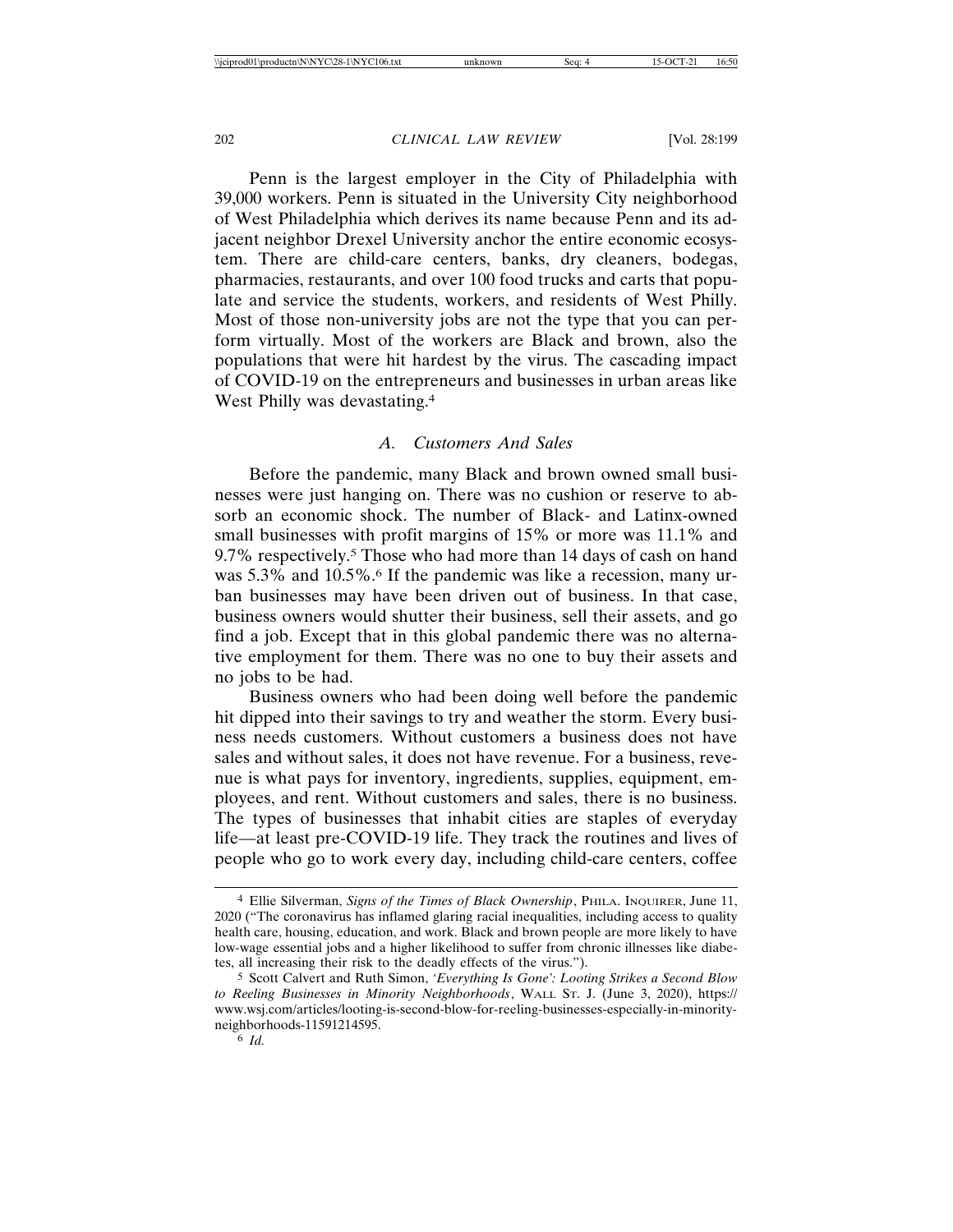shops, food carts, dry cleaners, hair salons, pharmacies, banks, and restaurants. When the entire nation stopped going to work, all those businesses lost their customers and virtually all of their revenue. In the initial weeks of stay-at-home orders, many small businesses were hoping that the pandemic restrictions would be short-lived. "Flatten the curve" was the public mantra, but no one really understood what that meant or how long it would take.

The stay-at-home orders were extended. Instead of lasting a few weeks, they were extended to a few months. Many community-based retail businesses did not have an online presence. The COVID-19 shutdowns sparked attempts to convert to online sales. Yoga studios and gyms looked to migrate classes and workouts to the web. For restaurants that relied on a stream of in-person diners, their focus became how to optimize carry-out and delivery services. Carry-out dining, however, could not make up for the loss of higher margin sales of beverages including alcohol, which severely affected profitability. Hair and nail salons that had no way to adapt to a virtual world, stayed closed. Even when they were allowed to re-open, the close physical proximity necessary to deliver their services kept many customers away. With no customers, no revenue, and depleted savings, small business owners were left with no choice but to lay off employees.

# *B. Employees*

The impact of COVID-19 on workers took many forms. Businesses come in all shapes and sizes, employing people with as much diversity and giving rise to varied relationships between employer and employee. For many urban entrepreneurs, their employees are their relatives, their neighbors, their friends. The business owner has a relationship that extends beyond the workplace. No business owner wants to lay off employees. In the best of times, it is a sign of trouble—either in the business or with the employee. During the pandemic any worker let go would almost certainly be unemployed for an indefinite period, through no fault of their own. Every displaced employee has responsibilities—a family, rent, loans, car payments, medical bills, tuition payments. The dominoes end with devastating effects on numerous lives.

"Between February and April 2020, U.S. unemployment increased from 3.5% to 14.7%."7 The impact in urban areas, however,

<sup>7</sup> Catherine Fazio, Jorge Guzman, Yupeng Liu & Scott Stern, *How is Covid Changing the Geography of Entrepreneurship? Evidence from the Startup Cartography Project* 1 (Nat'l Bureau of Econ. Research, Working Paper No. 28787, May 2021), https:// www.nber.org/system/files/working\_papers/w28787/w28787.pdf).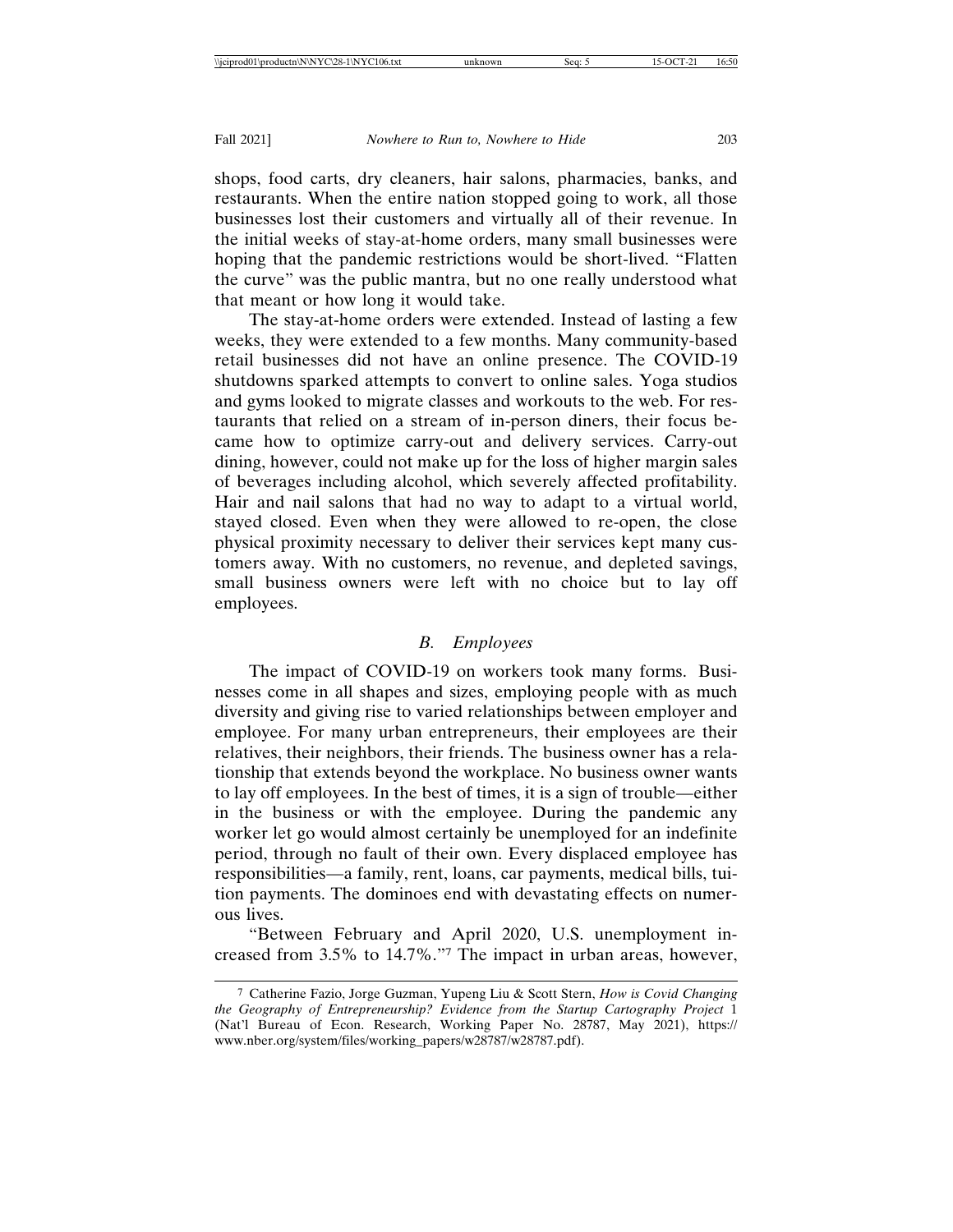was even starker. In New York, for example, the unemployment rate spiked to more than 20%.<sup>8</sup> The disparities continue when you look at race. The gap between Black and white unemployment in June 2020 was the widest it had been in five years—5.3%.<sup>9</sup> Even at the end of 2020, with a bit of economic improvement, the disparity was significant with Black unemployment at 9.9% versus 5.8% for white unemployment.10 Unfortunately (or maybe predictably) the Payroll Protection Program (PPP) rolled out as part of the CARES Act (discussed in Part II below) was an unreliable source of funding for Black and brown employers. For workers who were able to keep their jobs, many were low-paid, frontline workers, deemed essential, but treated as expendable.

Some industries were less affected by COVID-19. Residential home maintenance companies saw a spike in demand. Tradespeople were in demand and work plentiful. Bicycle stores also could not keep up with demand. Everyone who ever owned a bike pulled it out of storage and wanted to get it tuned up so that they could ride it. Though bike stores were busy, the workers were often tasked with working long hours in close quarters with others. Amazon also saw a spike in sales. People craved any home delivery service that minimized human contact. Amazon took out advertisements trying to recruit new workers for its warehouses and delivery services.11 Though Amazon delivery allowed customers to avoid social contact and viral exposure, the same was not true for the Amazon employees fulfilling customer orders. Between March and September of 2020, nearly 20,000 Amazon employees tested positive with COVID-19.12 All food delivery services saw a huge uptick in usage. Services like DoorDash, GrubHub, and UberEats were all hiring as were grocery delivery services like Instacart and Peapod. Those were gig economy jobs, however, that did not come with benefits or overtime. Often, they also required close contact with numerous people putting the worker at higher risk of contracting the virus.<sup>13</sup> Even the restaurants and stores

13 Patrick McGeehan, *They Risked Their Lives During Covid. They Still Don't Earn Minimum Wage*, N.Y. TIMES, https://www.nytimes.com/2021/07/15/nyregion/nyc-gig-workers-pay.html (last updated July 20, 2021); Jodi Kantor, Karen Weise and Grace Ashford, *The Amazon that Customers Don't See*, N.Y. TIMES (June 15, 2021), https:// www.nytimes.com/interactive/2021/06/15/us/amazon-workers.html ("Workers of color fuel

<sup>8</sup> *Id.*

<sup>9</sup> *Id.*

<sup>10</sup> *Id.*

<sup>11</sup> Erika Hayasaki, *Amazon's Great Labor Awakening*, N.Y. TIMES MAG. (Feb. 18, 2021), https://www.nytimes.com/2021/02/18/magazine/amazon-workers-employees-covid-19.html.

<sup>12</sup> Sara Ashley O'Brien, *Amazon said nearly 20,000 workers got coronavirus*, CNN BUS. (Oct. 1, 2020), https://www.cnn.com/2020/10/01/tech/amazon-covid-cases/index.html.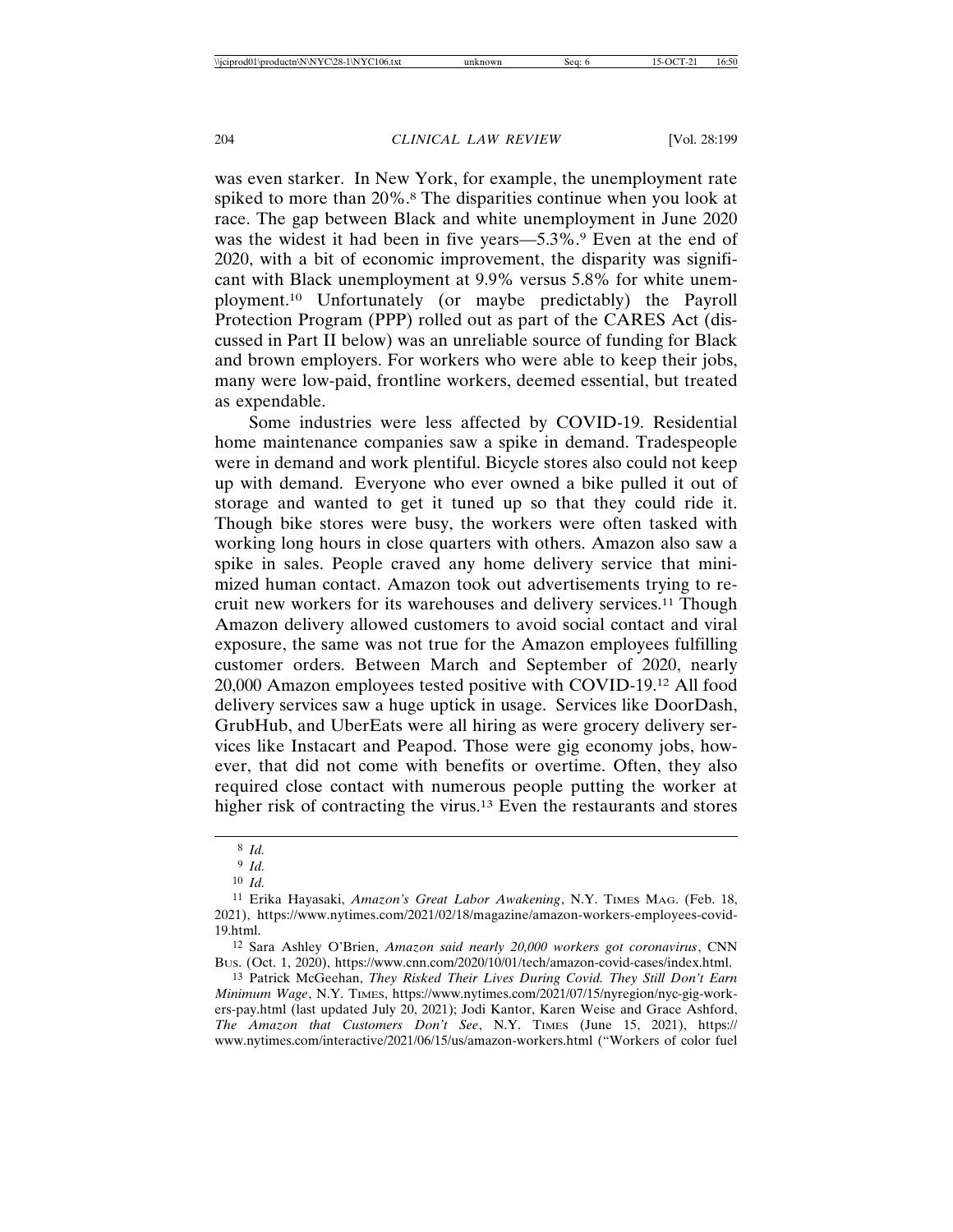using those services did not realize the full benefit as the fees associated with the services ate into the already-thin margins on their goods.

The first round of government stimulus checks was initiated as part of the CARES Act (described in Part II). The first checks arrived in mid-April 2020 and provided up to \$1,200 per person with an extra \$500 per dependent. These payments went to all taxpayers who made less than a specified amount of yearly income.14 Also under the original CARES Act, unemployed workers filed for benefits under traditional state plans or through a federally administered Pandemic Unemployment Assistance (PUA) plan. PUA provided assistance to someone who was self-employed or who worked as a gig worker or independent contractor. The CARES Act also provided for bonus payments of up to \$300 per week to unemployment claimants through the end of July 2020.15 These payments certainly provided some assistance to working families and displaced workers. However, they were a band-aid to a wound that was still oozing.

A primary hope was that schools could reopen in-person in the fall of 2020. As the school year drew closer, however, many districts made the last-minute decision to remain virtual to start the school year. The impact on working families was a scramble for childcare or complete reordering of work schedules to accommodate their children's virtual schooling. For essential workers who did not have the choice to work from home, this was devastatingly disruptive. It will likely be years before we truly know the impact of the 2020-21 school year on children and learning outcomes, but if we were to predict, it will only heighten the gap between rich and poor, white and nonwhite.

The U.S. began to see a surge in COVID-19 cases again in late October 2020. The original CARES Act stimulus was a distant speck in people's rear-view mirror. The rhetoric around COVID-19 had become even more political. The 2020 election was a referendum on many things, including the government's handling of the pandemic.

Amazon's operations.").

<sup>14</sup> \$99,000 for individuals or married filing separately; \$136,500 for head of household filers; and \$198,000 for married filing jointly. *See The CARES Act Stimulus Payments - Part I: Eligibility*, AM. COUNSELING ASS'N: ACA GOV'T AFFAIRS BLOG (Apr. 23, 2020), https:// www.counseling.org/news/aca-blogs/aca-government-affairs-blog/aca-government-affairsblog/2020/04/23/the-cares-act-stimulus-payments—-part-i-eligibility

<sup>15</sup> Oscar Gonzalez, *\$300 bonus unemployment checks: How many are left? What you should know?,* CNET (Mar. 6, 2021), https://www.cnet.com/ personal-finance/300-bonusunemployment-checks-how-many-are-left-what-you-should-know/; *Unemployment Benefits with the CARES Act Bonus*, HOUSE REPUBLICAN POLICY COMM. https://republicanpolicy.house.gov/sites/republicanpolicy.house.gov/files/documents/Unemployment%2- 0Benefits%20with%20CARES%20Act%20Bonus%20v.%203.pdf (last visited July 23, 2021).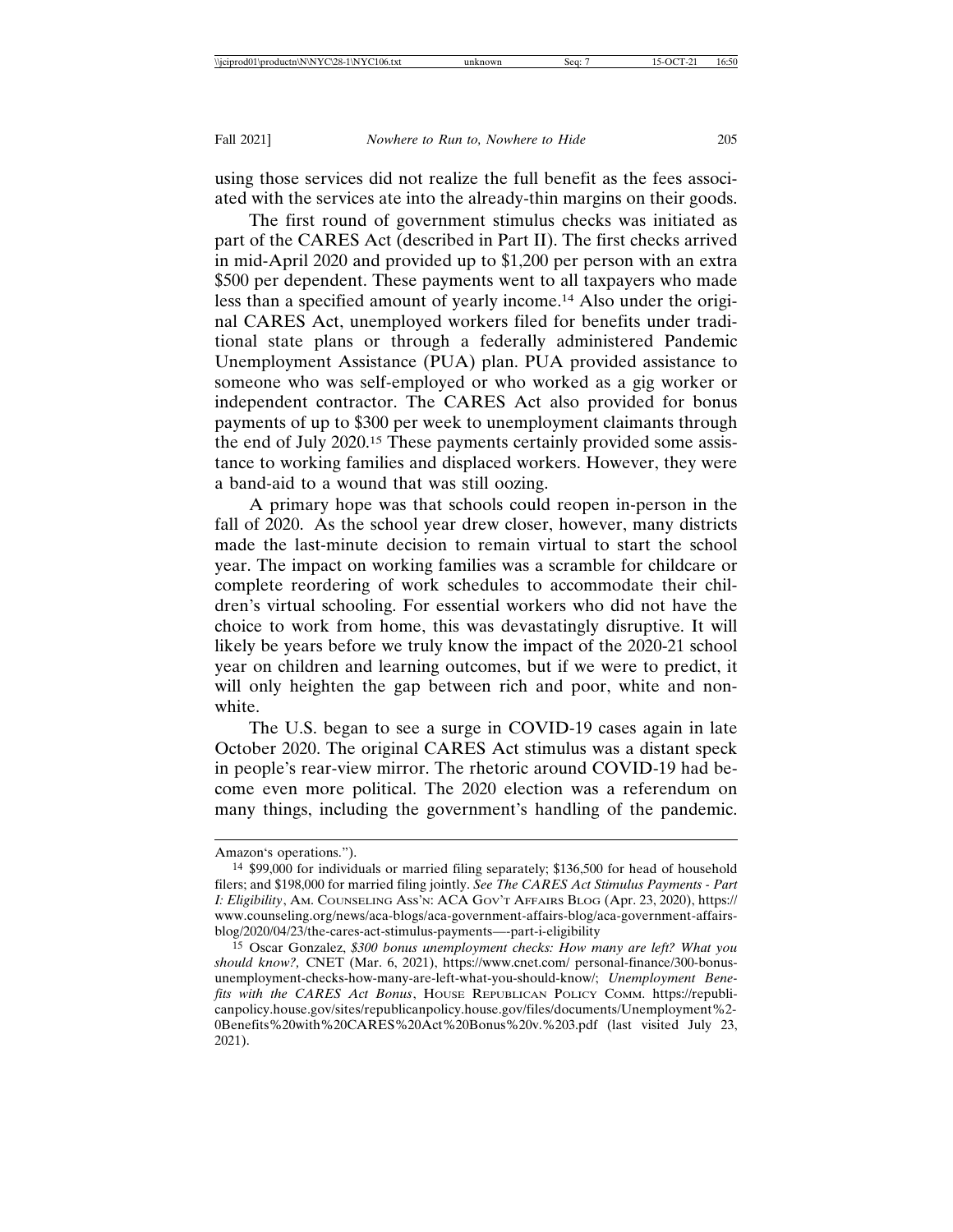After Trump's loss, Congress approved a second round of stimulus checks in late December 2020. This time checks were capped at \$600 per person with another \$600 per qualifying dependent child.16

By the end of May 2021, all stimulus relief was exhausted and unemployment benefits in most states returned to pre-pandemic norms. The unemployment rate continues to be 5.4% at the time of the writing of this essay.17

# *C. Leases*

For retail businesses, their location *is* their business. It is where customers know to find them, where they house their assets, how their community knows them. In the initial weeks of the pandemic, tenants relied on the good graces of their commercial landlords for understanding and flexibility.18 Working in the tenants' favor was the unlikelihood of the landlord finding a replacement tenant who could replace its lost revenue. Landlords needed to weather the storm just like their business tenants. Landlords themselves are businesses. Some are giant entities with plentiful assets and a diversified portfolio of risk, but many others are small businesses relying on predictable monthly cash flows to stay solvent. The pandemic affected landlords as significantly as it affected their tenants. Without the revenue from rent to pay mortgages, taxes and insurance, landlords, many of them Black and brown, were at risk of losing their properties.19

The landlord-tenant dilemma is complex. The normal factors that would drive a landlord to evict were not in place during 2020. Nonpayment of rent was not due to poor planning or poor performance, but rather a global pandemic that required extreme public health measures to curb. One client of the Penn Law ELC operated a café in the lobby of a downtown commercial hi-rise office building. Before the pandemic, the building and its lobby were full of people who worked in the building as well as those who could enter from the busy Center City street. Once the initial stay-at-home order was issued, the café's customer base disappeared. Once the order was lifted and the

<sup>16</sup> Clifford Colby and Karisa Langlo, *How Much Was the First Stimulus Check? Your Tax Return May Need That Total*, CNET (Apr. 11, 2021), https:// www.cnet.com/personalfinance/how-much-was-the-first-stimulus-check-your-tax-return-2020-may-need-that-total/.

<sup>17</sup> Press Release, Bureau of Labor Statistics, The Employment Situation - July 2021, (August 6, 2021), https://www.bls.gov/news.release/pdf/empsit.pdf.

<sup>18</sup> Peter Grant and Justin Lahart, *Amid Coronavirus Shutdowns, Landlords Often Determine Fate of Small Businesses*, WALL ST. J. (June 4, 2020), https://www.wsj.com/articles/ amid-coronavirus-shutdowns-landlords-often-determine-fate-of-small-businesses-11591224029?mod=searchresults\_pos6&page=2.

<sup>19</sup> Matthew Hagg, *New Threat to New York City: Commercial Rent Payments Plummet,* N.Y. TIMES, https://www.nytimes.com/ 2020/05/21/nyregion/commercial-rent-NYCcoronavirus.html (last updated Sept. 25, 2020).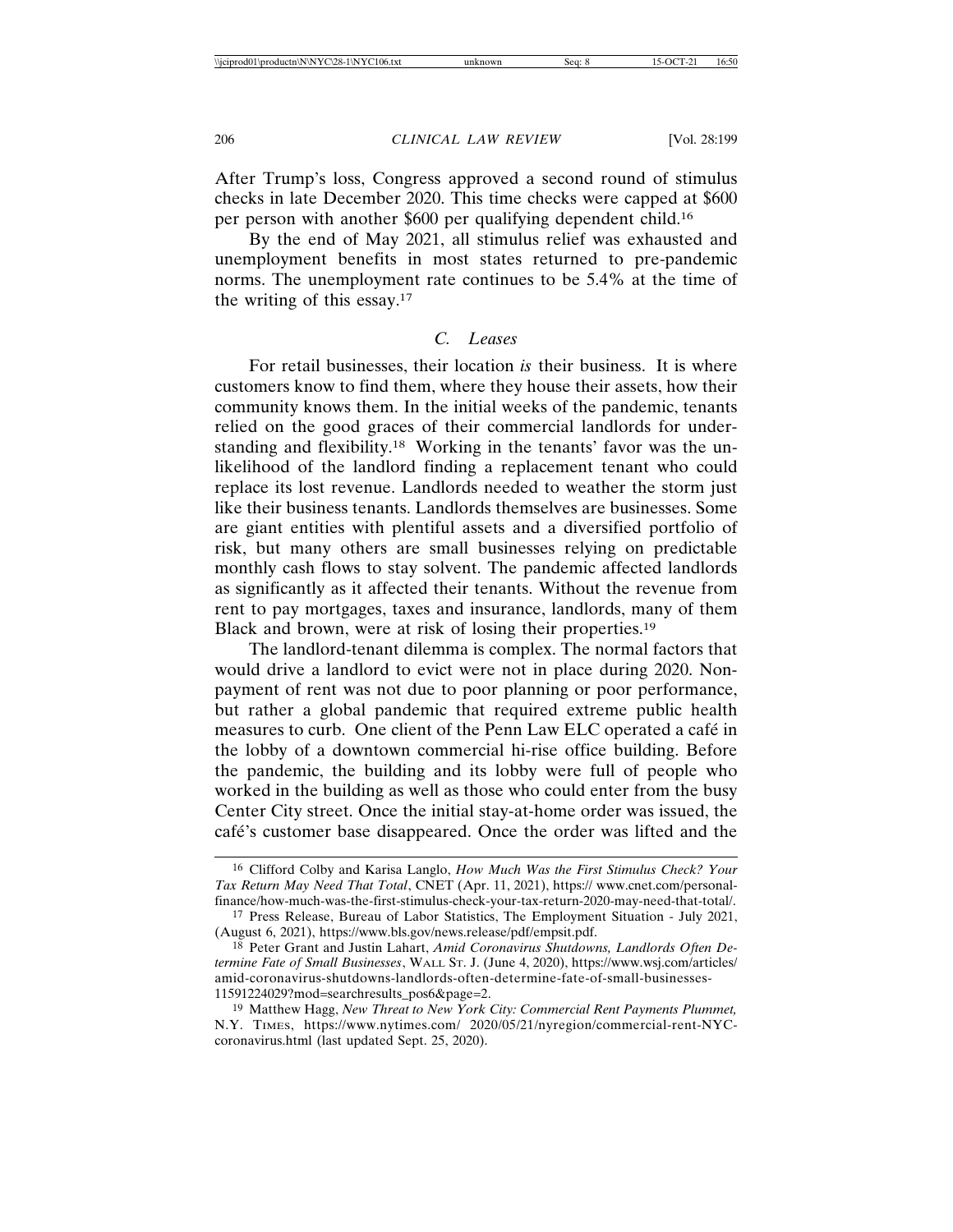café was given permission to resume operations, the café's customer base did not return. No one was coming to the office building for work and the landlord had closed the building to the public so no outsiders could enter. Despite none of this being the fault of the tenant, it was still obligated to pay rent.

To complicate matters further, commercial landlords will not rent to most small businesses, unless the lease comes with a personal guarantee from the small business owner themselves. Couple that with the fact that most commercial leases are longer in duration than the typical residential lease and have built-in rent escalation and acceleration clauses, and the result is significant debt that can transcend the business entity and attach to small business owners and their personal assets. This put many small business owners in jeopardy of personal bankruptcy. In just the first two months of the pandemic, fewer and fewer businesses were paying rent. One survey from Fifth Avenue businesses in New York revealed that only 17% of them had paid rent in May 2020, down from 53% in April.20

In Philadelphia, the court that handles commercial landlord-tenant disputes launched a program designed to facilitate negotiated settlements.21 However, there was no mandate for landlords to participate and no way to enforce the court's will in any case. In December 2020, amid another surge of COVID-19 cases, Philadelphia's City Council passed a six-month moratorium on restaurant evictions.22 The moratorium applied to non-chain restaurants with fewer than 100 employees and halted late payment fees. But it may have been too little too late as many restaurants had already closed, battered by the previous ten months of closures and reopenings, modifications and staffing issues. Some see a silver lining in this being that the next generation of operators will have a tremendous opportunity. Closing a coffee house, for example, leaves a completely outfitted space that is turnkey ready for the next occupant.23 In New York, there is legislation in place that puts a moratorium on commercial evictions for commercial tenants that have endured COVID-related hardship. The legislation placed a moratorium on commercial foreclosure proceed-

<sup>20</sup> Grant and Lahart, *supra* note 18 (stating that a survey of Fifth Ave. businesses in New York City revealed that 17% had paid rent in May, down from 53% in April).

<sup>21</sup> Max Marvin, *Rent Disputes and Broken Leases: How Philly Businesses and Landlords are Handling the COVID Crush*, WHYY: BILLY PENN (Dec. 8, 2020), https://billypenn.com/2020/12/08/philadelphia-commercial-evictions-landlord-tenant-disputevoltage-lounge-ocf-coffee/.

<sup>22</sup> Isabela Baghdady, *New Philadelphia Law Protects Restaurants from Eviction Amid New COVID-19 Restrictions*, DAILY PENNSYLVANIAN (Dec. 10, 2020), https:// www.thedp.com/article/2020/12/philadelphia-covid-city-council-bill-restaurants-eviction.

<sup>23</sup> Marvin, *supra* note 21.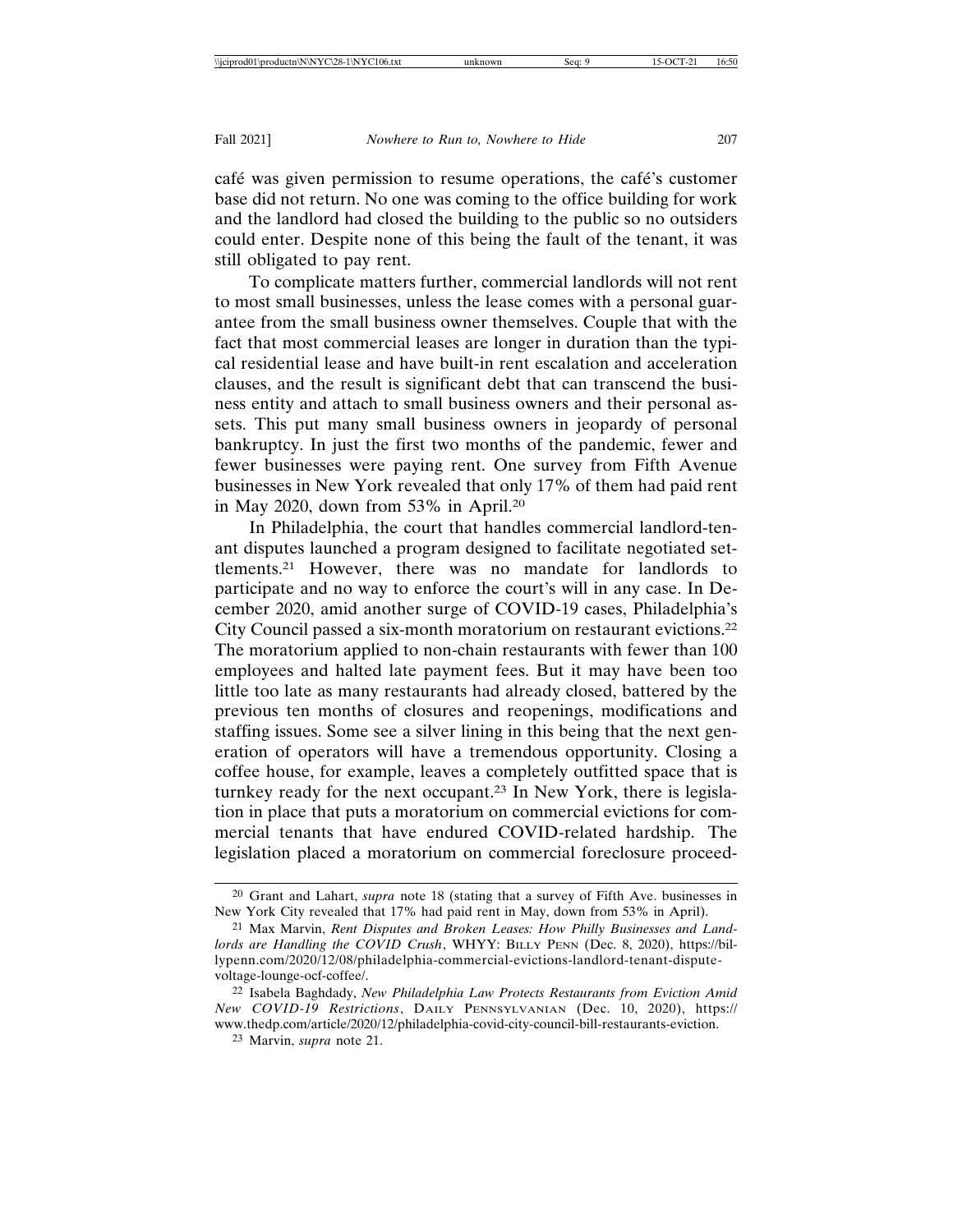ings until August 31, 2021.24 As of the writing of this essay, the moratorium was extended until January 15, 2022.25

# II. THE CARES ACT

The federal government recognized that a total shutdown of the U.S. economy, which is driven by small businesses, was an extraordinary act that would have far reaching and devasting economic impact. Primary among those concerns was mass unemployment and the collateral effects of people with no money. At the end of March 2020, Congress passed the Coronavirus Aid, Relief, and Economic Security (CARES) Act.

# *A. Overview Of The PPP*

According to the Small Business Administration's (the SBA) Office of Advocacy, in 2020, many businesses struggled during the COVID-19 pandemic and resulting economic nationwide shutdown.26 The first year of the pandemic resulted in the permanent closure of roughly 200,000 U.S. establishments, a number that is above historical levels.27 As the nation shut down in the spring of 2020, the federal government took action to try and stem the tide by aiding small businesses in a variety of ways. In March of 2020, Congress passed the CARES Act, authorizing the Paycheck Protection Program (PPP), which provided forgivable loans to businesses that kept workers on their payrolls.

# *1. First Draw Loan*

Congress had initially earmarked \$350 billion for the PPP. The loans under the PPP were federally insured, guaranteed by the SBA

<sup>24</sup> Press Release, Press Office of Andrew Cuomo, Governor of New York, Governor Cuomo Signs Extension of the COVID-19 Emergency (May 4, 2021), https:// www.governor.ny.gov/news/governor-cuomo-signs-extension-covid-19-emergency-evictionand-foreclosure-prevention-act-2020.

<sup>25</sup> Press Release, Press Office of Kathy Hochul, Governor of New York, Governor Hochul Signs New Moratorium on Covid Related Residential and Commercial Evictions Law Effective until January 15, 2022 (September 2, 2021), https://www.governor.ny.gov/ news/governor-hochul-signs-new-moratorium-covid-related-residential-and-commercialevictions-law.

<sup>26</sup> *2020 Small Business Profile*, U.S. SMALL BUS. ADMIN.: OFFICE OF ADVOCACY (May 20, 2020), https://cdn.advocacy.sba.gov/wp-content/uploads/2020/06/04144224/-2020-Small-Business-Economic-Profile-US.pdf.

<sup>27</sup> Leland D. Crane, Ryan A. Decker, Aaron Flaaen, Adrian Hamins-Puertolas and Christopher Kurz, *Business Exit During the COVID-19 Pandemic: Non-Traditional Measures in Historical Context* 4 (Wash. Bd. of Governors of the Fed. Reserve Sys., Finance and Economics Discussion Series 2020-089rl, 2021), https://www.federalreserve.gov/econres/feds/files/ 2020089r1pap.pdf (last visited July 23, 2021).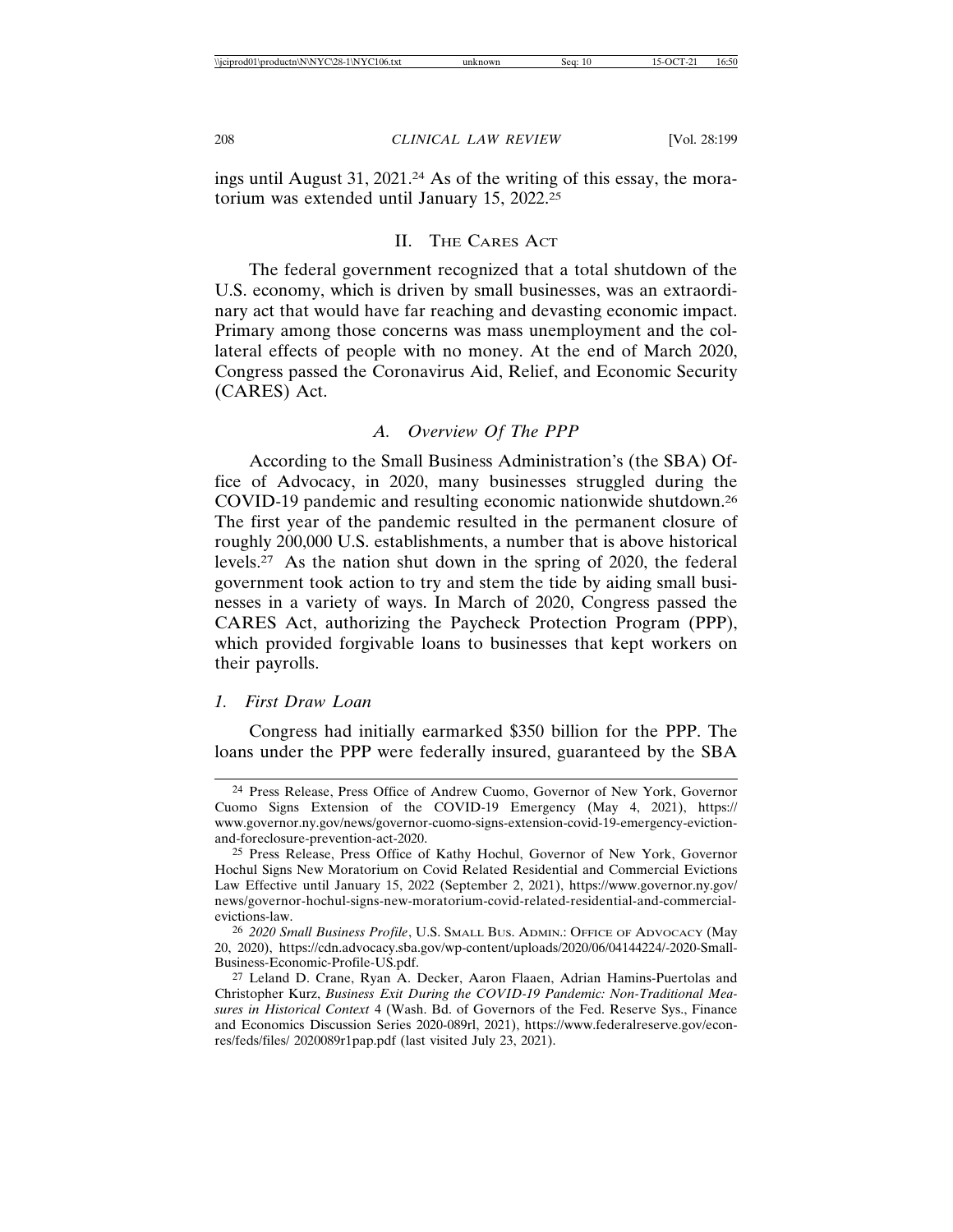and administered by SBA-preferred lenders.28 The lending program began on April 3, 2020, and the funds were to be dispersed within a three-week period. The program was scheduled to end on June 30, 2020. However, the PPP funds ran out in mid-April mere weeks after the program was launched.29 Congress then passed a new bill replenishing the fund with an additional \$310 billion and the SBA was able to begin approving loans again on April 27, 2020. In July 2020, the Trump Administration signed a new law extending the deadline for applying for a PPP loan from June 30 to August 8.

#### *2. Second Draw Loan*

The SBA reopened the program in January 2021, after a review of the initial program and authorization of The Consolidated Appropriations Act (CAA), which included a provision that modified and extended the PPP.30 PPP had allowed certain eligible borrowers that previously received a PPP loan to apply for a Second Draw PPP loan with the same general loan terms as their First Draw PPP loan. A borrower was generally eligible for a Second Draw PPP loan if the borrower: (1) previously received a First Draw PPP loan and will or has used the full amount only for authorized uses, (2) has no more than 300 employees; and (3) can demonstrate at least a 25% reduction in gross receipts between comparable quarters in 2019 and 2020.

There had been changes of rules through the length of the program, most recently in February 2021 under the Biden Administration. The program effectively ended in early May 2021 when the PPP ran out of funds ahead of expiring at the end of May.31

# *B. Who Was PPP Designed For?*

The PPP was essentially a revenue replacement program for businesses facilitated through forgivable loans. The program was administered by the SBA under its 7(a) lending program, the SBA's primary program to offer financial assistance to small businesses.32 The goal of

<sup>28</sup> Any existing SBA lender, federally insured deposit institution, or credit union were eligible to be lenders.

<sup>29</sup> David Lawder, *Biden to Revise Small Business PPP Loans to Reach Smaller, Minority Firms*, REUTERS (Feb. 22, 2021), https://www.reuters.com/article/us-usa-biden-smallbusiness/biden-to-revise-small-business-ppp-loans-to-reach-smaller-minority-firmsidUSKBN2AM0UP.

<sup>30</sup> *Paycheck Protection Program First Draw Loans Overview*, DEP'T OF TREASURY, https://home.treasury.gov/system/files/136/Top-line-Overview-of-First-Draw-PPP.pdf (last visited July 23, 2021).

<sup>31</sup> Stacy Cowley, *The Paycheck Protection Program is Out of Money*, N.Y. TIMES (May 4, 2021), https://www.nytimes.com/2021/05/04/business/pay-check-protection-programcloses.html?searchResultPosition=1.

<sup>32</sup> *Types of 7(a) Loans*, U.S. SMALL BUS. ADMIN., https://www.sba.gov/partners/lend-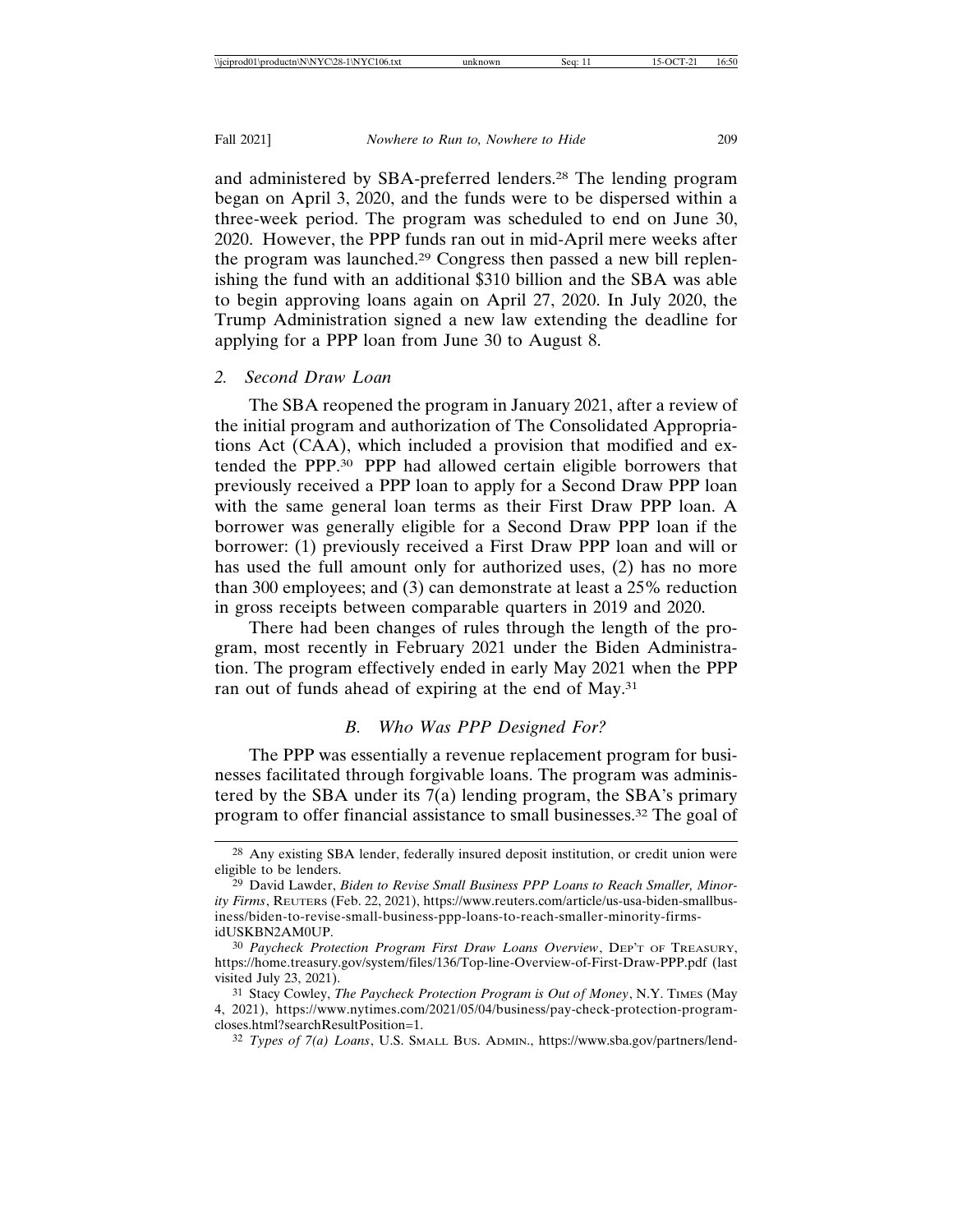the PPP program was to help small businesses meet their near-term expenses during the pandemic and provide an incentive through loan forgiveness to maintain employees on their payroll. The PPP allowed for those small businesses (generally businesses, nonprofit organizations, Tribal businesses, and veteran's organizations with 500 employees or less, sole proprietors, self-employed individuals, or independent contractors) who were in business on February 15, 2020, to take loans, which they could then use to defer the costs of keeping employees, adding employees, and paying certain other expenses. The loans were for a two-year term with an option to pay early at an interest rate of 1%. The loan could be requested for up to 8 weeks of payroll costs including benefits and funds could also be used to pay interest on mortgages, rent, and utilities. The maximum loan was \$10 million. Payments on the loans were deferred for 6 months. Importantly, businesses were eligible to have up to 100% of the loan forgiven subject to certain qualifications, requirements, and limitations. Initially, loans were fully forgivable if at least 75% were used for payroll.<sup>33</sup>

#### *C. Who Received PPP Assistance?*

The SBA and U.S Treasury Department released data about how many loans were issued under the PPP. In a typical year, the SBA issues 1,000 loans. In the first 3 months of the PPP, the SBA issued 4.9 million loans.<sup>34</sup> Since its creation last year, the Paycheck Protection Program has disbursed a total of \$780 billion in forgivable loans to fund 10.7 million applications, according to the SBA's data.<sup>35</sup> In a July 6 Press Release issued by the SBA, Treasury Secretary Steven T. Mnuchin stated, "The average loan size is approximately \$100,000, demonstrating that the program is serving the smallest of businesses."36 According to the SBA, the first round of the PPP supported the employment of 51 million American workers and over 80% of small business payroll across all 50 states and territories.<sup>37</sup> More than

ers/7a-loan-program/types-7a-loans (last visited July 23, 2021).

<sup>33</sup> Robert Freedman, *PPP Loans Now Only Require 60% of Funds to be Used for Payroll*, CFO DIVE (June 5, 2020), https://www.cfodive.com/ news/paycheck-protection-program-loans-60-percent/579315/. This condition was later lowered to 60% when Congress later changed the Program's rules. *Id.*

<sup>34</sup> Press Release, U.S. Small Bus. Admin., SBA and Treasury Announce Release of Paycheck Protection Program Loan Data (July 13, 2020), https://www.sba.gov/article/2020/ jul/13/sba-treasury-announce-relea-se-paycheck-protection-program-loan-data.

<sup>35</sup> *Paycheck Protection Program (PPP) Report Approvals through May 2, 2021*, U.S. SMALL BUS. ADMIN., https://www.sba.gov/sites/default/files/2021-05/PPP\_Report\_Public\_- 210502-508.pdf (last visited July 23, 2021).

<sup>36</sup> *Id.*

<sup>37</sup> Jovita Carranza, *Paycheck Protection Program (PPP): Guidance on Accessing Capital for Minority, Underserved, Veteran and Women-Owned Business Concerns*, U.S. SMALL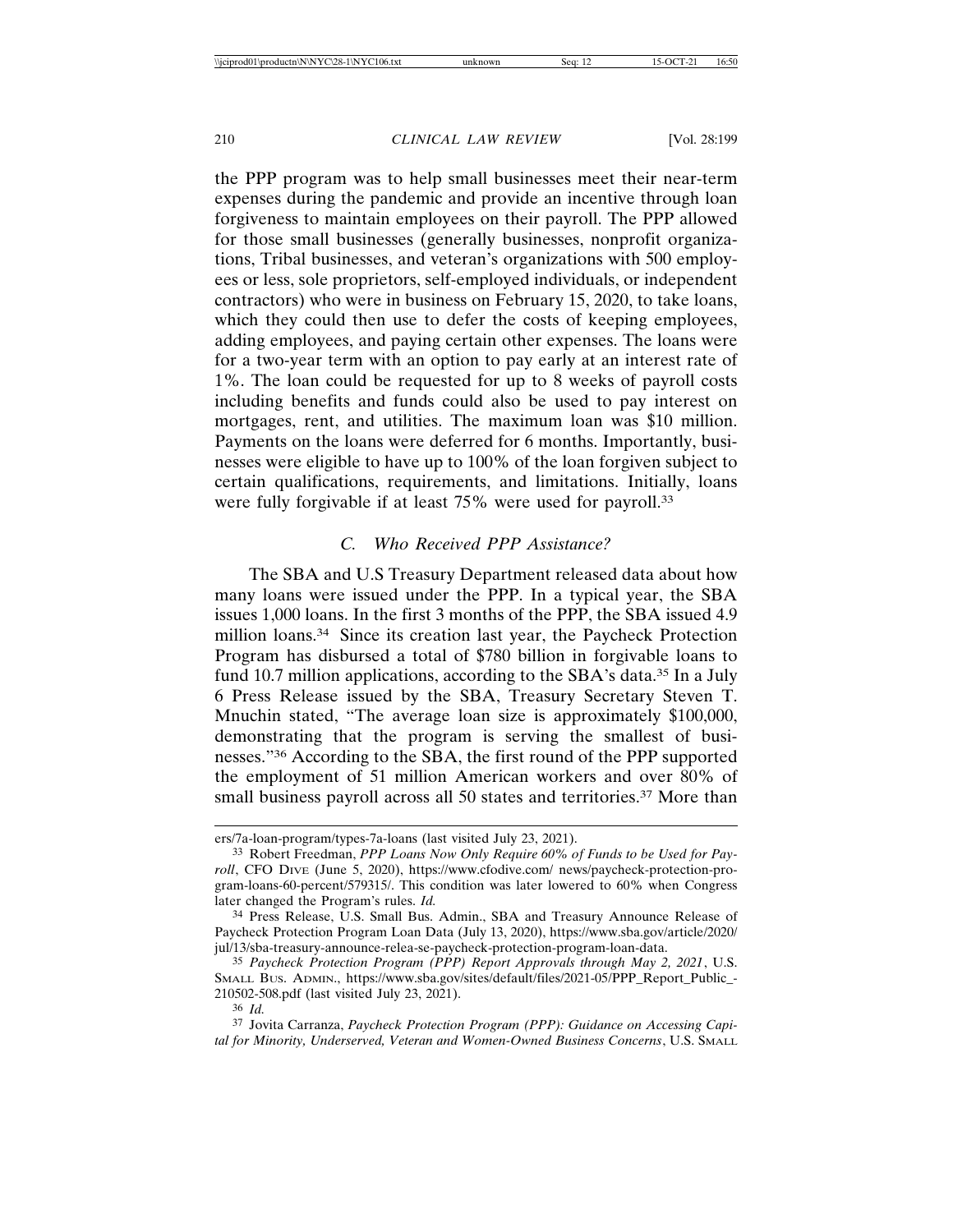87% of loans have been for \$150,000 or less, with an average loan size of \$101,000. PPP loans have been broadly distributed across diverse areas of the economy, with 27% of the funds going to low- and moderate-income communities, which is in proportion to their percentage of the population.38 More than 70% of PPP loans have been made to businesses with fewer than 10 employees.39 Over \$80 billion, or 15% of the total PPP loan amount, has been disbursed to small businesses in rural communities. Small businesses in Historically Underutilized Business Zones (HUBZones) have received more than \$130 billion in PPP funding, accounting for more than 25% of all PPP loan dollars. In addition, more than 430 Community Development Financial Institutions (CDFIs) and Minority Depository Institutions (MDIs) across the country have made over 221,000 PPP loans for more than \$16.4 billion.40 However, female and minority business owners were disproportionately left out of the relief effort.<sup>41</sup> Three key issues in lending created disparities in access to PPP loans. Those include the program's reliance on banks, the program's initial exclusion of businesses (or its owners) who were "presently involved in a bankruptcy" and the program's initial exclusion of sole proprietors and independent contractors—two of the most popular entity structures for minority-owned businesses.42

In early 2021, President Biden altered the rules of the PPP program in its final weeks to make business owners who employ only themselves eligible for more money.43 The move was intended to address a clear racial and gender disparity in the relief effort. Female and minority owners, who are much more likely to run tiny businesses than larger ones, were disproportionately hobbled by an earlier rule that based the size of sole proprietors' loans on their annual profit.44 Under the Biden Administration, the SBA also altered its rules for what it means to be "presently involved in a bankruptcy," clarifying that, despite the general rule that debtors "presently involved in a

38 *Id.*

39 *Id.*

40 *Id.*

42 *Id.*

44 Stacy Cowley and Jim Tankersley, *Biden Highlights Small-Business Help, as Problems Persist with Lending Program,* N.Y. TIMES (Mar. 16, 2021), https:// www.nytimes.com/2021/03/16/business/economy/biden-paycheck-protection-program.html.

BUS. ADMIN. (Jan. 6, 2021), https://www.sba.gov/sites/default/files/2021-01/Guidance%20on%20Accessing%20Capital%20for%20Underserved-508.pdf.

<sup>41</sup> Stacy Cowley, *Minority Entrepreneurs Struggled to Get Small-Business Relief Loans*, N.Y. TIMES (Apr. 4, 2021), https://www.nytimes.com/2021/04/04/business/ppp-loans-minority-businesses.html.

<sup>43</sup> Stacy Cowley and Jim Tankersley, *Biden Changes P.P.P. Rules to Help the Self-Employed*, N.Y. TIMES (Feb. 22, 2021), https://www.nytimes.com/2021/02/22/business/ smallbusiness/paycheck-protection-program-small-business-biden.html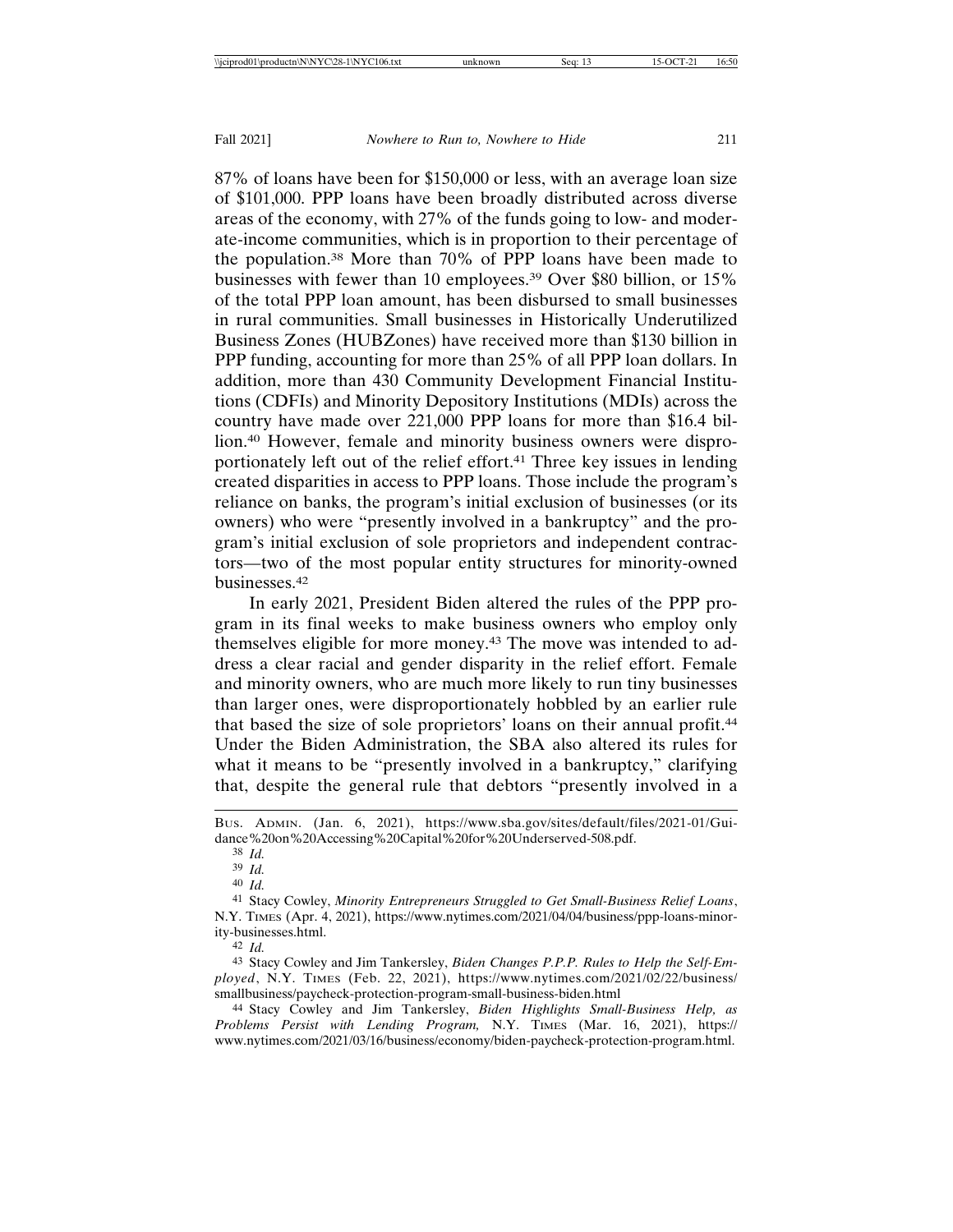bankruptcy" are ineligible, debtors with confirmed reorganization plans are eligible.45

Companies with 300 or fewer employees who suffered a 25% drop in any quarter's revenue from 2019 to 2020 were eligible for the second round of PPP. The second round of PPP loans included provisions to make access to relief more equitable. The new rules created a two-week exclusive period for certain very small businesses to receive loans. Additionally, the SBA specifically called upon CDFIs and MDIs, mission-driven financial institutions that focus on low-income, low-wealth and other neglected businesses to redouble their efforts to assist eligible borrowers in underserved and disadvantaged communities. In addition, at least \$15 billion was set aside for "First Draw" PPP loans to eligible borrowers with a maximum of 10 employees or for loans of \$250,000 or less to eligible borrowers in low- or moderateincome neighborhoods. To promote access for smaller lenders and their customers, the SBA only accepted loan applications from community financial institutions when the second round of the Program opened on January 11, 2021, ostensibly giving borrowers from disadvantaged communities a head start on the loan application process before the loans ran out. The second round of PPP opened to all participating lenders shortly thereafter.

Between March and May of 2020, more than 100,000 small businesses in the U.S. had shut down permanently, one study found.46 Minority-owned small businesses have been the hardest hit. Between the onset of the outbreak in February and April 2020, the number of Black and Latinx-owned businesses nationwide fell by 41% and 32% respectively, compared to just 17% of white-owned businesses.47 Analysis of counties across the U.S. shows a correlation between COVID-19 cases and Black business density.48 Yet, there is research that shows that the PPP loans did not go to the businesses hardest hit by COVID-19.49 For example, in New York, the epicenter of the

49 Haoyang Liu and Desi Volker, *Where Have the Paycheck Protection Loans Gone so*

<sup>45</sup> *See Paycheck Protection Loans: Frequently Asked Questions (FAQs)*, U.S. SMALL BUS. ADMIN. (April 6, 2021), https://www.sba.gov/sites/default/files/2021-04/PPP%20- FAQs %204.6.21%20FINAL-508.pdf.

<sup>46</sup> Heather Long, *Small Business Use to Define America's Economy. The Pandemic Could Change that Forever*, WASH. POST (May 12, 2020), https://www.washingtonpost.com/ business/2020/05/12/small-business-used-define-americas-economy-pandemic-could-endthat-forever.

<sup>47</sup> Robert W. Fairlie, *The Impact of COVID-19 on Small Business Owners: Evidence of Early Stage Losses from the April 2020 Current Population Survey* (Nat'l Bureau of Econ. Research, Working Paper No. 27309, 2020), https://www.nber.org/papers/w27309.pdf.

<sup>48</sup> Claire Kramer Mills and Jessica Battisto, *Double Jeopardy: COVID-19's Concentrated Health and Wealth Effects in Black Communities*, FED. RESERVE BANK OF N.Y. (Aug. 2020), https://www.newyorkfed.org/ medialibrary/FedSmallBusiness/files/2020/ DoubleJeopardy\_COVID19andBlackOwnedBusinesses.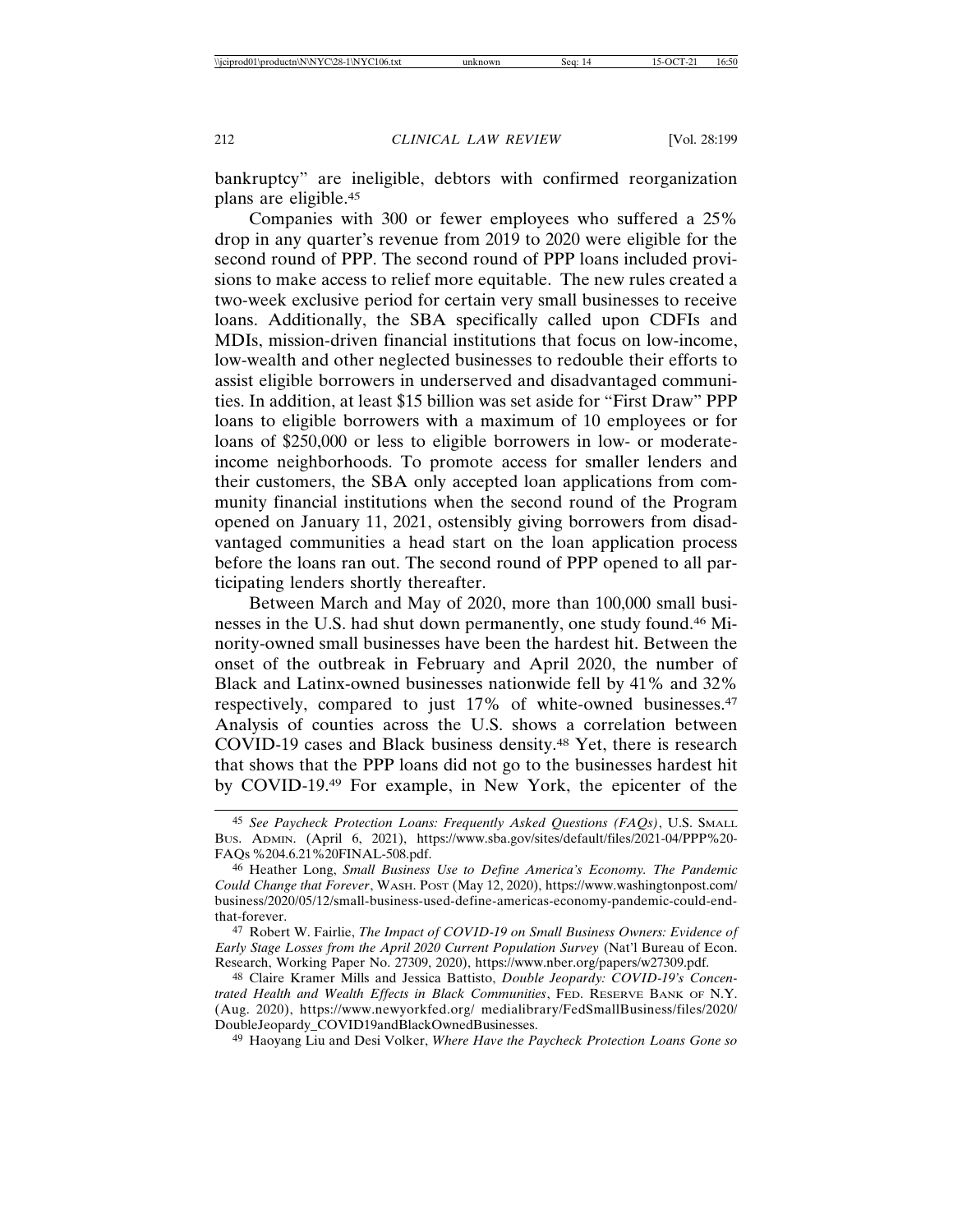coronavirus in the United States at the time of the First Draw, less than 20% of small businesses had been approved to receive PPP loans. In contrast, more than 55% of small businesses in Nebraska expected PPP funding.<sup>50</sup>

#### *D. Who Actually Benefited From PPP Loans?*

As the pandemic continued past the one-year mark and the economy dropped into a recession, the PPP became the largest business bailout in American history, according to The New York Times.<sup>51</sup> Through the PPP, more than eight million companies received forgivable loans, totaling \$796 billion—nearly as much money as the federal government spent on its the three rounds of direct payments to taxpayers.52

There have been some negative press coverage and arguments made that certain companies were not deserving or did not need the PPP loans that they received. Many companies receiving negative press coverage and fearing audits and penalties returned \$30 billion in PPP funds, although arguably they received them legitimately under the guidelines.

At the time of the writing of this essay, there has not been enough available data to determine the impact of the PPP on the economy. There has been some data about the estimated economic impact of PPP on small business employment. One study examined business shutdowns (*i.e.*, hours worked "reduced to zero during the entire week"), declines in hours worked, and unemployment insurance claims and found no evidence of substantial effects of the PPP on these outcomes"53 However, another data set found that the "Paycheck Protection Program loans increased employment at small businesses by only 2%, implying a cost of \$377,000 per job saved."54

54 *See* Raj Chetty, John N. Friedman, Nathaniel Hendren and Michael Stepner, *How did COVID-19 and Stabilization Policies Affect Spending and Employment? A New Real-Time Economic Tracker Based on Private Sector Data* (Nat'l Bureau of Econ. Research, Working Paper No. 27431, 2020), https://www.nber.org/system/files/working\_papers/w

*Far*, FED. RESERVE BANK OF N.Y.: LIBERTY ST. ECON. (May 6, 2020), https://libertystreeteconomics.newyorkfed.org/2020/05/where-have-the-paycheck-protection-loans-goneso-far.html.

<sup>50</sup> *Id.*

<sup>51</sup> Stacy Cowley, *The Small Business Administration's Gaffes Are Now Her Job to Fix*, N.Y. TIMES (July 1, 2021), https://www.nytimes.com/2021/05/25/business/Isabella-Casillas-Guzman-sba.html?searchResultPosition=3.

<sup>52</sup> *Paycheck Protection Program (PPP) Report Approvals through May 23, 2021*, U.S. SMALL BUS. ADMIN., https://www.sba.gov/sites/default/files/2021-05/PPP\_Report\_Pub lic\_210523-508.pdf (last visited July 23, 2021).

<sup>53</sup> *See* Joao Granja, Christos Makridis, Constantine Yannelis and Erick Zwick, *Did the Paycheck Protection Program Hit the Target?* (Apr. 25, 2020) (unpublished paper), https:// ssrn.com/abstract=3585258 (last visited July 23, 2021).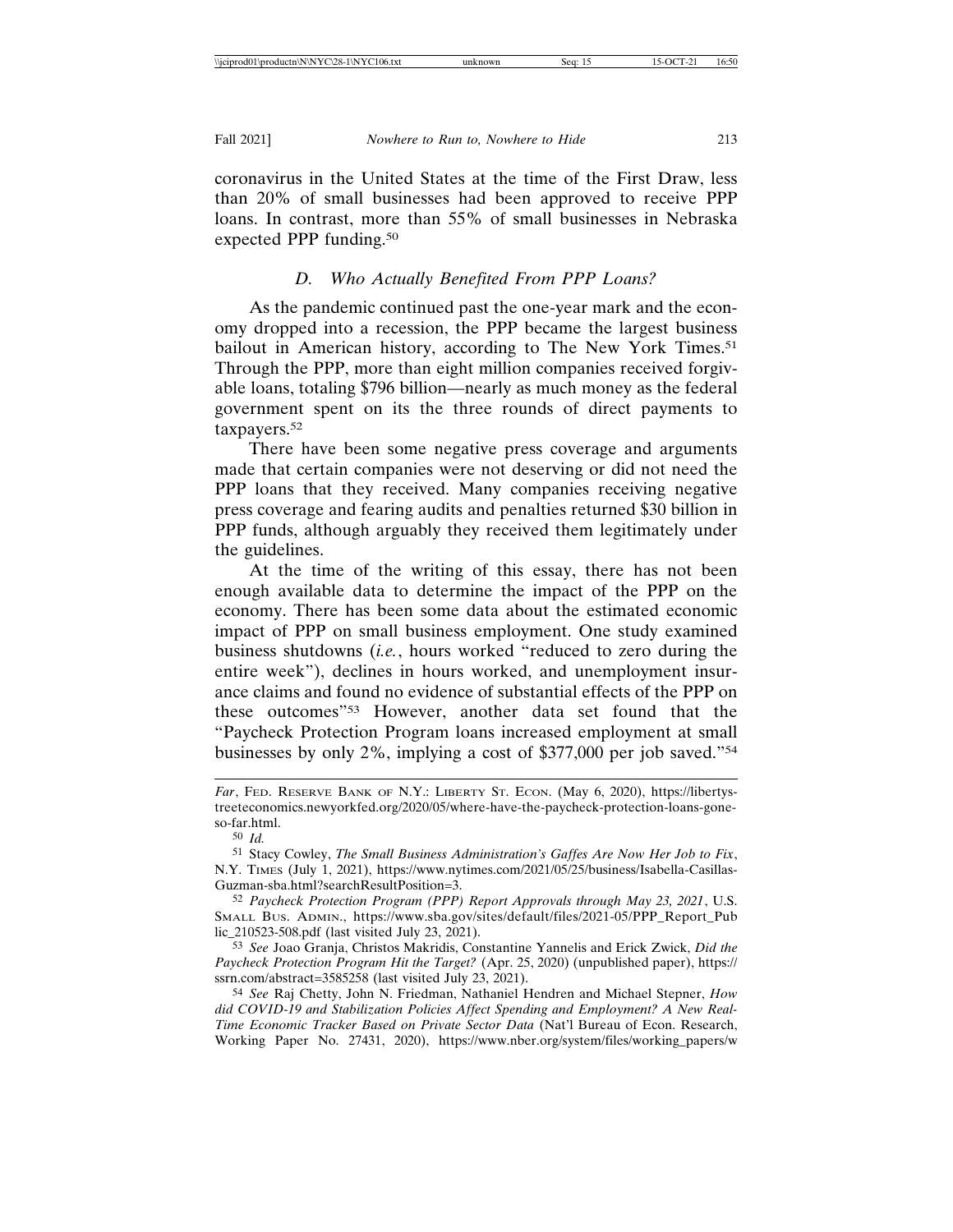Initial evidence suggests that PPP assistance failed to meet the immense need of minority-owned small businesses as small businesses in underserved communities struggled to access the available loans in the early stages of the program.55 There were significant disparities in access to loans within the 6 months of the program.56 The New York Federal Reserve noted that PPP reached only 20% of eligible firms in states with highest densities of Black-owned firms.<sup>57</sup> The data shows that the effect of the disparities in access disappeared over time with the changes to the program.58

There could be several reasons for this disparity. One is the lack of flexibility, since the program was built around a single financial product, loans from bank lenders that could only be forgiven if a certain percentage of the loan is used on payroll. This lack of flexibility makes it difficult to address the diverse needs of small businesses. For example, restaurants—whose greatest expense during the pandemic has been rent, rather than labor—could not benefit from loan forgiveness because PPP loans were designed primarily for payroll expenditures and not for payment of rent. Administrative capacity likely proved another challenge. Smaller small businesses lacked the backoffice support needed to meet the extensive financial documentation necessary (such as payroll records), as well as the lack of clarity around the application process.

Additionally, many minority-owned businesses lacked preexisting relationships with traditional lenders. These traditional lenders tended to work with their existing clients when it came to the PPP loans.59 This had the effect of exacerbating preexisting racial disparities in access to capital. Lenders cited compliance with the Know Your Customer ("KYC") requirements, which require banks to develop profiles of their clients to assess the risk of their involvement in money laundering, terrorism or other financial crimes as the reason

<sup>27431/</sup>w27431.pdf.

<sup>55</sup> Yuka Hayashia, Anthony DeBarros and Amara Omeokwe, *PPP Money Abounded—but Some Got it Faster Than Others*, WALL ST. J. (Oct. 6, 2020), https:// www.wsj.com/articles/ppp-money-aboundedbut-some-got-it-faster-than-others-1160197 6601.

<sup>56</sup> *See* Rachel Atkins, Lisa Cook and Robert Seamans, *Discrimination in Lending? Evidence from the Paycheck Protection Program* (May 31, 2021) (unpublished paper), https:// ssrn.com/abstract=3774992.

<sup>57</sup> Mills and Battisto, *supra* note 48.

<sup>58</sup> *Id.*

<sup>59</sup> Emily Flitter and Stacy Cowley, *Banks Gave Richest Clients 'Concierge Treatment' for Pandemic Aid*, N.Y. TIMES (April 22, 2020), https://www.nytimes.com/2020/04/22/business/sba-loans-ppp-coronavirus.html; *See also* Ran Duchin, Xiumin Martin, Roni Michaely and Hanmeng Ivy Wang, *Concierge Treatment from Banks: Evidence from the Paycheck Protection Program* (February 21, 2021) (unpublished paper), https://ssrn.com/abstract  $=$ 3775276.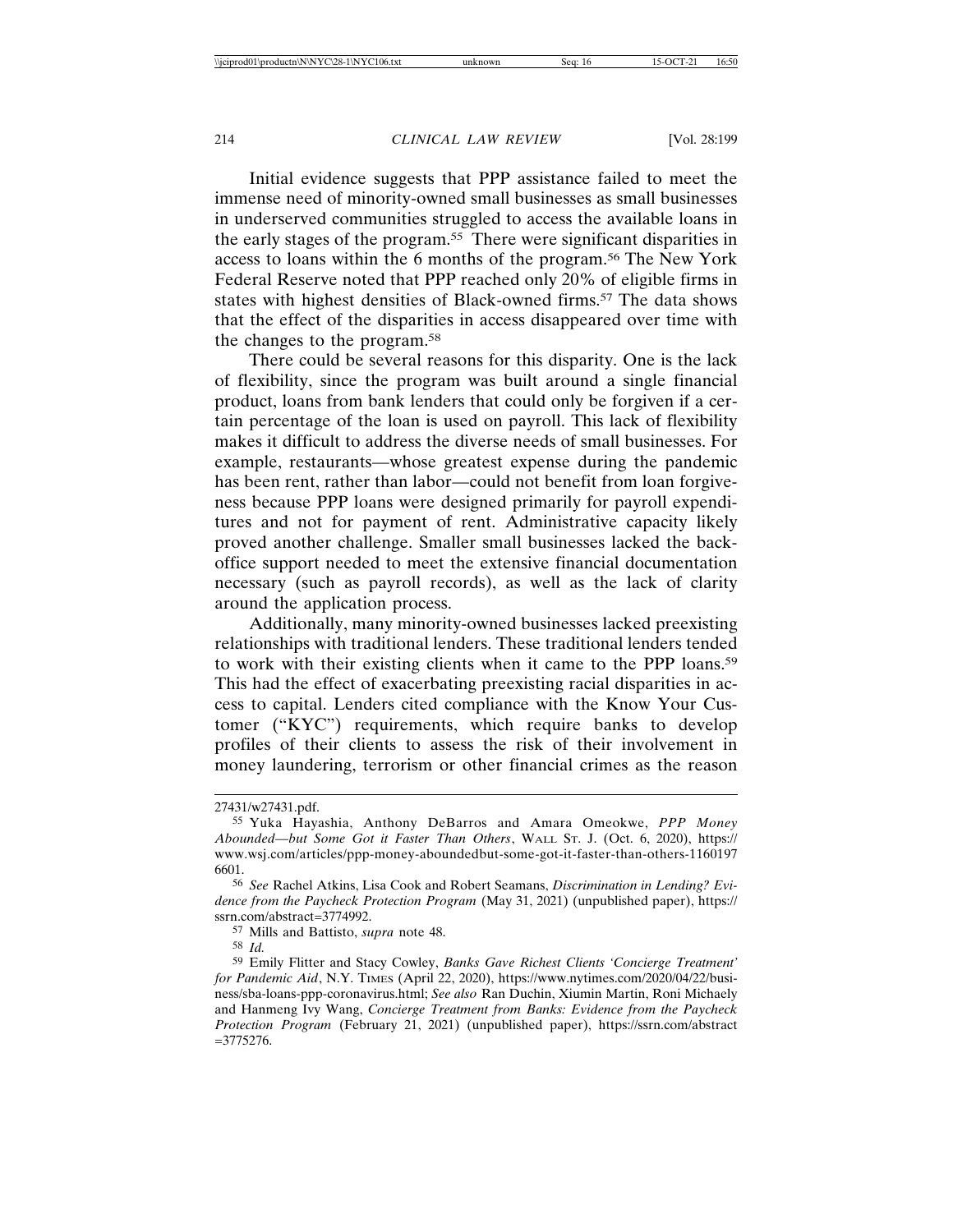why banks prioritized their existing clients to the detriment of minority-owned businesses. The fact that PPP support began in the form of loans, and therefore required taking on additional debt, was another part of the program's design that disadvantaged minority-owned small businesses. The program's singular focus on loans—and the overly narrow conditions under which such loans can be granted and forgiven—likely limited the reach and utility of the aid, since it puts minority small business owners at risk of overleveraging themselves. This is significant as minority small business owners have higher levels of debt than white small business owners.

It is unlikely that the PPP program saved small businesses in cities. There are indications of need for additional funding for small businesses. Very little is known about how small business owners fared personally, but evidence shows that small business owners experience disproportionate financial hardship.<sup>60</sup> Small business owners turn to personal credit like personally guaranteeing commercial leases and cosigning other loans.61 Reports reveal that 35% of businesses that were active prior to the pandemic were still closed and most had been inactive for twenty weeks or longer as of May 2021.62

# III. THE GEORGE FLOYD PROTESTS AND THE 2020 ELECTION

The first three months of the pandemic, March through May 2020, were an unparalleled shock to the American economy. By the end of May, public health authorities began getting a handle on the virus and states started to lift some restrictions.63 Businesses began to make necessary modifications to their businesses in order to stay open. But on the evening of May 25, 2020, in Minneapolis, Minnesota, George Floyd, a 46-year-old Black man who had gone to the local convenience store to buy cigarettes, was murdered by the police. The

<sup>60</sup> Andrew F. Haughwout, Donghoon Lee, Joelle Scally and Wilbert van der Klaauw, *Small Business Owners Turn to Personal Credit*, FED. RESERVE BANK OF N.Y.: LIBERTY ST. ECON. (May 19, 2021), https://libertystreeteconomics.newyorkfed.org/-2021/05/smallbusiness-owners-turn-to-personal-credit.html.

<sup>61</sup> *Id* ("[C]oping strategies have likely helped businesses preserve cash flow and avoid delinquency and bankruptcy for their business and themselves personally. Whether these forbearances are simply forestalling future trouble for strained business owners, or if the post-pandemic economy will support the owners to catch up the lost months remains to be seen.").

<sup>62</sup> David Dam, Sebastian Heise, Davide Melcangi and Will Schirmer, *Many Small Businesses in the Services Sector Are Unlikely to Reopen*, FED. RESERVE BANK OF N.Y.: LIB-ERTY ST. ECON. (May 19, 2021), https://libertystreeteconomics.newyorkfed.org/2021/05/ many-small-businesses-in-the-services-sector-are-unlikely-to-reopen.html.

<sup>63</sup> Zeke Miller, Alan Suderman and Kevin Freking, *Trump Gives Governors 3-phase Plan to Reopen Economy*, ASSOCIATED PRESS (Apr. 16, 2020), https://apnews.com/article/ virus-outbreak-donald-trump-ap-top-news-politics-pandemics-420a38ec14101eab70e 07be367ee6422.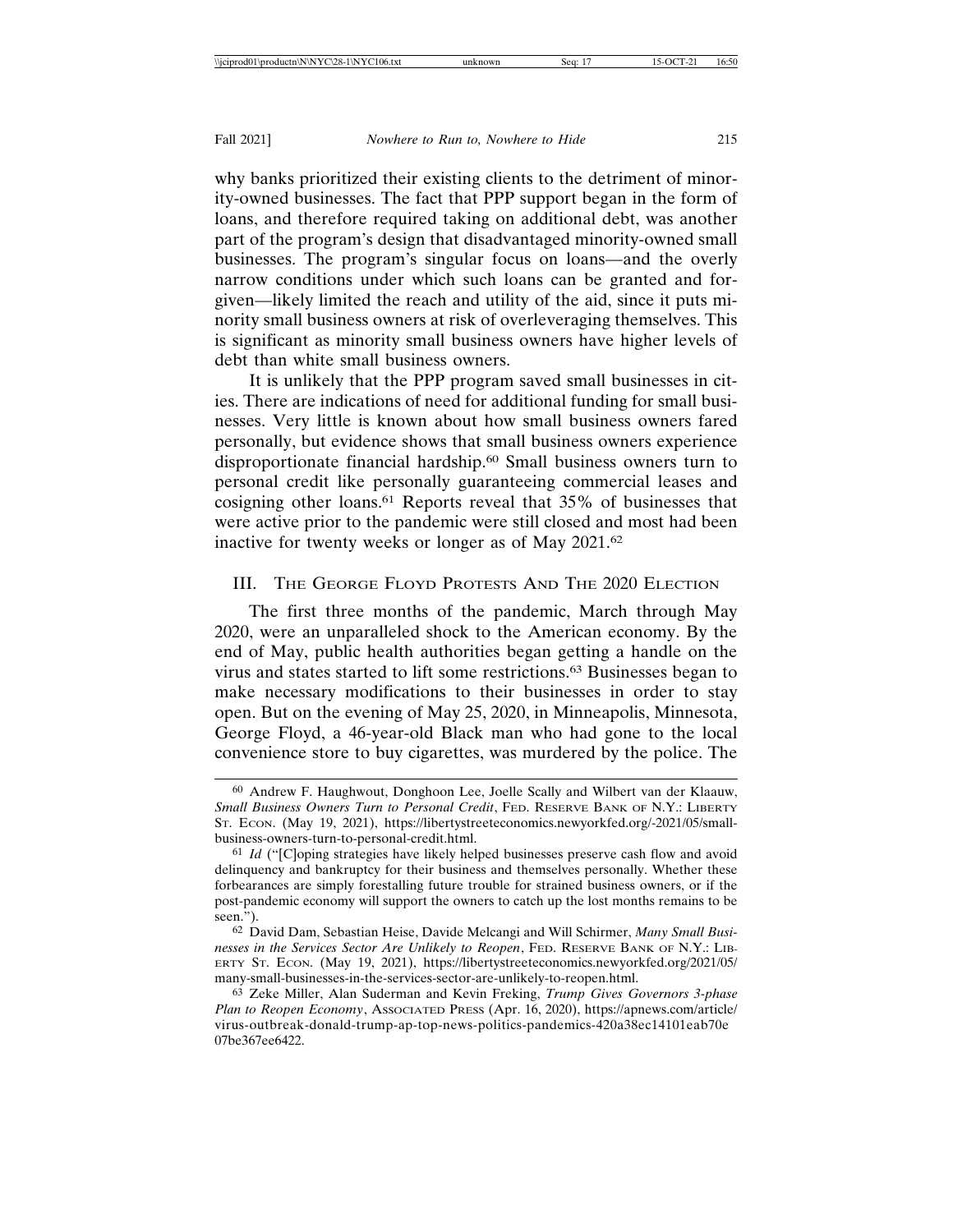murder was captured on video and showed police officer Derek Chauvin kneeling on George Floyd's neck for nearly nine and half minutes as he lay face-down in the street, slowly killing him.64 Initially, people in the community transformed the site where Floyd was killed into a memorial. As the day progressed, more and more people began to arrive to protest the killing of another Black man by the police.<sup>65</sup> Within a few days, protests had spread to cities across America often merging with the Black Lives Matter movement. As the protests spread, so did the outrage—outrage that sometimes manifested in looting and vandalism.<sup>66</sup>

# *A. West Philadelphia*

The neighborhoods where the looting and vandalism took place were often Black and brown neighborhoods and the businesses affected were Black- and brown-owned. One such neighborhood was West Philadelphia and specifically its 52nd Street corridor which has been the economic center of West Philly for more than 60 years. Ninety percent of 52nd Street store owners are immigrants or people of color.67 Many of these store owners had spent decades navigating numerous challenges to the economic survival of the corridor and their businesses. There had been years of community planning, physical corridor improvements, and grant-funded façade improvements, all destroyed in a single day.68 Along 52nd Street and many other commercial corridors that saw wide-spread looting, the police were not present to protect the businesses.69 Instead, they often created boundaries around areas to quarantine the looting, destruction, and vandalism to certain geographic areas.70 This left many business own-

<sup>64</sup> Derrick Bryson Taylor, *George Floyd Protests: A Timeline*, N.Y. TIMES (Mar. 28, 2021), https://www.nytimes.com/article/george-floyd-protests-time-line.html.

<sup>65</sup> *Id.*

<sup>66</sup> *Id.*

<sup>67</sup> Laura Benshoff and Darryl C. Murphy, *Return to Main Street: Historic West Philly Corridor Fights to Keep its Identity,* WHYY (June 17, 2020), https://whyy.org/articles/return-to-main-street-historic-west-philly-corridor-fights-to-keep-its-identity/.

<sup>68</sup> Jabari Jones, *Now It's Time to Rebuild*, PHILA. CITIZEN (June 8, 2020), https://thephiladelphiacitizen.org/rebuilding-west-philly-looting ("[D]ecades of community planning, physical corridor improvements, and grant-funded storefronts were destroyed in a single day.").

<sup>69</sup> Joseph N. DiStefano, Opinion, *Philly's Business Districts Are at a Turning Point: If There's No Support, the City 'Will be No Place to Invest'*, PHILA. INQUIRER (June 18, 2020), https://www.inquirer.com/business/small-business/looters-protest-merchants-papi-store-20200618.html.

 $70$  This is not unlike the Hamsterdam depiction in the television show The Wire, where the Police Commissioner creates a zone where criminal activity is allowed to take place without police interference. *The Wire: Hamsterdam* (HBO television broadcast October 10, 2004).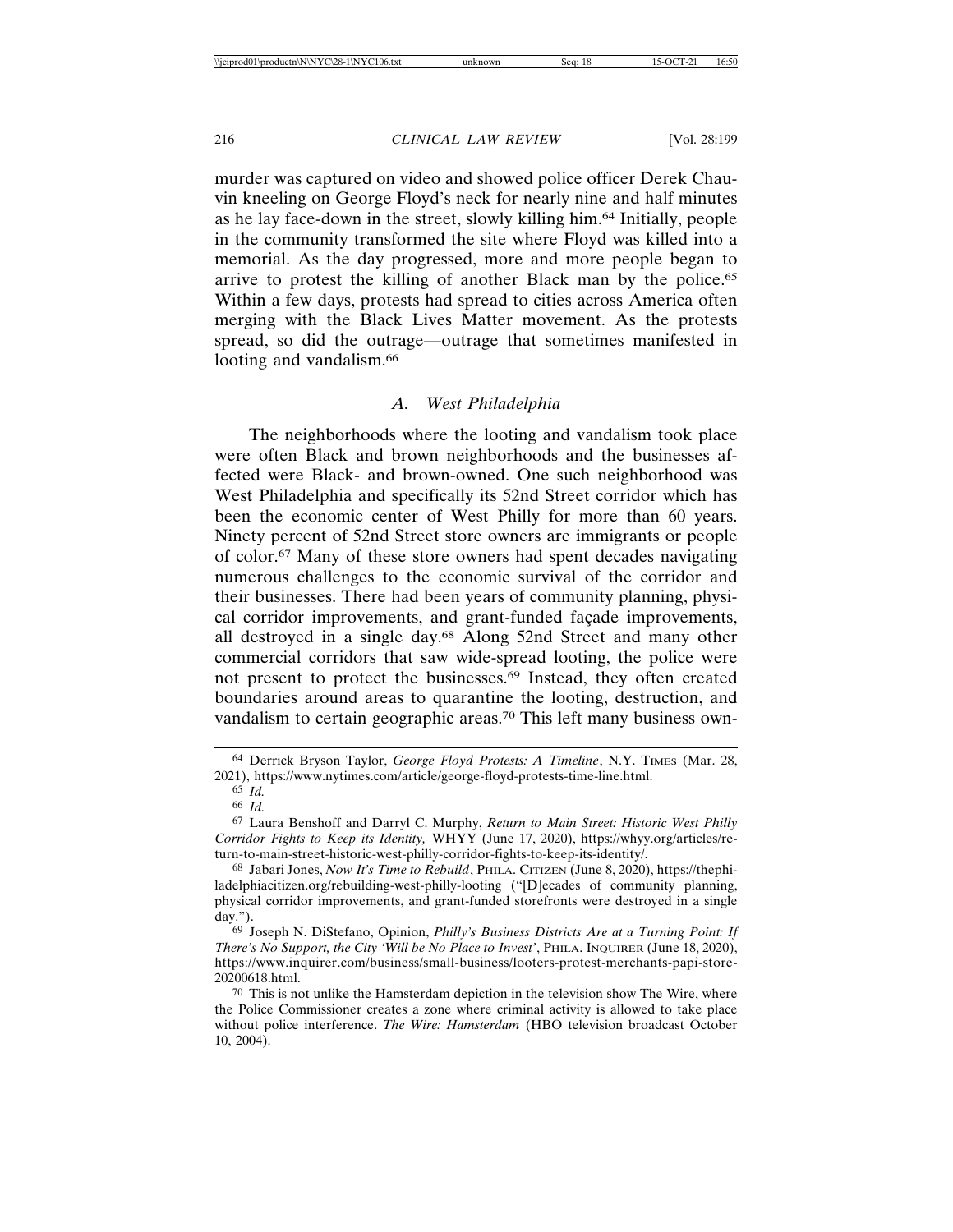ers to fend for themselves. Many boarded up their windows with plywood hoping to keep looters out. Others spray-painted the plywood with signs indicating they were Black-owned and supported the protestors, hoping that would persuade the looters to pass them by. Still others stood guard at their businesses for days to ward off potential looters and vandals.71 Despite the various attempts to stave off theft and destruction, many lost everything. The estimated damage and loss associated with the looting in West Philadelphia was \$9 million.72

Gercia Goldberg, an 83-year-old business owner of a jewelry shop that had been looted in early June 2020, expressed it this way, "Forty-eight years, then a pandemic, and now this. How are you supposed to survive?"73 Businesses built over decades were destroyed in hours. Franklin Medrano, president of the Dominican American Chamber of Commerce said, "In the city, danger can come to a corner market at any moment. For grocers, this is nothing new. But between the virus and the protests, the uncertainty has intensified. We already had a medical pandemic. Now we have a social pandemic too."74 For many this was a sign to recoup what they could and get out. For others, there was no alternative. They had to stick it out and rebuild. Along 52nd Street, none of the businesses closed.75

One reason for the survival of small businesses along 52nd Street was the work of corridor manager, The Enterprise Center (TEC), a West Philly nonprofit, and client of the Penn Law ELC. TEC itself issued more than \$100,000 in grants and connected 47 businesses to more than \$685,000 in relief funding.<sup>76</sup> It also attempted to use the protests to unlock conversations about structural racism that went beyond policing and into all areas of life including business financing and

<sup>71</sup> *See* Calvert and Simon, *supra* note 5; Riley Rogerson, Greg Metz and Julia Collins, *Black-Owned Businesses That Were Damaged and Looted — and How You Can Support Them*, PHILA. MAG. (June 9, 2020), https://www.phillymag.com/news/2020/06/09/blackowned-businesses-damaged-looted/.

<sup>72</sup> *Philadelphia Businesses Prepare for Potential Looting After Upcoming Derek Chauvin Trial Verdict*, NBC PHILA. (Apr 14, 2021), https://www.nbcphiladelphia.com/news/local/philadelphia-business-es-prepare-for-potential-looting-after-upcoming-derek-chauvintrial-verdict/2779 285/; Max Bennett, *Philly Businesses Preparing for Unrest Following Chauvin Verdict*, PATCH (Apr. 15, 2021), https://patch.com/pennsylvania/philadelphia/ philly-businesses-preparing-unrest-following-chauvin-verdict.

<sup>73</sup> Vinny Vell and Stephanie Farr, *Protests, Looting Hit Suburbs*, PHILA. INQUIRER (June 2, 2020), https://infoweb.newsbank.com/apps/news/document-view?p=AWNB&doc ref=news/17B58F8129D5AFB0&f=basic.

<sup>74</sup> DiStefano, *supra* note 68.

<sup>75</sup> Darryl C. Murphy, *'It's Getting Better': 52nd Street Looks to Recovery in 2021 after a Tumultuous Year*, WHYY (Jan. 3, 2021), https://whyy.org/articles/its-getting-better-52ndstreet-looks-to-recovery-in-2021-after-a-tumul-tuous-year/.

<sup>76</sup> *Id.*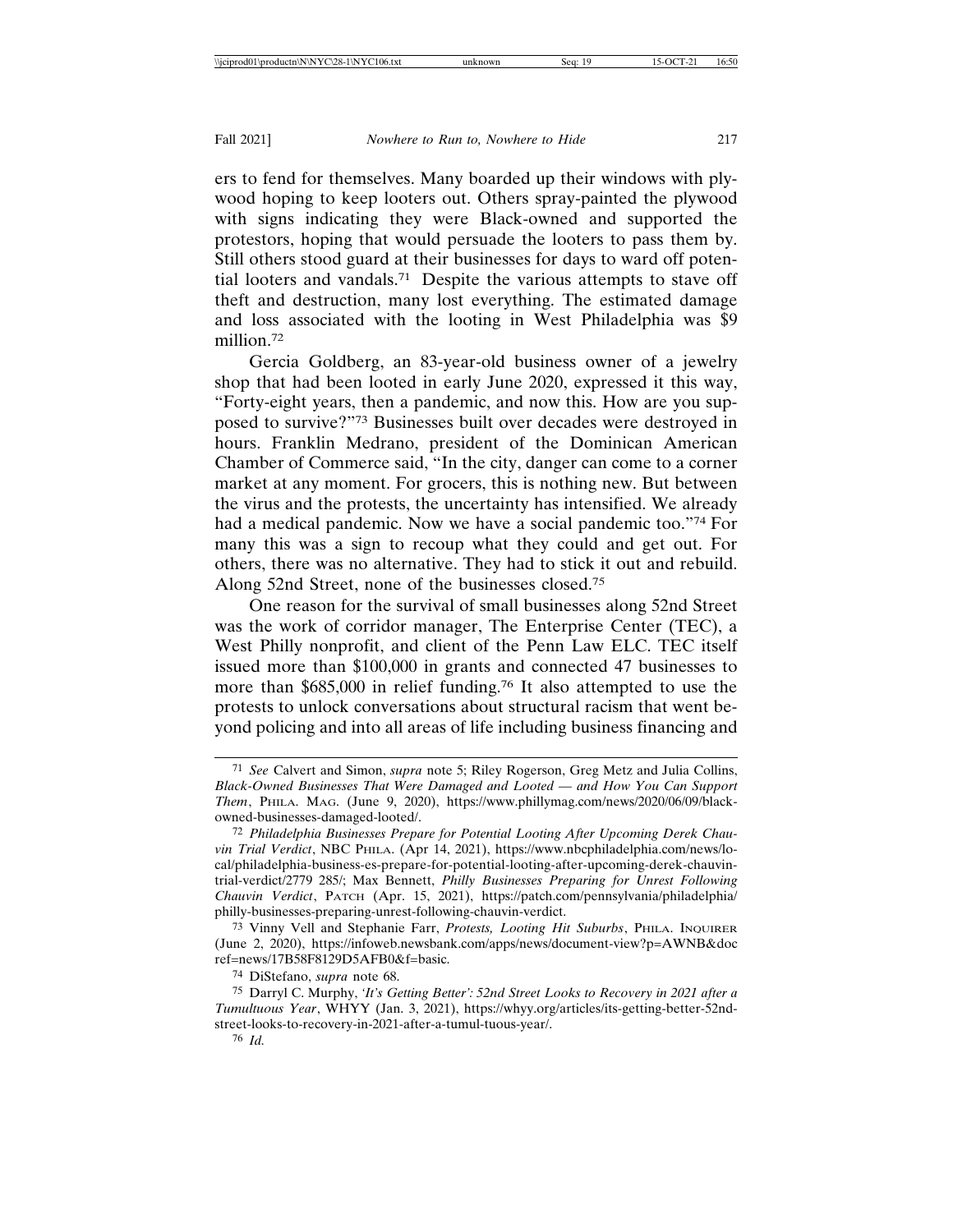economic development.77 One of its initiatives was to acquire properties from landlords who wanted to exit the city and make them available for purchase by consortiums of locally-owned businesses.<sup>78</sup>

The City of Philadelphia in conjunction with community partners put together several other relief programs in the aftermath of the riots. The Philadelphia Commerce Department made \$1.4 million available to businesses who suffered damage or inventory loss from vandalism or looting.79 But some businesses had lost hundreds of thousands of dollars in inventory.80 A community development corporation (CDC) created a \$3 million loan fund to help businesses restart.81 Nonetheless, this was still a loan that needed to be repaid. A consortium of caring business people started a fund granting \$3,000 forgivable loans to minority-owned businesses that had been affected by the COVID-19 shutdowns or the riots.<sup>82</sup> Another group of young people who had grown up in West Philadelphia, some of whom had moved away, returned to help. They created an organization called Heal the Hood which buys goods from Black owned businesses to give to people in the community.83

One program addressed potential insurance claims by business owners for physical damage to their stores and loss of inventory due to the looting. A partnership between a Philadelphia City Councilperson, a young community organizer, and a Philadelphia Black lawyers association helped business owners review insurance policies, file claims, and review claims already submitted to ensure they were done properly. Pre-COVID-19, most businesses had insurance; the question was whether they had the right insurance, and if they did, were they current on their premiums? Many businesses paid their premiums monthly. When the world stopped, insurance fell behind other obligations like rent and payroll. If a business had not paid its premium in May or June 2020 and suffered harm from vandals or looters, it may have been without coverage. The Insurance Information Institute estimates that claims relating to the social unrest stemming from George

<sup>77</sup> Benshoff and Murphy, *supra* note 67.

<sup>78</sup> Jason Laughlin, *West Philly's historic black corridor looks to rebuild after unrest and pandemic*, PHILA. INQUIRER (Jun. 15, 2020), https://www.inquirer.com/news/52nd-streetphiladelphia-looting-revitalization-black-community-historic-west-philly-main-20200615.html.

<sup>79</sup> Ayana Jones, *Here's All the Ways that Philly is Helping Small Businesses Recover from COVID-19 Losses*, PA. CAPITAL-STAR (June 22, 2020), https://www.penncapitalstar.com/covid-19/heres-all-the-ways-that-philly-is-helping-small-businesses-recover-fromcovid-19-losses/.

<sup>80</sup> *Id.*

<sup>81</sup> *Id.*

<sup>82</sup> *Id.*

<sup>83</sup> Laughlin, *supra* note 78.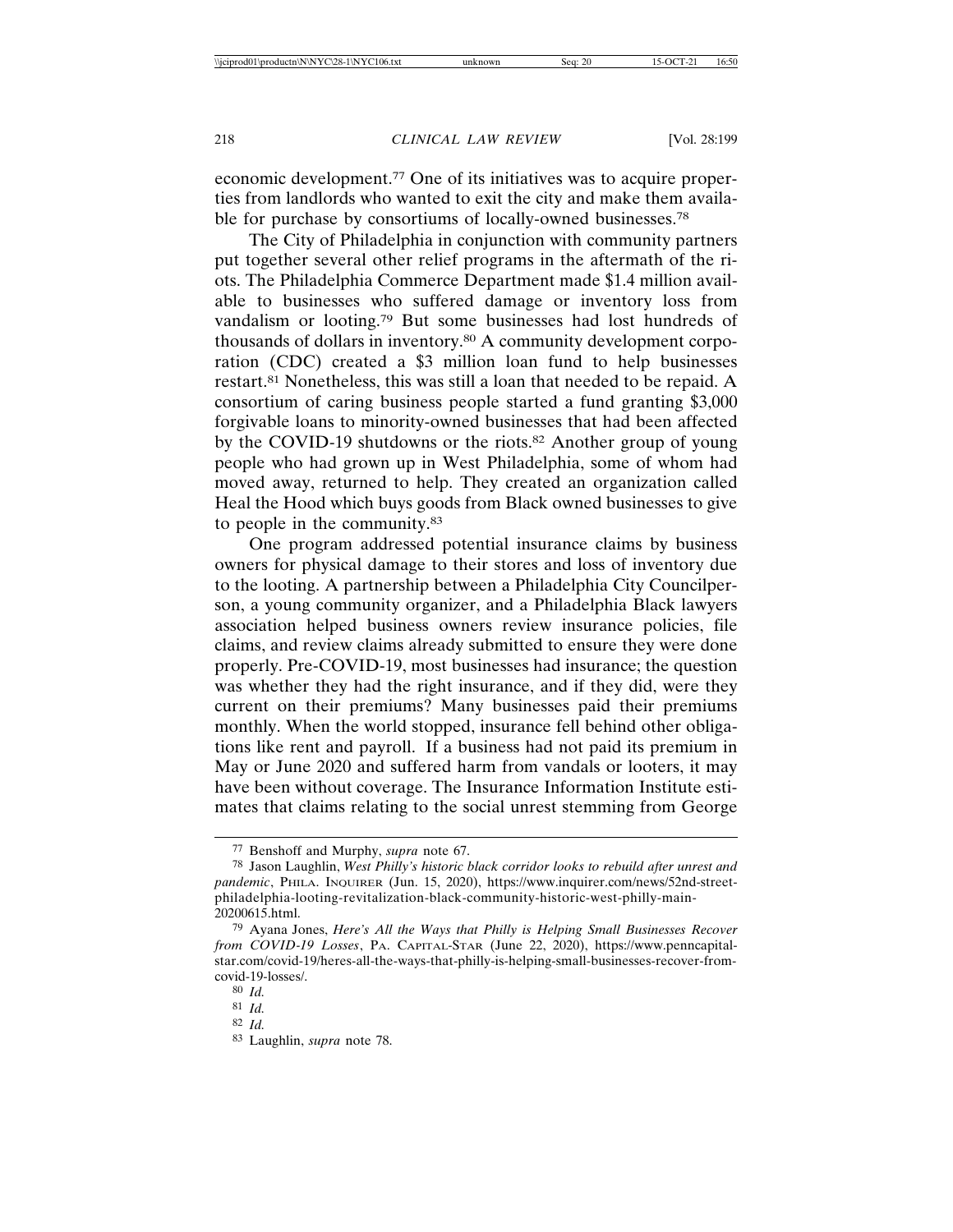Floyd's murder across 20 states between May 26 and June 6, 2020 could reach \$1 billion.84

# *B. New York*

Similar scenes took place all over America's cities including its largest, New York. In New York City, reactions to George Floyd's murder at the hands of police, drew eerily similar comparisons to Eric Garner a 43-year old Black man, who died after being put in a chokehold by a police officer because he was allegedly selling single cigarettes without permission, sparking a national outcry and demonstrations by the Black Lives Matter movement.85 Protests and demonstrations over the murder of George Floyd took place in each of the five boroughs of New York City in the days following the news of his death. Many of the protests throughout the city were peaceful, but some experienced police violence and/or protester violence. Looting and rioting accompanied some of the protests. The New York Times described the demonstrations as "largely peaceful demonstrations [which] turned into jarring scenes of flaming debris, stampedes, and looted storefronts."86 One notorious incident was that of a police vehicle being driven through a crowd of protestors; the event was captured on a video that went viral.<sup>87</sup>

New York City Mayor Bill de Blasio placed the city under a citywide curfew from June 1 through June 7, the first citywide curfew since the Harlem Riots of 1943, which were ironically sparked by a police shooting of a Black man by a white police officer. Protesters who assembled after curfew, including the Mayor's own daughter, were arrested by the New York Police Department (NYPD).<sup>88</sup> Statues depicting slaveowners and colonizers throughout the city were vandalized and forcefully taken down. Street murals were painted throughout the city. Along the Fulton Street commercial corridor in the

<sup>84</sup> *Facts + Statistics: Civil Disorders*, INS. INFO. INST., https://www.iii.org/fact-statistic/ facts-statistics-civil-disorders (last visited Aug., 30, 2021); Jennifer A. Kingson, *Exclusive: \$1 Billion-plus Riot Damage is Most Expensive in Insurance History,* AXIOS (Sep. 16, 2020), https://www.axios.com/riots-cost-property-damage-276c9bcc-a455-4067-b06a-66f9db4cea9c.html.

<sup>85</sup> Joseph Goldstein and Nate Schweber, *Man's Death After Chokehold Raises Old Issue for the Police*, N.Y. TIMES (July 18, 2014), https://www.nytimes.com/2014/07/19/ nyregion/staten-island-man-dies-after-he-is-put-in-chokehold-during-arrest.html.

<sup>86</sup> *N.Y.C. Protests Turn Violent*, N.Y. TIMES, (https://www.nytimes.com/2020/ 05/31/ nyregion/nyc-protests-george-floyd.html (last updated Jan. 19, 2021).

<sup>87</sup> Tara Law, *Footage of NYPD Vehicles Surging into Crowd of Protesters Sparks Further Outrage*, TIME MAG. (May 31, 2020), https://time.com/5845631/nypd-protests-vehiclesprotesters/.

<sup>88</sup> *NYC Mayor Addresses Daughter's Arrest During George Floyd Protests*, WABC-TV N.Y.: EYEWITNESS NEWS ABC 7 (June 1, 2020), https://abc7ny.com/ 6223912/.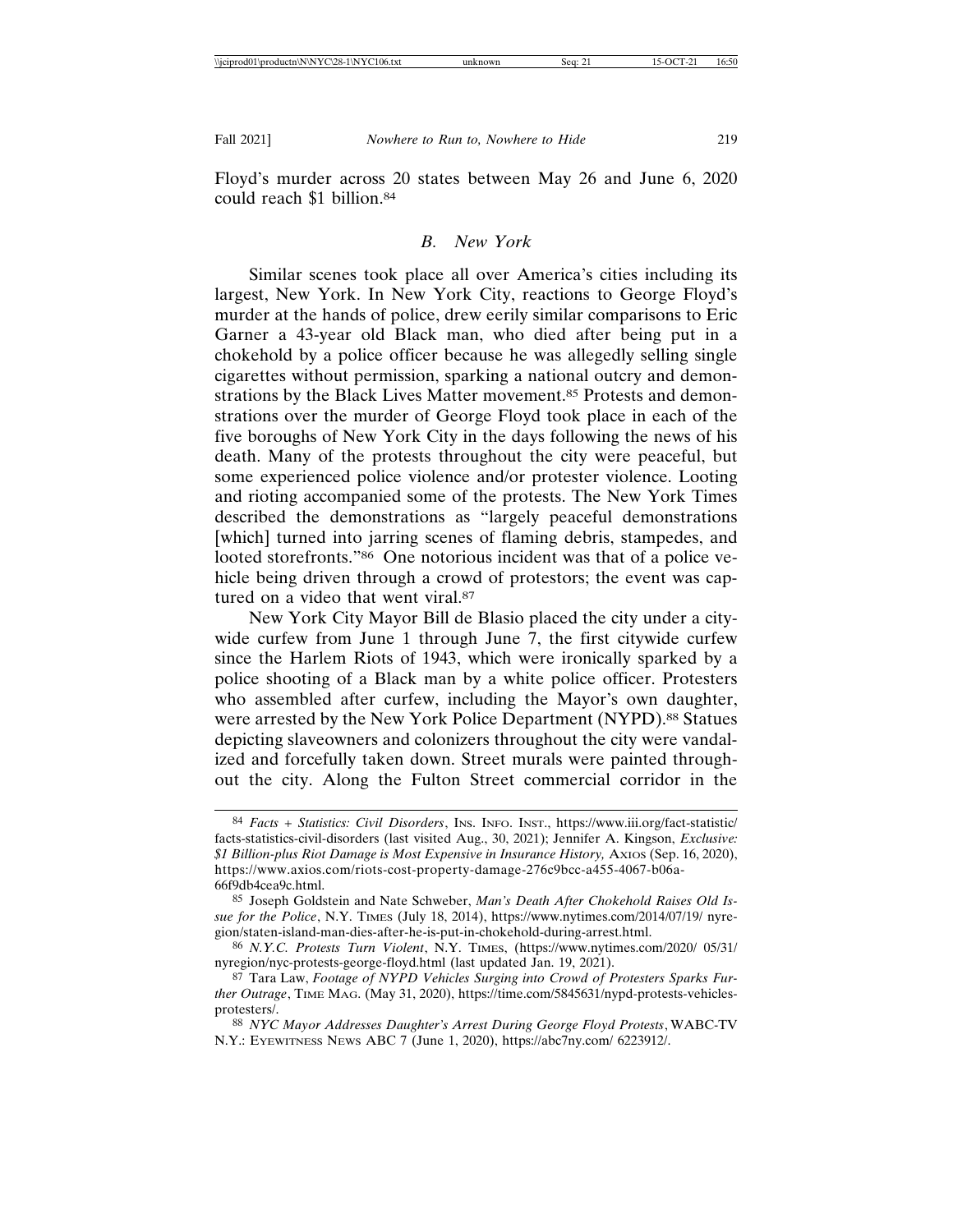Bedford-Stuyvesant neighborhood of Brooklyn, where I (Lynnise) own a home, the words, "Black Lives Matter" were written in large yellow letters accompanied by the names of people killed by racial violence. On 5th Avenue in Manhattan, New York City elected officials painted a "Black Lives Matter" mural directly in front of Trump Tower.

The looting and vandalism that tracked the racial justice protests, were another blow to small businesses already struggling or shuttered due to the pandemic. Between May 29 and June 9, 2020, an estimated 450 businesses across New York City were vandalized and, in some cases, looted, according to the city's Department of Small Business Services.89 Mayor de Blasio's administration created an emergency fund that gives grants of up to \$10,000 each to small businesses affected by looting, with those in the Bronx getting priority. The looting that tracked the protests occurred throughout the city, including at flagship stores, such as Nike and Macy's, but the looting in the Bronx affected local, small business owners, many of whom identify as a minority and/or immigrant. The Bronx, the city's poorest borough was hit the hardest by the coronavirus, as it had the highest rates of infections, hospitalizations, and deaths.<sup>90</sup> Looting in Chinatown added another layer of challenges for Asian small business owners who had already seen sales plummet early on in the pandemic due to the stigma associated with the coronavirus' origins in China. Businesses in New York and cities across the country were hit three times, first by the pandemic, then by the economic downturn, and then by the vandalism and looting, which tracked the protests.91 New York City created small business economic support programs, including a \$100 million loan fund, and a \$100 million rental assistance program focused on small businesses in low- and moderate-income communities.92

# *C. The Election of 2020*

The fall of 2020 brought with it additional uncertainty and tur-

<sup>89</sup> Kate King, *Hundreds of New York City Business were Damaged, Looted in Recent Unrest*, WALL ST. J. (June 12, 2020), https://www.wsj.com/articles/hundreds-of-new-yorkcity-businesses-were-damaged-looted-in-recent-unrest-11591993138.

<sup>90</sup> Winnie Hu and Nate Schweber, *The Virus Closed His Bronx Jewelry Store. Then Looters Broke In.*, N.Y. TIMES (June 3, 2020), https://www.nytimes.com/2020/06/03/nyregion/george-floyd-bronx-protests-looting.html.

<sup>91</sup> King, *supra* note 89.

<sup>92</sup> Press Release, NYC Office of the Mayor, Recovery for All of Us: City Announces Small Business Economic Support Programs (Apr. 23, 2021), https://www1.nyc.gov/officeof-the-mayor/news/300-21/recovery-all-us-city-annouces-small-business-economic-supportprograms.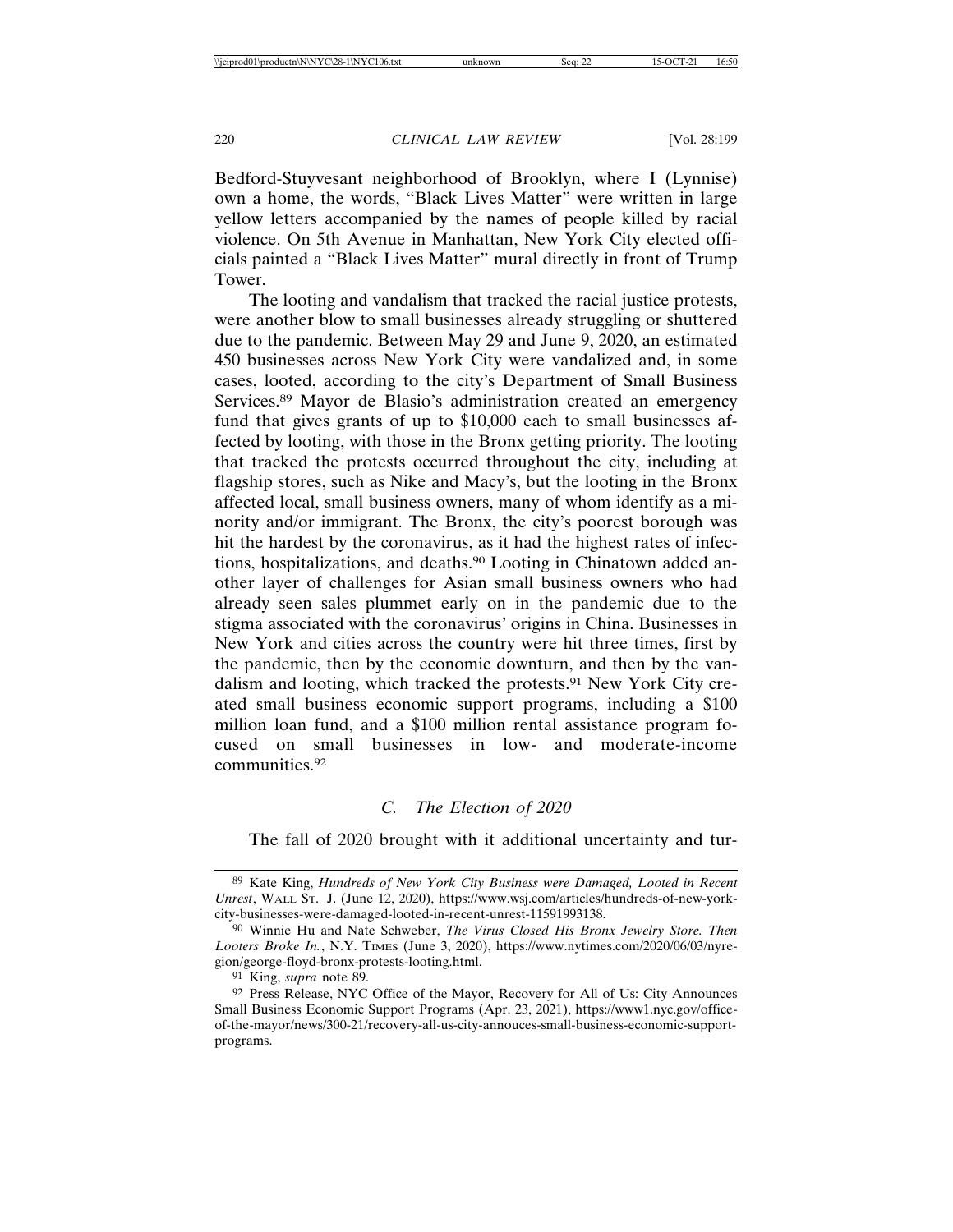moil connected to increased political polarization stemming from demands made to address systemic racism and inequality. For urban businesses, separating the political turmoil from the daily battle for survival was impossible as businesses faced the challenges brought by political uncertainty. This uncertainty had a significant impact upon small businesses as the uncertainty threatened business continuity and success. Justice Ruth Bader Ginsburg died, creating a political imbalance on the U.S. Supreme Court. There was a worldwide surge of coronavirus cases as the U.S. headed into an election that felt at times a battle for the soul of the country. In October of 2020 in Philadelphia, there was another police shooting of a Black man, Walter Wallace, Jr., and with it additional unrest, protests, and destruction of property.93

There were also signs of optimism. Joe Biden and Kamala Harris defeated Donald Trump and Mike Pence in the general election. Harris became the first woman, South Asian, and Black American to hold the office of Vice President of the United States. The 2020 presidential election turned out more voters than any time in our nation's history, evidencing that the American people were activated to participate in our democracy. In December 2020, the Food and Drug Administration authorized Pfizer's and Moderna's COVID-19 vaccines for emergency use, representing a massive turning point in the trajectory of the pandemic. Georgia elected its first Black senator in Rafael Warnock and turned both of its Senate seats blue. On New Year's Eve and New Year's Day, Facebook and Twitter feeds were full of messages bidding good riddance to one of the most challenging years in more than a generation.

Just as plans were being made to rollout the vaccine across the country and many had hopes and a renewed sense of optimism for 2021, the new year would usher in new challenges and anxiety for this country. On January 6, 2021, before the Congressional vote count on the electoral college, based on his false claims that the 2020 election had been fraudulently won, supporters of President Trump stormed the U.S. Capital and violently attacked the U.S Congress in an attempt to overturn the election of President Biden. The riot disrupted the joint session of Congress that was assembled to count electoral votes and formalize President Biden's victory. The joint-session was postponed as many watched around the world as insurrectionists vandalized and trespassed on the Capitol for hours. Capitol Police officer

<sup>93</sup> *Philadelphia Protests Police Shooting of Walter Wallace, Jr.*, PHILA. INQUIRER, https:/ /www.inquirer.com/news/philadelphia/live/philadelphia-protests-police-shooting-walterwallace-jr-20201027.html (last updated Oct. 28, 2020).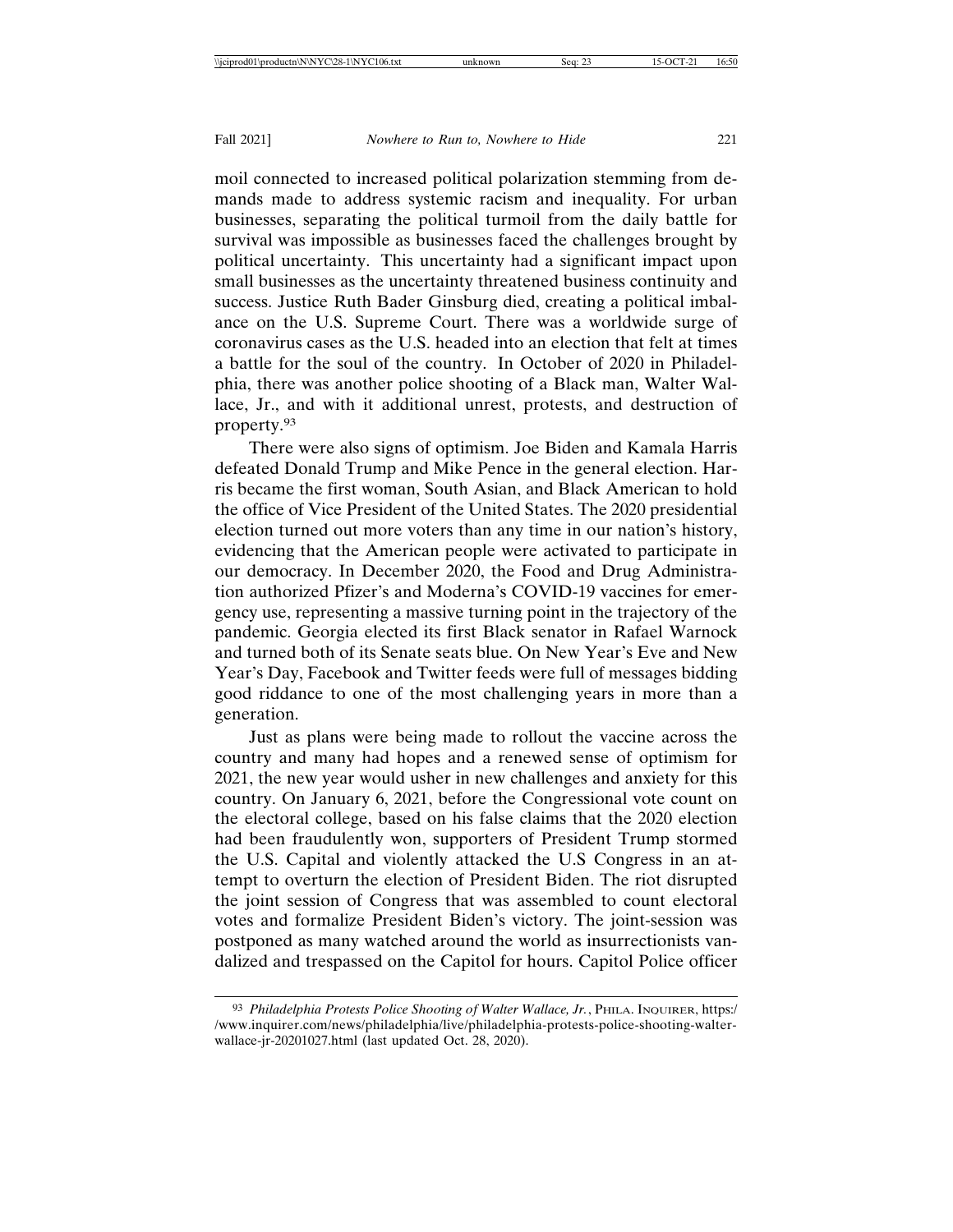Brian Sicknick was killed during the siege.<sup>94</sup> 2021 was not providing the relief to a chaotic 2020 that everyone hoped it would.

The cumulative effect of an unprecedented global pandemic that threatened the health of every human on the planet, the complete shutdown of the U.S. economy and resulting economic hardships that caused mass unemployment and businesses to shutter, the move to remote education from elementary schools through universities, the restrictions on socializing and gathering, and the murder of George Floyd and the forced reckoning with America's racist foundations created a cocktail of unrelenting stress for most people living in America.

# IV. SAME AS IT EVER WAS

The story of minority entrepreneurship in America is a series of navigating and overcoming structural impediments, overt and tacit racism, violence and destruction, and rage and frustration. In many ways, the events of the last 18 months are simply another chapter in an ongoing, and seemingly never ending, saga of Black, brown, and immigrant people trying to achieve equality—especially the destruction caused in Black communities after George Floyd's murder.

American history is replete with stories of successful Black enterprise and vibrant Black communities that thrived even in the face of structural racism and inequality. A common theme that runs through those storylines is the destruction of those communities by governmental policies, unequal access to healthcare, disparate impact during recessions, racist policing practices, or civil unrest. In many ways, the events of 2020 and early 2021 were just another chapter in a tome full of similar historical events.

Black- and minority-owned business is not a new phenomenon in the United States. In the late nineteenth and first half of the twentieth centuries, Black people created communities that were often segregated because white society wanted it that way. Because of Jim Crow laws, even everyday commerce was restricted for Black people. It wasn't that white store owners would not sell to Black customers. They usually would but would not grant them the same privileges as white customers. If a Black man wanted to buy a hat, he could go to the white hat store and buy a hat, but he could not try it on. And if he paid for it and took it home to try it on and it did not fit, he could not return it. Scenarios like that led Black entrepreneurs to create their own commercial ecosystems. As a result of the Great Migration when an estimated six million Black people migrated from the south be-

<sup>94</sup> Jack Healy, *These Are the 5 People Who Died in the Capitol Riot,* N.Y. TIMES, (Jan. 11, 2021), https://www.nytimes.com/2021/01/11/us/who-died-in-capitol-building-attack.html.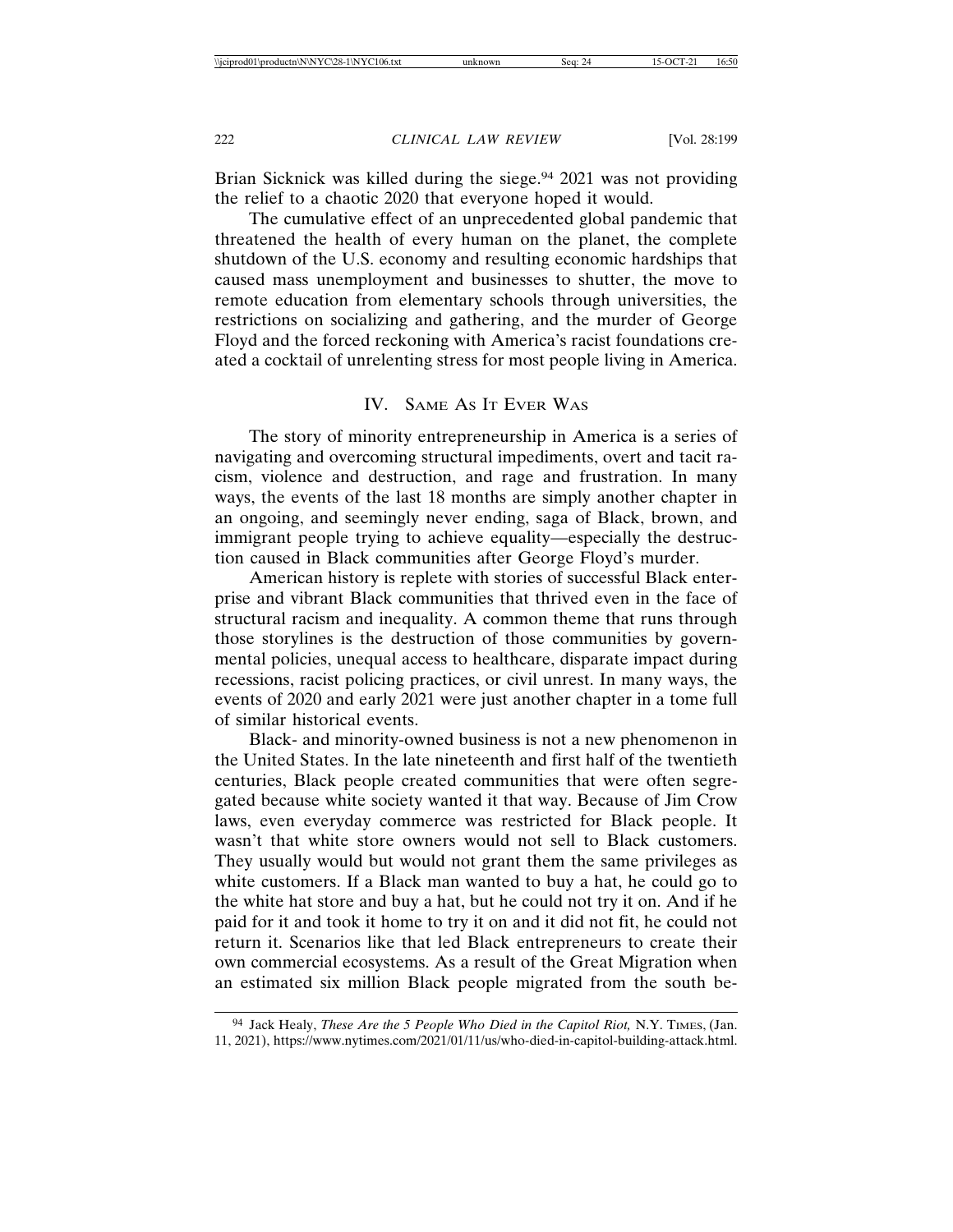tween 1916 and 1970, vibrant Black communities formed in cities like Chicago, Detroit, and New York, but also places like St. Louis, Memphis, and Tulsa.

Each city and region's story is unique but there are common themes that permeate Black entrepreneurial history. Beyond self-sustaining, segregated communities, Black and other minority entrepreneurs created their enterprises from scratch. There was no generational wealth to rely on to backstop a business. In the late 19th and early 20th centuries, external financing options would also have been severely limited for Black entrepreneurs. If a business were to start and fail, it usually meant a complete loss of any accrued wealth by the Black entrepreneur making it less likely that they could try again. Relatedly, though Black people were citizens with the technical right to vote, that right was often suppressed resulting in less political power than white people. The inability to consistently marshal their political strength to effectuate policies that would benefit Black communities and businesses left Black enterprises lagging those of white enterprises. Another theme that runs through Black entrepreneurial history is harassment and oppression by police or other governmental authorities as well as white citizens. Conflicts between police and Black communities gave rise to countless examples of civil unrest over the past 100 years, just as it did in the summer of 2020.95

The first half of the twentieth century saw civil unrest in Black communities manifest time and time again. The Tulsa Race Massacre took place 100 years ago, from May 31 to June 1, 1921, when one of the most successful Black entrepreneurial communities in history, the 35 square block neighborhood of Greenwood, Tulsa, also named "Black Wall Street," was burned to the ground by white people.96 The rioters attacked not only commercial properties but residential homes as well. The economic loss has been estimated to have been as much as \$100 million in today's dollars. Though the official death toll of the massacre is 39, the Red Cross estimates as many as 300 people were killed in the two-day riot.<sup>97</sup>

Similar events took place in Chicago, Washington D.C.,<sup>98</sup> East St. Louis, Illinois and Rosewood, Florida throughout the 1920s. In most

<sup>95</sup> *See* MICHELLE ALEXANDER & CORNELL WEST, THE NEW JIM CROW: MASS INCAR-CERATION IN THE AGE OF COLORBLINDNESS (10th Anniversary ed., New Press 2020).

<sup>96</sup> *See* Alex Albright, Jeremy A. Cook, James J. Feigenbaum, Laura Kincaide, Jason Long and Nathan Nunn, *After the Burning: The Economic Effects of the 1921 Tulsa Race Massacre* 1 (Nat'l Bureau of Econ. Research, Working Paper No. 28985, 2021), https:// www.nber.org/system/files/working \_papers/w28985/w28985.pdf.

<sup>97</sup> *Id.*

<sup>98</sup> *See* CAMERON MCWHIRTER, RED SUMMER: THE SUMMER OF 1919 AND THE AWAK-ENING OF BLACK AMERICA (2012).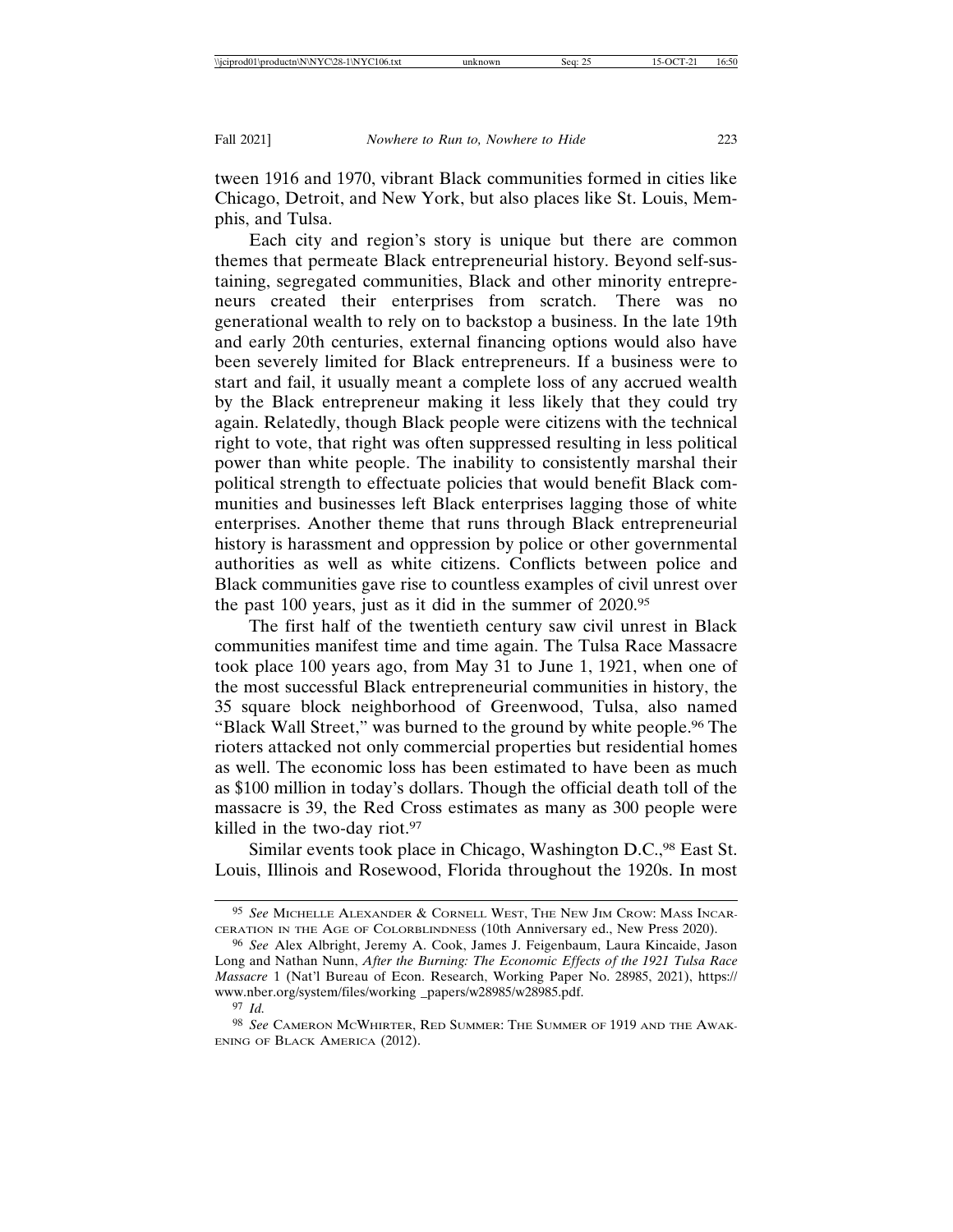of these events, white people perpetrated the violence and destruction on Black people and communities. In the 1960s, Black communities began to fight back against perceived injustices. One notable event occurred in the Watts neighborhood of Los Angeles in 1965. Marquette Frye, a 21-year-old Black man, was pulled over within one block of his house for drunk driving. The police attempted to arrest Frye whom they claimed resisted. Frye's brother, who was a passenger in the car, ran home to get their mother. When Frye's mother arrived at the scene, she scolded her son but the scene quickly escalated. Frye's mother was shoved and Marquette was hit with a police baton. Soon other community members were present. The officers were fighting with multiple people, allegedly kicking a pregnant woman and striking Marquette Frye repeatedly. The circumstances of Frye's arrest, the conditions of the Watts neighborhood, the relationship between the community and the police, and the hot weather on that day all combined to ignite a powder keg that had been smoldering for years. The result was six days of rioting, 600 buildings damaged, 200 of those destroyed and resulting in the equivalent of \$346 million in damage in today's dollars. Unlike the events of the early 20th century, Watts was a poor Black community and the destruction that took place was perpetrated by community residents themselves who were responding to chronic harassment by the police.<sup>99</sup> The similarities with the George Floyd protests 56 years later are disheartening.

Kenneth B. Clark, a Black psychologist, at the City College of New York, testified before the Kerner Commission, established by President Lyndon Johnson to investigate the causes of civil unrest in 1967. In researching the origins and causes of 50 years of racial unrest, he said:

I read that report . . . of the 1919 riot in Chicago, and it is as if I were reading the report of the investigating committee on the Harlem riot of '35, the report of the investigating committee on the Harlem riot of '43, the report of the McCone Commission on the Watts riot. I must again in candor say to you members of this Commission—it is a kind of Alice in Wonderland—with the same moving picture re-shown over and over again, the same analysis, the same recommendations, and the same inaction.<sup>100</sup>

Clark was referring to the investigative reports produced by mostly white actors in the aftermaths of race riots. Nothing had changed in nearly 50 years. Over the next 50 years it would be no different—

<sup>99</sup> Denise DiPasqualea and Edward Glaeser, *The Los Angeles Riot and the Economics of Urban Unrest*, 43 J. OF URB. ECON., 52, 53 (1998) (noting \$183 million in 1992 dollars converted to approximately \$346 million 2021 dollars).

<sup>100</sup> Jill Lepore, *The History of the "Riot" Report*, NEW YORKER (June 6, 2020), https:// www.newyorker.com/magazine/2020/06/22/the-history-of-the-riot-report.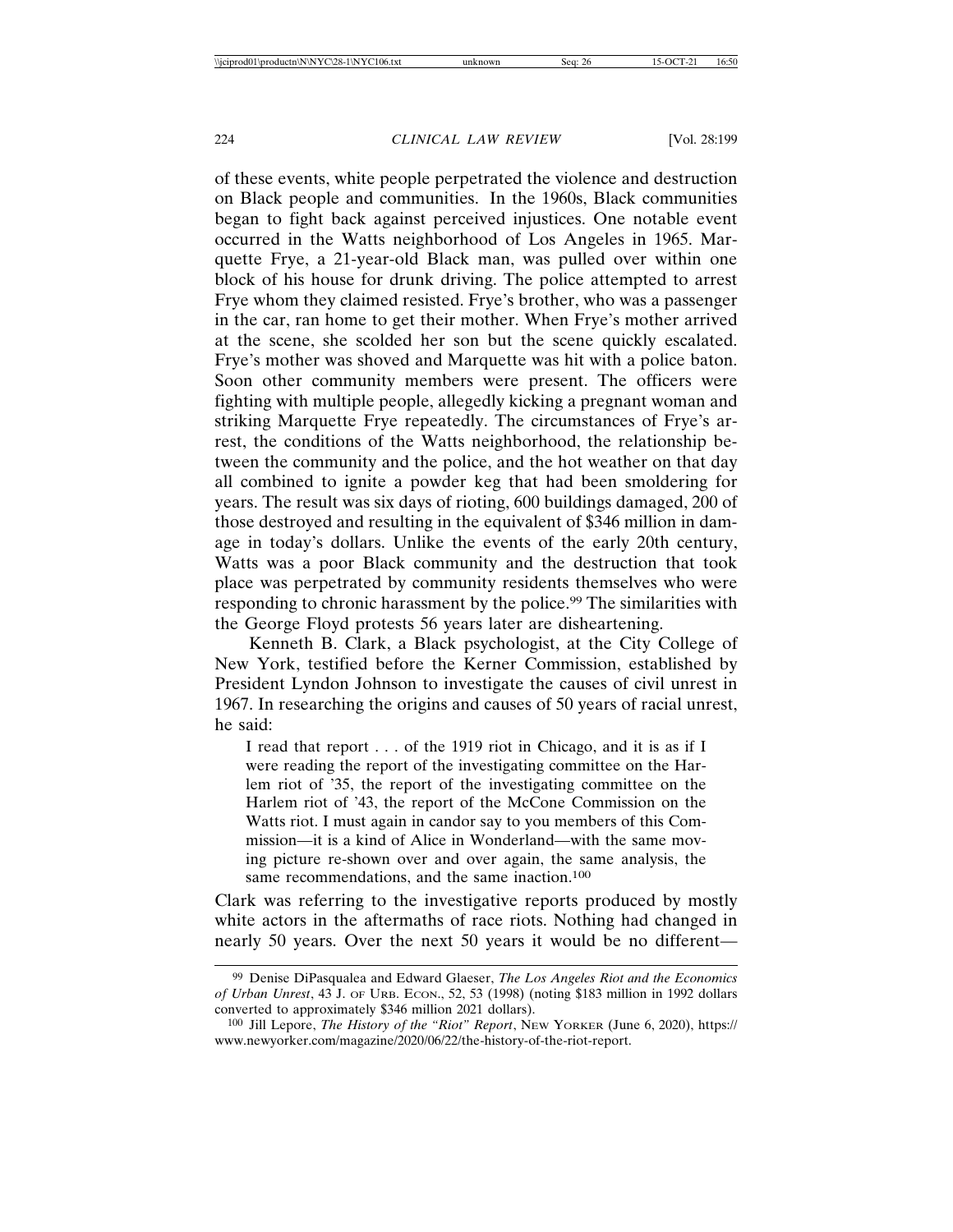Miami in 1980, Los Angeles in 1992, Cincinnati in 2001, and Ferguson in 2014.

The George Floyd protests are the latest in a seemingly endless stream of civil unrest in Black communities. Unlike most of the unrest in the past, George Floyd's murder sparked protests and unrest across the country, not just in the locale where the injustice occurred. The George Floyd protests merged into the Black Lives Matter movement, a movement that pre-existed George Floyd's murder. Its focus is curbing police violence against Black people. The movement opened a broader conversation around systemic racism that pervades all aspects of life from housing to health care to employment to education to entrepreneurship. The question in 2021 is whether the movements sparked in the aftermath of George Floyd's death will change the trajectory of Black and brown communities in this country. For urban business owners, this is a palpable concern as these business owners have already weathered the storms that the past 18 months have brought in the form of economic anxiety, disappointment and rage from the last year and half's events.

# V. CLINIC IMPACT

There are over 100 transactional clinics across 200 accredited law schools. Virtually all of them represent businesses. Typically, the work involves the myriad needs that small businesses have—entity formation, governance, managing employees, protecting intellectual property, contract drafting and negotiation. A complex matter in a clinic might be the merger of two businesses or structuring a multi-layered organization. In some circumstances a clinic might aid a client in securing early-stage capital or advise about equity compensation structures. But in March 2020, that usual work ground to halt. The set of issues that students had agreed to take on for their clients in January were instantaneously mooted. In the initial weeks of shutdown orders, people were consumed by where they could get hand sanitizer and toilet paper, not how to lure potential investors or what entity to choose for their business. When George Floyd was murdered, Black businesses could not cabin the rage, disappointment and anxiety they felt along with much of American society.

Both of our clinics (in Philadelphia and New York) represent clients who were in the communities that were seeing the greatest COVID-19 impact and suffered the greatest impact from the George Floyd protests. It is no surprise that these events had a tremendous impact on our clinic clients, students, and ourselves.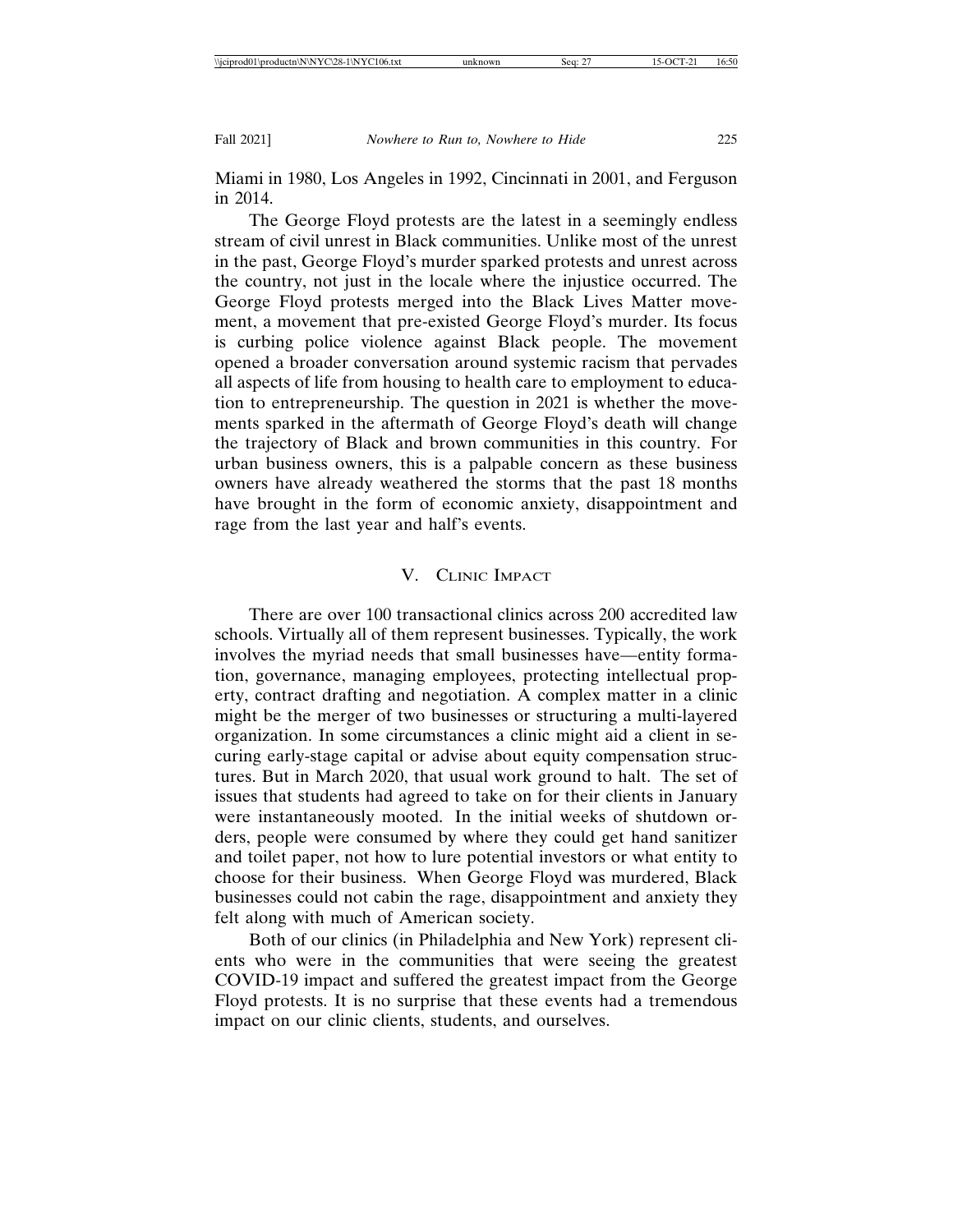# *A. Students*

In our clinics, students' personal needs are rarely put on par with client needs, but with the onset of the pandemic, they were equally significant. At Penn, students went away for spring break and were told not to return. At Columbia, there was a week of remote classes before spring break during which students were encouraged not to return to campus. Our students' lives had been up-ended as well. For many, not having the stability of the law school building was majorly disruptive. They relied on it to provide reliable and fast internet, quiet study space, access to books and resources, and social interaction with their friends, classmates, and professors.

Shelter in place exacerbated pre-existing inequities among students. At Penn and Columbia, the universities ordered students to vacate student housing with rare exception. Many law students who did not live in student housing opted to leave to be closer to friends and family, to save money by vacating their apartments, or to move to less congested areas. Students needed to find a new place to shelter that had reliable internet to attend classes virtually and a quiet space to study. For clinic students, there was the additional concern of confidentiality and privilege. Where could they have conversations without others hearing what they were saying? For some, they could return to comfortable settings with their families and be supported as they finished out the school year. For others without such family support, however, the disruption meant that they had to scramble for accommodations.

Students' computers became their gateway to life. They had spent the first half of clinic learning how to conduct face to face interviews and learning about body language and spatial cues. Suddenly, they had to learn how to use Zoom or some other video conferencing tool to communicate with their clients, classmates, and professors. Students also needed to rely on their computers to access their clinic files. At the same time, they had to worry about whether their clients had the requisite technology to communicate with them. The art of the old-fashioned telephone call had renewed vitality.

Law school is generally a stress-inducing place, but the spring of 2020, was an extraordinary source of stress and anxiety for students. Students worried about the status of their summer jobs and internships. Students worried about their living situations. They worried about their families and friends affected by the virus. For graduating students, there was the often-tacit anxiety of ending their law school careers isolated from their friends and peers as well as graduating into an uncertain world. Bar examination, job offer, and housing worries weighed on our third-year students' minds. The most stress-reducing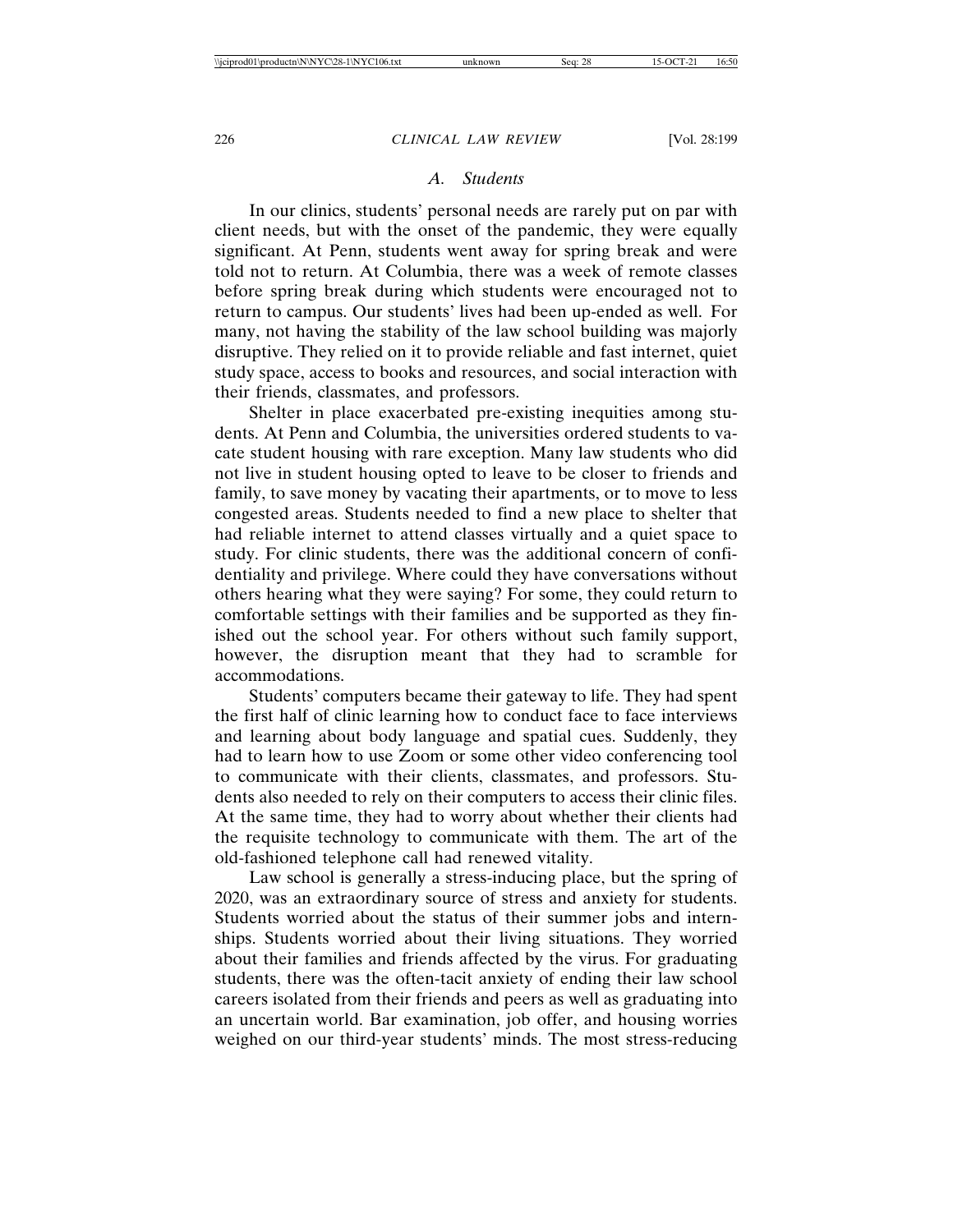thing that most law schools did during the Spring 2020 semester was make all grading pass/fail.

The anticipation and preparation for the pandemic contained its own stress. It was like preparing for a hurricane that was bearing down on your location. You took all the precautions but then needed to wait and see whether the storm would track toward you and what its intensity would be when it got there. That wait and anticipation harbored vast amounts of stress. Unlike an actual hurricane, people could not call their friends and neighbors to help board up their houses. The isolation provided another layer of anxiety. A significant difference, however, was in a hurricane people have the option of evacuating. You can move out of the way of the storm. With COVID-19, there was nowhere to run to; nowhere to hide. A hurricane moves. COVID-19 lingers–still.

It is impossible to generalize the clinic student experience from Spring 2020. There is no situation to gauge it against in our students' lifetimes nor in our lifetimes. But the students in both the Penn Law ELC and Columbia Law ECDC exceeded our expectations. They were more productive than they had been before moving to virtual. They doubled-down on client service, realizing that helping others was one way to do something where so much was out of their control.

George Floyd's murder took place after the Spring 2020 semester ended, yet it catalyzed law school students, particularly student affinity groups, to make demands of their Deans and institutions to do more to combat racism and inequality. Law schools established ad-hoc committees focused on anti-racism and students created anonymous Instagram accounts to challenge conventional thinking.

When students returned to mostly virtually law school campuses in Fall 2020, the sentiment and atmosphere seemed different. The tragic murder of George Floyd had catalyzed the larger Black Lives Matter movement which had activated many students. They expected their institutions to respond. In September, Justice Ginsburg died, creating a politically driven rush to fill the vacant seat before the upcoming Presidential election. The election itself was fraught with tensions and polarization not seen in our students' lifetimes.

For many clinicians, including us, checking-in on the mental wellbeing of our students took a new form. Rarely would we stop our inquiry of "how are you doing" after the response of "fine." We probed more deeply to verify that our students were in fact fine. Often, they were not. They wore anxiety on their faces but were reticent to discuss their mental state. Sometimes the stress manifested itself in reactions to clinic work whether in responses to feedback or in the ability to generate work in a timely manner. The challenge for us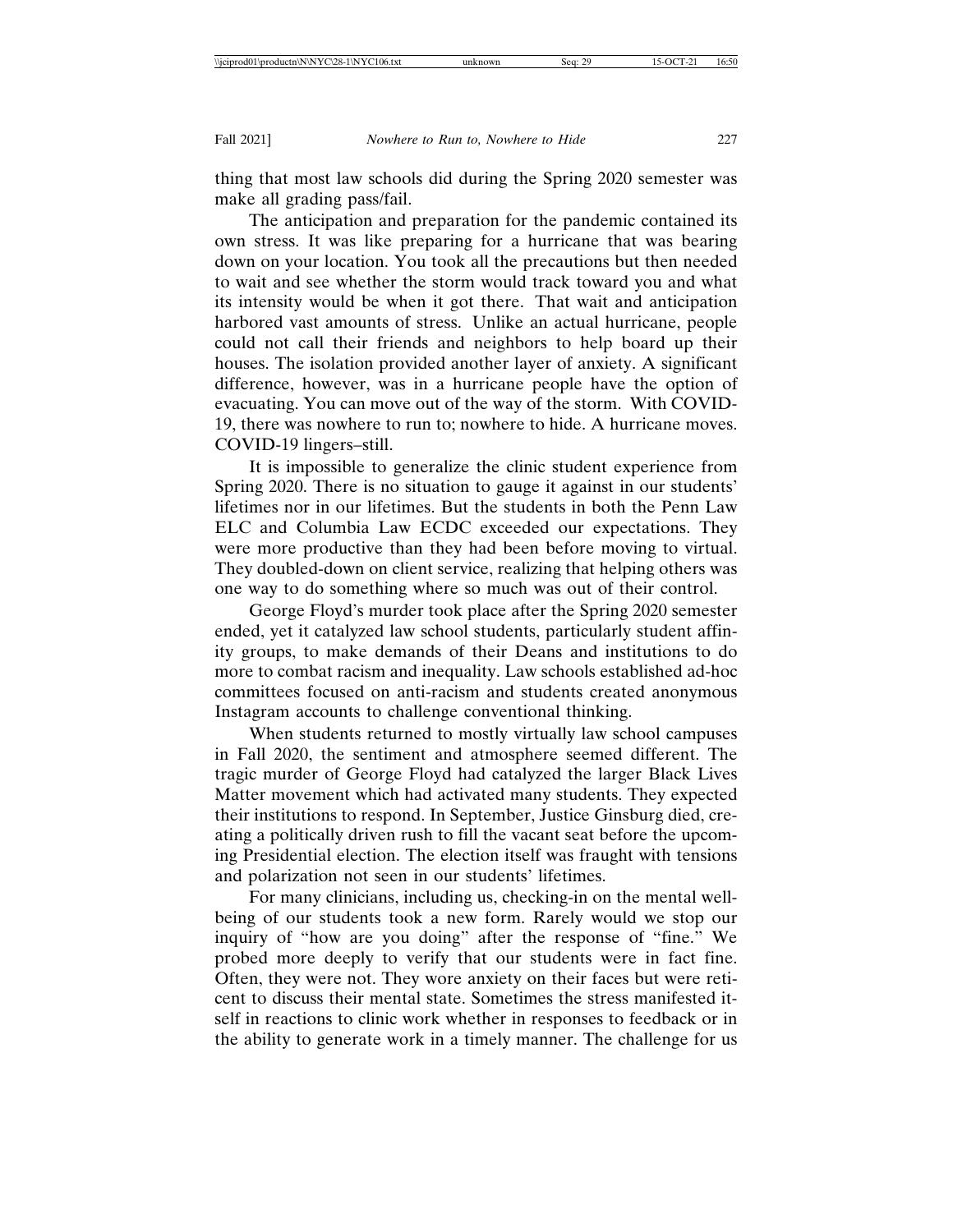was that we were not necessarily in a better mental state than they were.

# *B. Faculty*

In the law school ecosystem, the law professor is at the top of the pyramid. Often, whatever an expert and scholarly professor says in class is taken as gospel. The events of 2020 and into 2021 flattened that structure. Professors were in no better position to predict what was going to happen with the virus or how to combat centuries of racism and inequality. In fact, the entire higher educational structure and the role that these institutions and professors by default played in maintaining and perpetuating systematic racism was indicted by the ideas sparked by the Black Lives Matter Movement. The Ivory Tower, however, could not shield faculty from either the storm of COVID-19 or the racial reckoning permeating throughout the nation.

## *1. Praveen*

In the first days of the COVID-19 stay at home orders, it was very surreal—literally dreamlike. I taught class in person on Thursday, March 5, 2020. That evening, the West Coast began to shut down. My students left for spring break on Friday. Most made it out to wherever they were going. Some cancelled their trips. By the next Tuesday, March 10, we were in emergency meetings at the law school, discussing plans to move our entire curriculum online. On Friday, March 13 my kids' school closed. By March 17, we were in a fully virtual world. Everyone has their own story. The commonality is that it seemed like something from a sci-fi movie. How could this be happening? And not just in our individual locales, but across the globe? I kept thinking I'd wake up.

As the pandemic persisted and I kept seeing the impact on so many less fortunate than me, I felt tremendous gratefulness but also tremendous guilt. I had a job that didn't disappear and didn't seem at risk in the near term. We could pay our bills. We had food. We had robust internet connectivity to allow me, my wife, and two kids to be on Zoom at the same time. We had enough devices for everyone to use. We had space for all of us to spread out. We had a yard to take advantage of. We lived in a community where most people took masking and social distancing seriously.

Many of my students and clinic clients did not have the same fortune. One of my students moved four times between March and May 2020, searching for a place where he could find reliable internet, a quiet space to study and do his schoolwork, and where he could feed and shelter himself. Another of my students had graduated and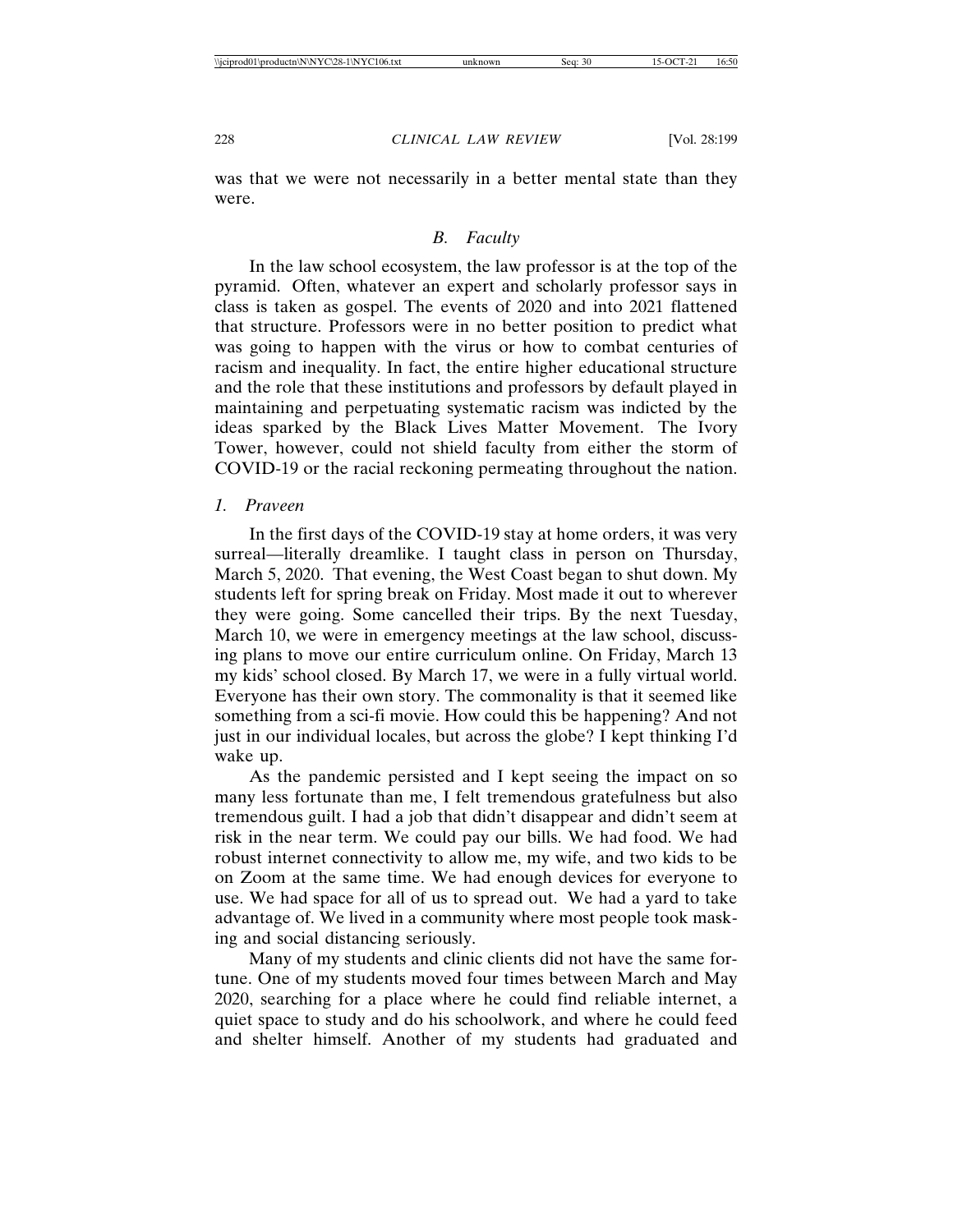moved home to live with his family—parents and grandparents on both sides—while he studied for the bar exam. Other than him, they all contracted COVID-19. He had to care for them while they were ill and deal with the uncertainty of their prognosis. I had clients who abandoned their dreams of creating a new venture or shuttered an established enterprise after running out of cash. Many of my students, clients, and friends had at-risk family members that needed care and protection, all made infinitely more complicated during COVID-19. I came to know this very personally.

My father had been diagnosed with cancer in July 2019. He had started treatment in September 2019. By March 2020, his entire immune system had been wiped out by the cancer drugs. He and my mother lived in the Midwest, 900 miles away from me. Suddenly, I was physically cutoff from them. The weight of my father's care fell entirely on my mother who was also elderly. At the end of April, my Mom got sick at the same time my Dad was doing worse. My initial fear was that my Mom had COVID-19. The search for a COVID-19 test and subsequent wait for results was like awaiting a jury verdict. Thankfully, this time the verdict was not guilty. My sister, who lived in town, tried to manage both of our parents, but she was a doctor seeing patients and was high risk for contracting or transmitting the virus. In any conversation I had with any of them, the unstated message was clear—please come home to help.

This was in April 2020. There was so much unknown about the coronavirus and the U.S. was in full shutdown mode. The guidance from people like Dr. Fauci was to stay put—"shelter in place" or risk being exposed. The guilt I felt in that moment cannot be described, but it is a guilt that was felt by so many across the world faced with the same decision of whether to help your loved ones or protect yourself. If it were just me, that decision would have been easy. I would have been on the next plane. But it wasn't just me. I had a wife and two young kids. It felt irresponsible to disregard the guidance coming from the scientific community. Guilt and love, however, are powerful influencers. After agonizing over the decision, I ultimately did travel to my mother and father to help however I could. The journey brought its own stresses. It was before mask mandates in airports or on airplanes and before knowing how COVID-19 spread. I double masked, Clorox wiped everything around me, and didn't eat or drink anything during the journey. I managed to avoid contracting COVID-19, and my Mom and Dad rebounded a bit—enough that I felt comfortable leaving them to return to Philadelphia. Upon return, I had to quarantine from my wife and kids. Mentally, I was still with my parents in the Midwest. The overlay of COVID-19 on my parents' health was a complication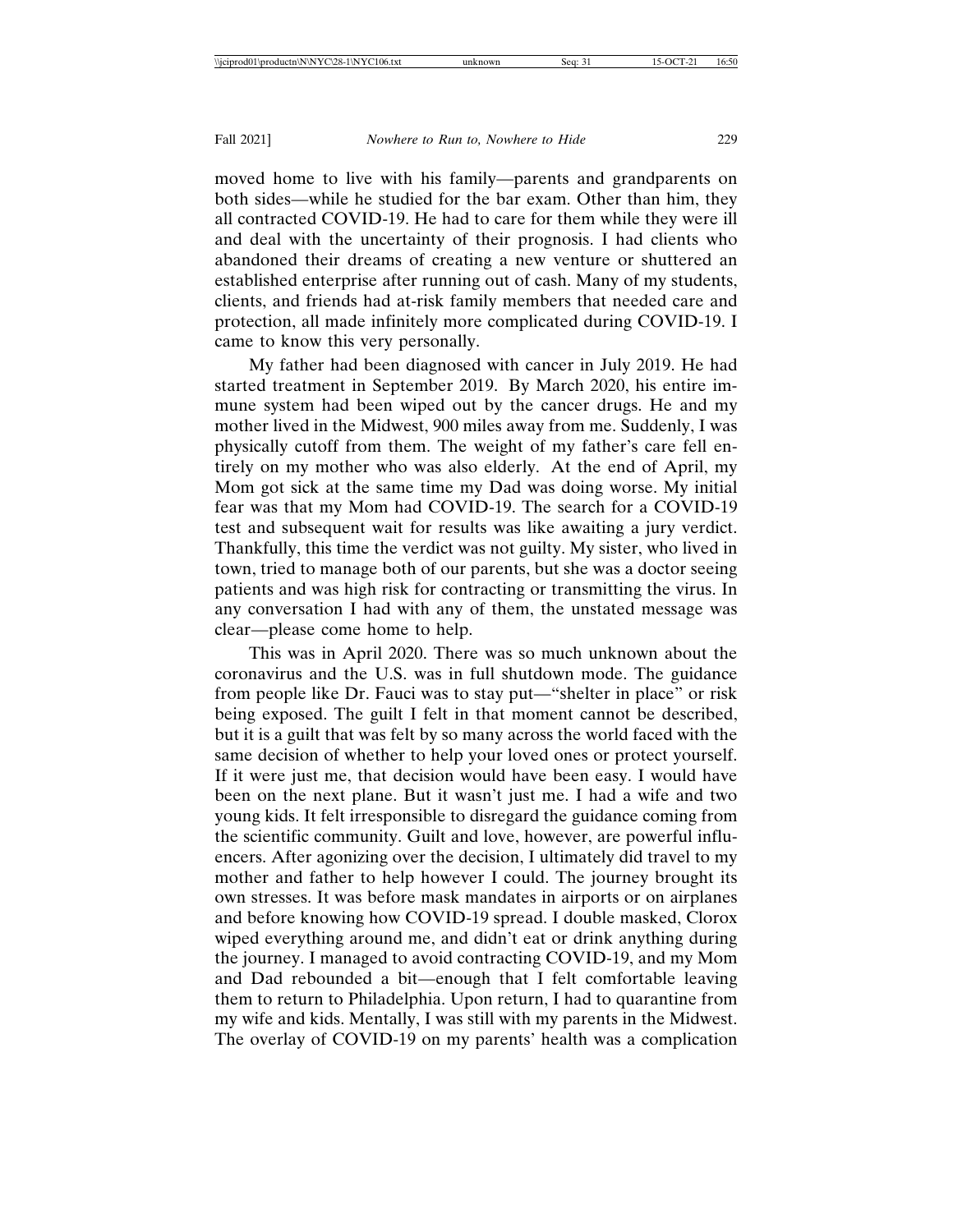and stress felt by any person with older loved ones. It was made worse by the limitation on how anyone could assist their loved ones and protect them. No one under similar circumstances was operating at full strength; not my students, not my clients, not me. I was just taking things day by day as millions of others were.

Later in the fall, my Dad's health deteriorated. The cancer drugs were not working. In November 2020, my Dad was hospitalized and expected to die. He had no immune system in a hospital ICU with COVID-19 surging. It was the perfect storm. My decision was easier this time. I knew that I could not live with a lifetime of guilt of not being with my Dad at this juncture in his battle, so I went. COVID be damned. In November 2020, COVID-19 restrictions prevented visitors to a hospital. My mother and sister were doctors for the health system where my Dad was admitted, so through my privilege (and with lots of personal protective equipment), I was able to be with him. It was not lost on me that the hospital was full of patients who did not have that privilege and whose family members did not have the choice I had. I spent several days sitting with my father in his hospital room, trying to get him to eat, helping him sit up in bed, talking about mundane things. As COVID-19 surged, the hospital was slowly converting beds and wards into COVID-19 wings. The risk of my Dad getting COVID-19 in the hospital was very high but he had no choice. My choice was to not be there which didn't seem like a choice at all. After sitting with my Dad all day, I would turn to student work at night. The clinic was a refuge in many ways. It allowed me to focus on something other than my father and to appreciate that my students' and clients' lives could be equally tumultuous if not more so. The experience with my father also caused me to probe my students more than I had ever done in my teaching career about their mental health and personal wellbeing.

Somehow, my Dad got a little better and was moved out of the ICU, but he was mentally and physically spent. When I said goodbye to him in the hospital, I knew that it might be the last time I saw him. I travelled back to Philadelphia hoping that my Dad would be released and two days later he was. When he got home, he made us promise that we would not, under any circumstances, send him back to the hospital. He wanted to die at home. COVID-19 was in full surge in December 2020. My Dad had to travel to the hospital for his cancer treatment. Each trip he was tested for COVID-19. On Dec. 9, 2020, 18 months into his battle against cancer, and 9 months into the pandemic, my Dad tested positive for COVID-19. At that moment he was asymptomatic. Even though he was 84 and had no immune system, I thought—I hoped—that he might be lucky. On December 11, he started to show some symptoms. On Dec. 14, I spoke to my Dad on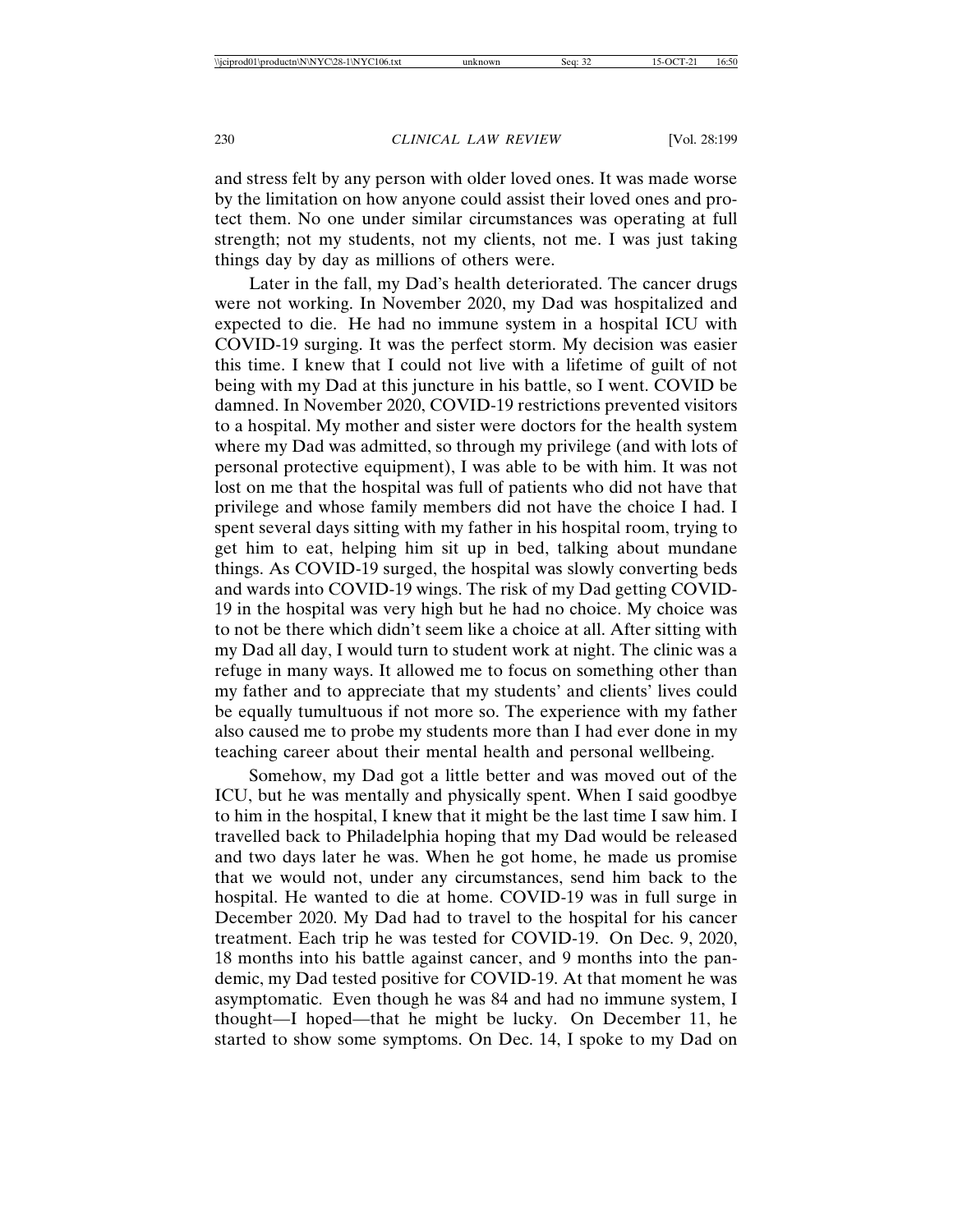Facetime. I asked him if I should come home. This time was different from the other conversations I had about coming home because this time he had COVID-19. He told me not to come and to take care of my kids. It was the last time I would speak with him. He died on December 19. His death certificate says he died from multiple myeloma. He didn't. He died from COVID-19.

Some version of that story has played out more than 636,000<sup>101</sup> times in the United States and over 4.5 million times worldwide in just the last 18 months.102 The loss of those individuals and the gaping holes left behind in their loved ones is the true tragedy of COVID-19. Those individuals and loved ones are our students, clients, and colleagues and their families. On top of the loss, COVID-19 restricted closure—no opportunity to say goodbye, no physical contact, no gathering of loved ones, no funerals or memorials. The cumulative mental impact of all of that cannot be overstated. Suddenly, school and clinic seemed different in the value chain.

A central tenet of Buddhism is that life is suffering.103 Though meant metaphysically, 2020 gave the principal literal meaning. The pandemic alone pollinated the world with plenty of suffering but add the mental anguish of witnessing another Black man being murdered in cold blood by the police over a pack of cigarettes, the unleashed anger in the form of protests and sometimes vandalism and looting, and the seemingly unabashed dismantling of our democracy and the amount of suffering in 2020 is untold.

When George Floyd was murdered, I deliberately did not watch any of the news coverage. I knew another Black man had been killed by the police, but I didn't know any of the details. On May 31, 2020, the aftermath of George Floyd's murder hit Philadelphia. There were protests some of which resulted in destruction and looting in West Philadelphia where I worked and where many of my collaborators and clients were. As professors, we are often looked to for answers. It's one thing to inhabit that role when the questions are related to the law or careers or the plethora of issues we see semester after semester. But sometimes we don't have answers. Sometimes we are just people, like our students, trying to comprehend, trying to explain. George Floyd's murder was one of those times. I had no answers.

After the violence in Philadelphia on May 31, 2020, I finally

<sup>101</sup> Since the time we started working on this essay, approximately 30,000 more people have died of COVID-19 and continues to rise. *See COVID Data Tracker*, CDC, https:// covid.cdc.gov/covid-data-tracker/#trends\_dailytrends deaths (last visited Aug. 30, 2021) (tallying deaths between May 21, 2021 and Aug. 29, 2021).

<sup>102</sup> *Coronavirus in the U.S.: Latest Map and Case Count*, N.Y. TIMES, https:// www.nytimes.com/interactive/2021/us/covid-cases.html (last updated Aug. 30, 2021).

<sup>103</sup> *See* HUSTON SMITH, THE RELIGIONS OF MAN (1958).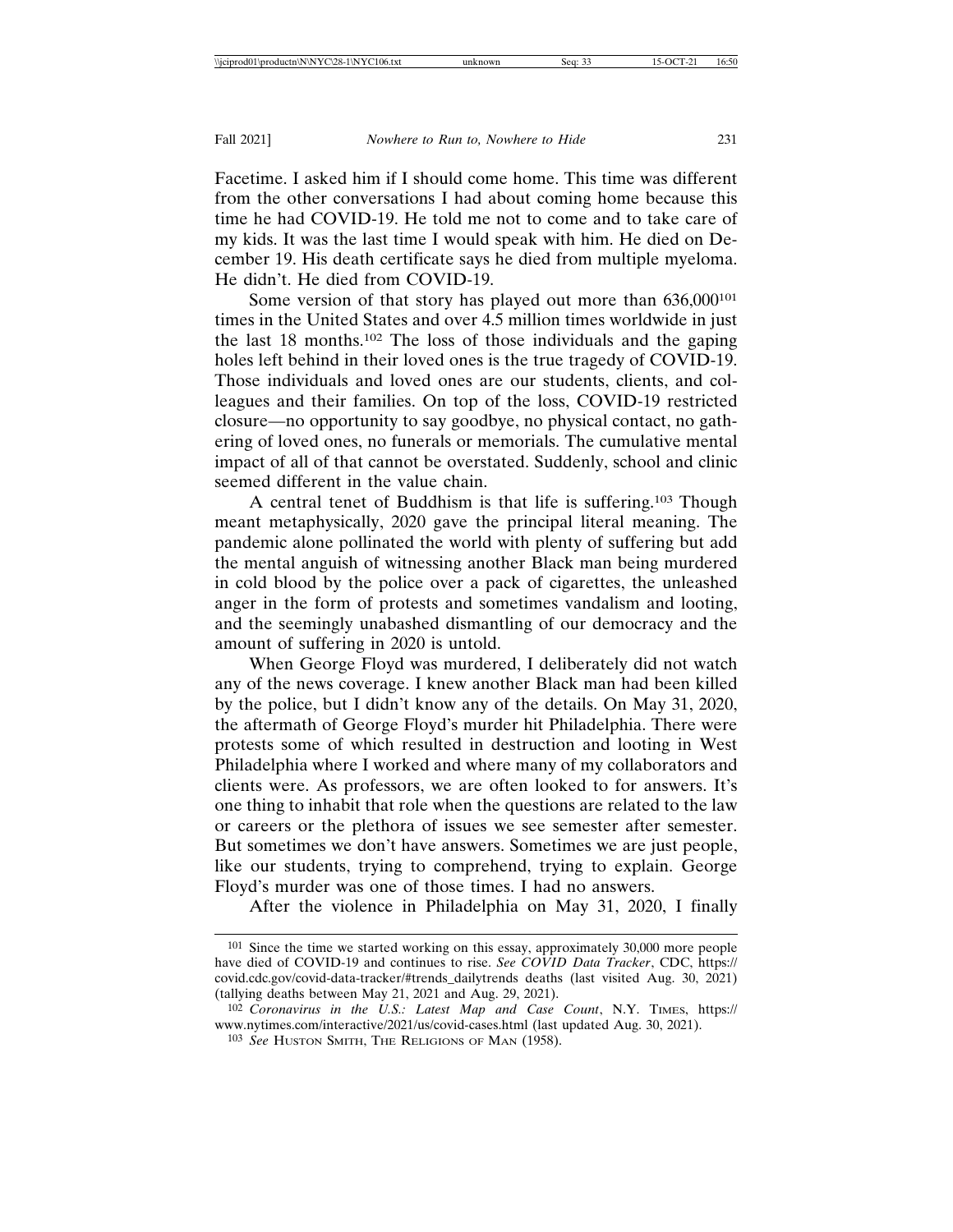watched the video of George Floyd's murder. I felt anger. I felt tremendous sadness. The protests continued in Philadelphia over the next week or so. Amid the pandemic, I saw that some things were transcendent. I had to do more to fight systemic inequality and racism. My clinic colleagues had to do more. We, like many others, issued a statement in support of Black Lives Matter. Even in writing the statement, I thought that words are cheap. How do we translate them into action? How do we hold ourselves accountable?

As already recounted, in the fall of 2020, things did not get better. Justice Ginsburg's death and the resulting actions of the Republicancontrolled Senate and Presidency to fill her seat made me feel more hopeless. The increased polarization of the country and the complete abdication of our elected leaders to perform their sworn duties made me angry. I live in Pennsylvania, a purple state, though I live in a blue bubble. I volunteered during the election trying to make sure I did everything possible to remove Donald Trump from office. When Joe Biden defeated Donald Trump in the Presidential election it felt more like relief than deliverance. After 4 years, I felt like I could breathe. With the announcement of vaccines, I really thought 2021 would be exponentially better than 2020. Then January 6 happened. Instead of optimism, I felt sadness. The United States seemed in undeniable decline.

#### *2. Lynnise*

The enduring memory that I have from the start of the pandemic once it hit the east coast is of the quiet and eerie calm in my neighborhood that was increasingly disrupted by the constant wailing of ambulance sirens. At the time, my family and I lived on 135th Street in Harlem, an area where there was always something happening on the block 18 floors below our feet. If it wasn't bachata, merengue, salsa, reggae or trap music playing, there was some loud car alarm or the necessary "eh yo!" from one of our neighbors or just the general noise and energy from hundreds of people walking to the subway or bus and going about their daily lives. Our apartment windows looked out over the Hudson River and provided views of the massive George Washington Bridge, which connects New York to New Jersey. Our windows also looked out over New York's Westside Highway where often our view was of brake lights and traffic during rush hour. But as the city followed the governor and mayor's shutdown orders, Westside Highway sat empty except for ambulances rushing up and down the highway 24/7 on the way to and from New York-Presbyterian/Columbia University Medical Center's Emergency Department. Those sirens broke the silence that had surrounded Harlem in the early days of the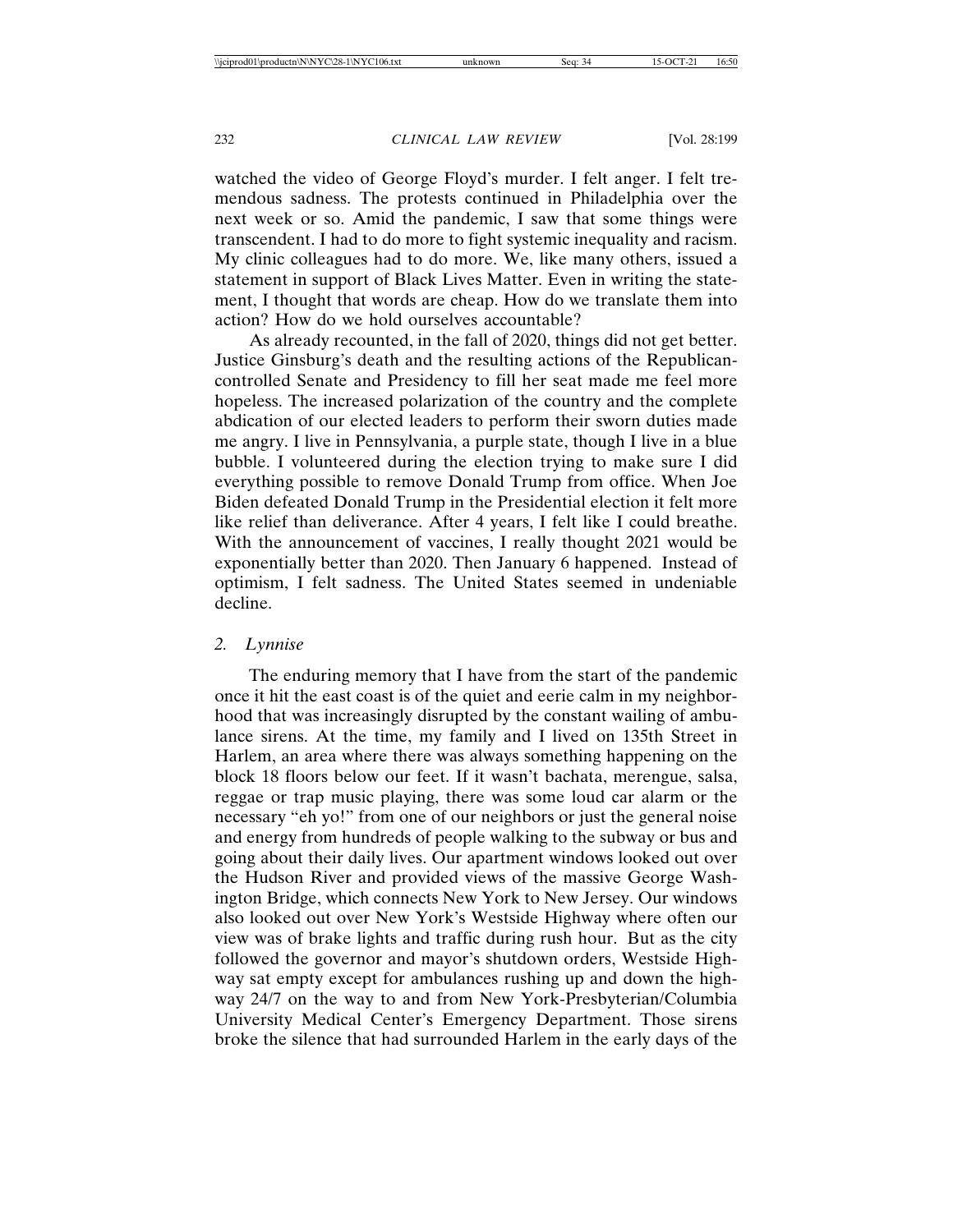pandemic.

I taught my last in-person class on March 9, 2020. I had a guest speaker attend and I remember that she and I awkwardly remarked that it might be a good idea not to shake hands or to keep our distance. On March 10, my children's school informed the families associated with Columbia University that our children would not be allowed to access the school because of the news that a Columbia student might have been exposed to New York's "Patient Zero," a lawyer known as one of the early confirmed cases of COVID-19 in New York, and their school wanted to stem community spread of the virus. My children were overjoyed to start their spring break a week early. I was overwhelmed with the thought of managing their care and thinking about how to move my clinic to online teaching and learning within days. Columbia Law School soon announced that we would move to virtual instruction after the return from spring break. At the time, I naively thought it would only be a few weeks' time before things would return to normal.

New York City is notorious for tiny apartments. People use their apartments generally to sleep and bathe, and most other activity happens outside of one's apartments, including eating and working. Shutdown and shelter in place orders meant that New Yorkers were now taking to their apartments for extensive periods. Our building was built in the seventies to prevent white flight to the suburbs. Our apartment was roomy by New York standards, but still small by other measures. Avoiding people and sheltering in place meant we were together for every conversation, and every activity as a family. We created an initial plan based on our shared work schedule. The master bedroom was our conference room, our living room/kitchen was our gym and playground. The kid's rooms would serve as their classrooms. It worked well on paper. Our son seemed to adapt well to being online. Classroom discussions were punctuated with chat room breaks with friends and Minecraft. Yet, assignments and the teacher's instructions for getting those items became increasingly confusing. Work was done and then not done which led to tears as well as long evenings going over missed work. For our daughter, a grade lower, developmentally appropriate classroom breaks meant she would guest star in my Zoom work meeting or she would need to be found again to resume her class. My husband and I also had to manage our kids' different classroom schedules and our own work schedules. Breaks were usually punctuated by the need to make lunch before the kid's classes or identify snacks. My husband and I took turns being the lunch lady, the IT guy and the teacher's assistant all at once. There was some solace in the evening as the entire building erupted with cheers, noise-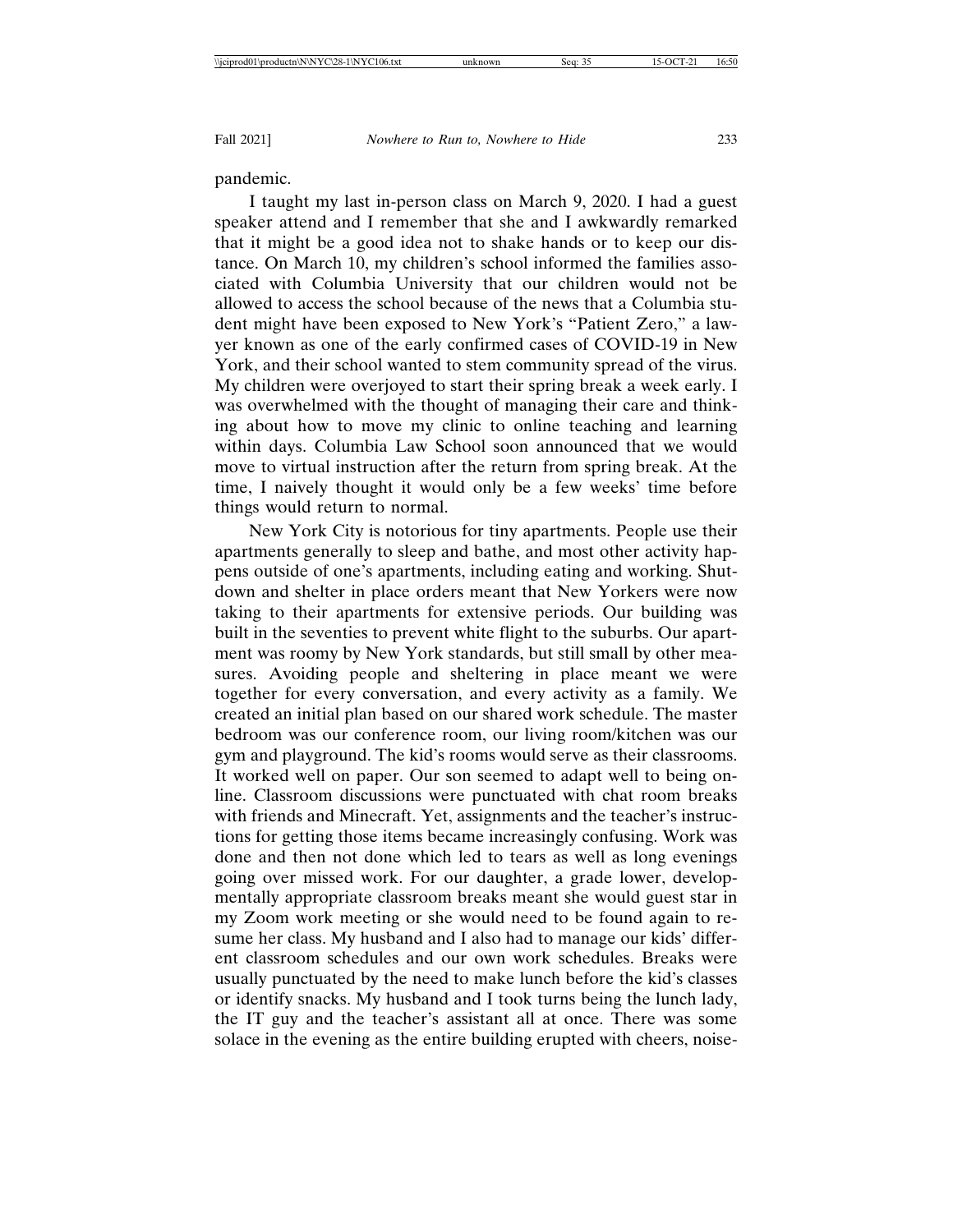makers and the banging of pots and pans in the nightly ritual celebration and expression of support and gratitude for essential workers at the time of the 7pm shift change at New York City hospitals.

Work intensified for me. What was strange was the need to overcommunicate. I was stuck in a constant cycle of emails, texts, Zoom meetings, and WhatsApp chats. As a clinical professor, we get to know our students well over the course of a semester. From that perspective, it felt important to talk to my students and get a sense of their well-being, whether they were safe and what their plans were to remain safe. I was constantly talking to my students and our clients across multiple communication platforms—fielding their questions, supporting them in their client work, and checking in on their wellbeing as well as confirming that they had all the tools necessary to complete their clinic work. In addition, I was asked to take on additional service responsibilities like the faculty bootcamp committee, which came together to support our faculty's online teaching efforts and methodology, and the anti-racism steering committee, which was initiated by the Dean to serve as a hub to coordinate and support the law school's myriad forms of engagement with anti-racist work on a variety of levels (curriculum, learning and training by faculty, hiring, community engagement, and reckoning with the law school's history, among other issues).

Outside of work, personally, the summer of 2020 felt so heavy. John Lewis died. George Floyd was murdered. My husband and I had to have hard conversations with our children. "Hard" or "challenging" doesn't even begin to describe what it is like to raise Black children in a racist country. As parents, we experience the racism all over again because we see it through our children's eyes. We want to shield them from all the past wounds but that's an impossible task, if not a fool's errand. I remember the painful moment when we talked about George Floyd's death at dinner. Our kids had heard about it during virtual school and they wanted to know more from us. They wanted to know why. We sat at the dinner table and willfully peeled away some of the innocence they deserved to keep a little while longer. My memory of that night is watching my Black son holding his head and squeezing his eyes shut and asking us to explain because he just didn't understand why George Floyd would be treated as he was simply because of his Black skin. We had to tell our beautiful 10-year-old that America does not respect or care for the Black body. We told them it was unlikely true justice would come because of the ebb and flow of most of the previous movements. We offered our arms, our own bodies to them to protect them as we watched videos of the protest marches across the country.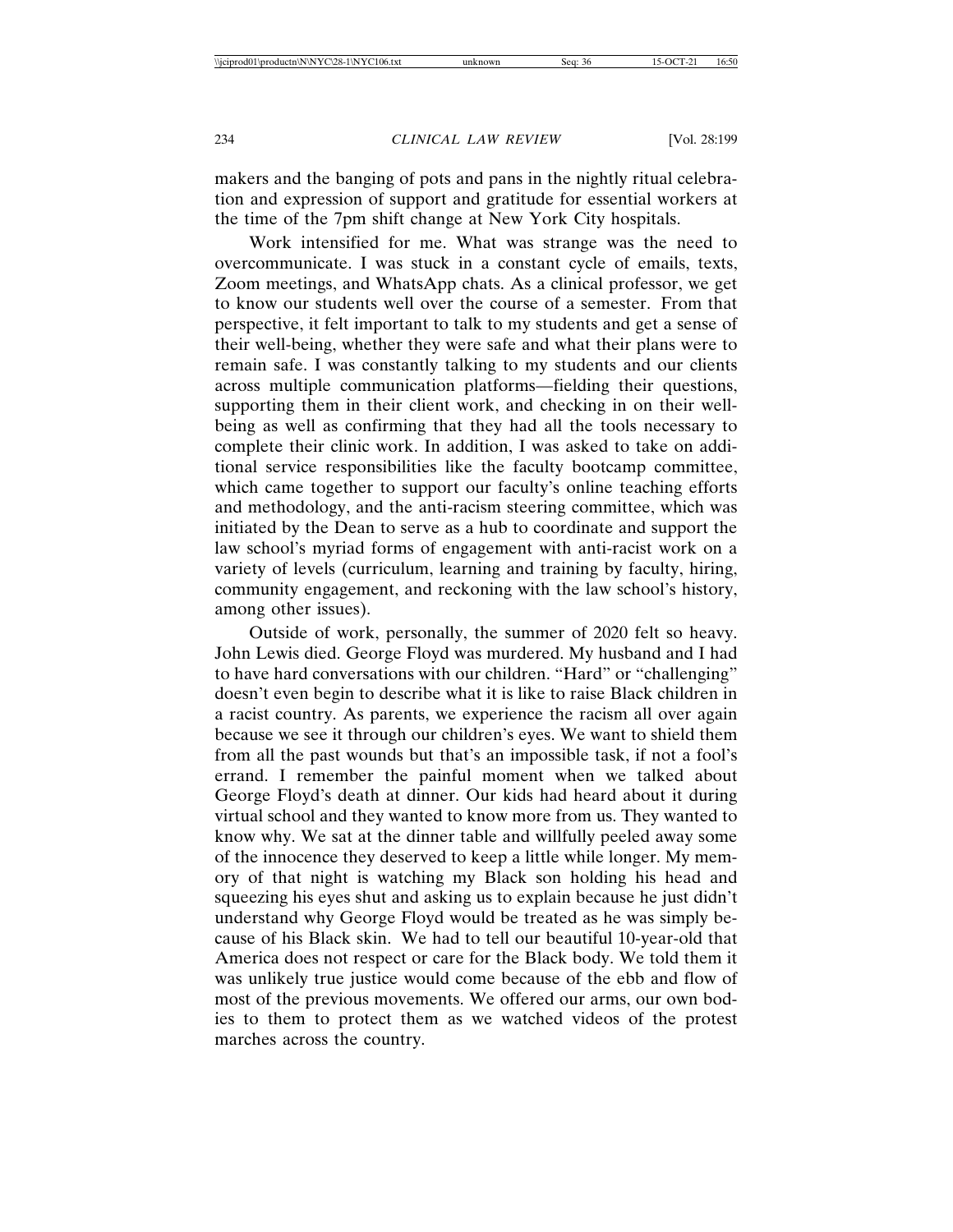The election brought on new stress and anxiety for myself and for those around me, including my students. The news of Justice Ginsberg's passing and the news of how the Republicans planned to fill her seat, despite taking a different position during the 2016 election left me without much hope for change. In the fall of 2020, the act of voting did somehow feel cathartic, even though I felt sure that Donald Trump's reelection was imminent. I thought of our children growing up in a sustained Trump presidency and I grew despondent. I felt relief wash over me when it was announced that Joe Biden and Kamala Harris had won the election. A few weeks later, when the vaccines were announced, I started to feel optimistic about the future. I was ready to put 2020 in the rearview mirror and start fresh with 2021. Then the insurrection brought me back down to reality. The failed coup crystalized for me that there were clear enemies of the state who would eliminate any progress for marginalized people because of their race, religion, or country of origin. We watched the coup on replay because it took some time to process not only what was happening, but also to process how law enforcement dealt with the insurrectionists.

# *C. Pedagogy*

# *1. Impact Of The COVID-19 Pandemic*

There is no doubt that our clinics required a fair amount of adjustment due to the COVID-19 pandemic. In both the Penn Law ELC and the Columbia Law ECDC, we migrated our seminar curriculum straight to Zoom with few modifications as the pandemic began. Candidly, the goal was to get through the semester. Client needs were still at the forefront of our focus, and we tried to double our efforts to make sure we were lending all possible assistance to them. At Penn, as the ELC began to receive more questions from clients about COVID-19 related issues, we created a set of FAQs that covered topics like shutdown orders, force majeure clauses, and business interruption insurance. We also explained financial relief programs including the Cares Act and PPP. In addition to our pre-existing clients, we took on new ones needing help navigating their commercial leases in the wake of shutdown orders. At Columbia, ECD Clinic students worked on several projects as COVID-19 spread. We worked with the Columbia-Harlem Small Business Development Center (SBDC) to provide generalized information to small business owners to assist them with managing the crisis and their clients' related business response. In partnership with the SBDC, students developed a legal toolkit for small businesses operating during the crisis. The online toolkit included resources to renegotiate existing contract terms with vendors,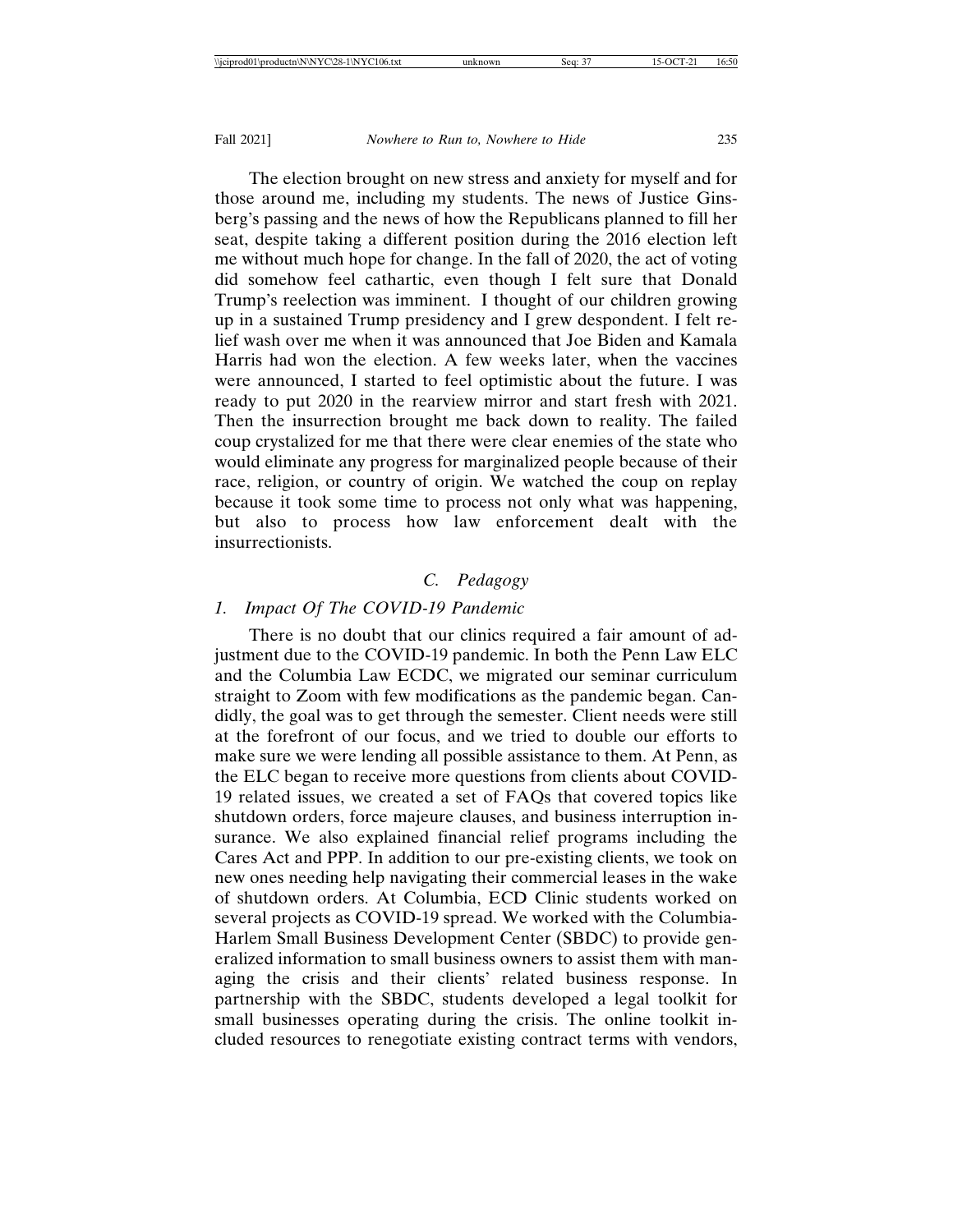investors, and lenders. Students in the ECD Clinic also created a page on our clinic website that served as a repository for legal and financial resources for small businesses related to COVID-19. The webpage included information about the CARES Act, along with an FAQ about the PPP and other available loans and grants from the city and state, access to private capital, employment law matters in a pandemic, and access to other benefits and support to small businesses. We also took on several new clients who needed legal support as they pivoted their business model as a result of the crisis.

The summer of 2020 allowed for much greater planning for a virtual world. We had time to revamp our seminars, experiment with virtual teaching tools, and master Zoom. There were numerous conferences and seminars conducted to train us in how to conduct Zoom meetings, perform online polls, and use breakout rooms. Though each successive semester has gone better than the last, online teaching can never capture what is essential in clinic and lawyering.

The fall 2020 semester was different from the earlier spring in many ways, but one significant difference was that we began without any in-person foundation with our students. It is impossible to make a real human connection over a computer. When every interaction is scheduled and planned, the spontaneity and informal communications where you see one's true personality are lost. When we work so closely with our students in clinic, that knowledge and connection are so important. In the classroom, you cannot read body language. You cannot tell if a student is really understanding the lesson you are trying to impart. You cannot read eyes on Zoom the same way you can in the classroom.

We hope that we never have to teach clinic fully virtually again in our lifetimes. Already, the presumption is for a return to campuses in fall 2021 with mandated vaccines. Some have predicted a new normal—that life will not return to the way it was before the pandemic. Some have said that the pandemic is not over as evidenced by the Delta variant and have predicted that the pandemic may get worse before it gets better. Already in Philadelphia, the city has gone from removing its mask mandate for inoculated people indoors to implementing it again because of the Delta surge. It is still unclear how the pandemic ends. Time will tell. But in clinic and the classroom, the pandemic spurred a few potentially lasting developments. First, we were able to access and include guest speakers from anywhere in the world. This unlocked a pool of potential thought leaders who were inaccessible before. Second, many of us experimented with the flipped classroom. Though not something newly developed during the pandemic, it became more commonly used. Asynchronous material viewed outside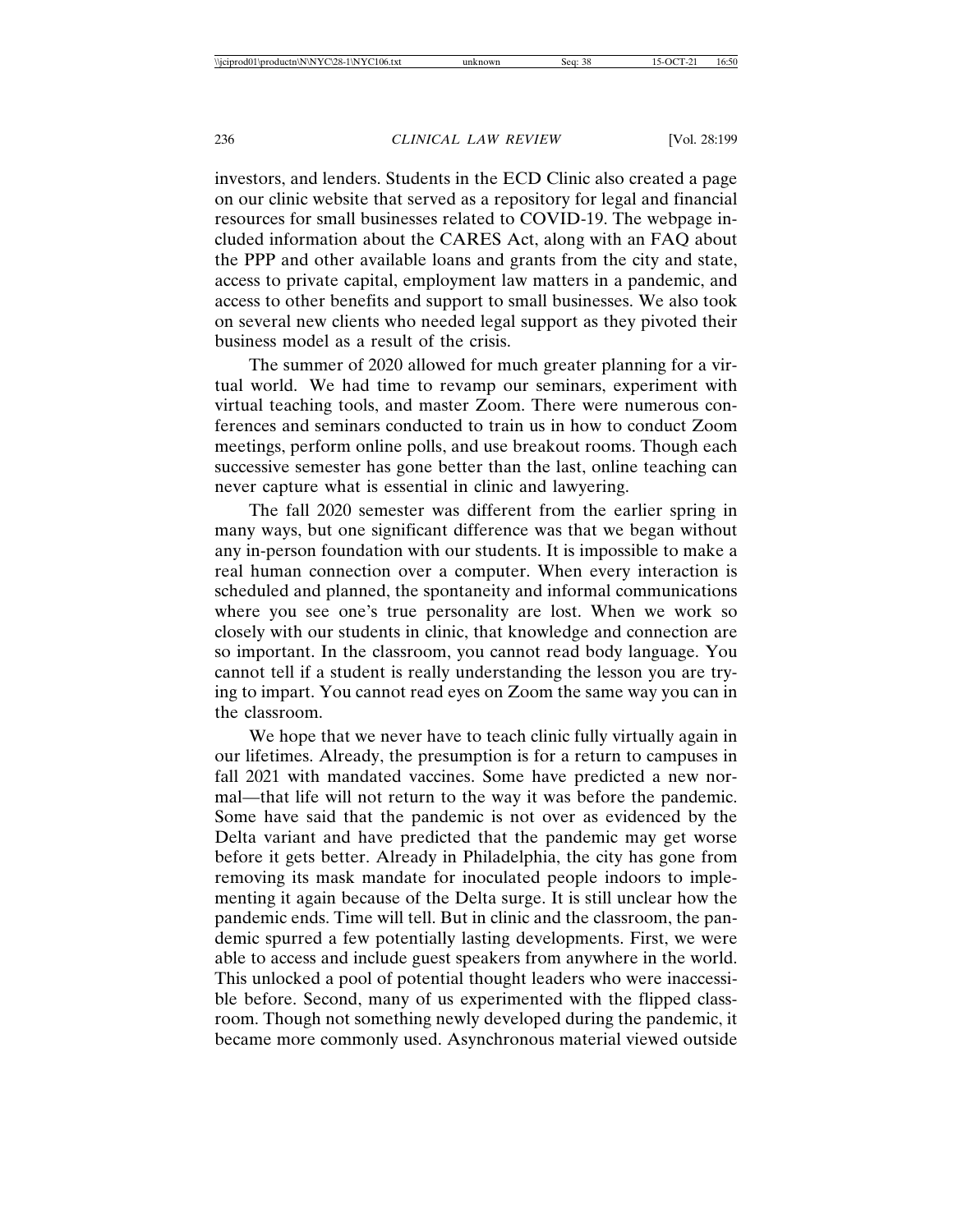class time allowed for a different and more engaging use of in-class time. Third, some of us represented clients that we would not have normally taken because of proximity concerns. Virtual connectivity showed that maybe that was a false constraint.

# *2. Impact Of George Floyd And Black Lives Matter*

The pandemic was a life altering event for mankind. With at least 4.5 million people dead because of COVID-19, more than 636,000 in the U.S. alone, one cannot overstate the magnitude or severity of the disease. Certainly, we are not on the other side of it yet as the Delta variant surge evidences. But if all we dealt with in 2020 was COVID-19, would we be writing this essay? Would there be an entire issue of the Clinical Law Review devoted to it? The longer lasting pedagogical change from the summer of 2020 is the direct result of the George Floyd protests, not COVID-19. The protests rekindled a reckoning about the history of Black people in America. It spurred many institutions and leaders to reexamine long-standing social and structural racism as it exists in every facet of American society. Since much of that systemic racism and inequality is baked into our legal systems and statutes, it is no surprise that law schools would take a closer look at their curricula to see how they can alter their education of tomorrow's lawyers.

Five Black law deans curated the Antiracist Clearinghouse Project through the Association of American Law Schools (AALS) "to focus our teaching, scholarship, service, activism, programming, and initiatives on strategies to eradicate racism."104 Last summer, the Clinical Legal Education Association (CLEA) and AALS co-hosted a virtual clinical conference in which two of the three plenary sessions were "Facing New Suns: Futuristic Lawyering for Black Liberation" and "Black Lives Matter and the Future of Clinical Legal Education."105 The theme for the 2021 AALS Annual Meeting was "Freedom, Equality, and the Common Good."106 CLEA's 2021 New Clinicians' Conference featured a plenary session on "Racial Justice in the Classroom and in Practice."107 From an institutional perspective as

<sup>104</sup> Danielle M. Conway, Danielle Holley-Walker, Kimberly Mutcherson, Angela Onwuachi-Willig and Carla D. Pratt, *Law Deans Antiracist Clearinghouse Project*, Ass'n OF AM. LAW SCH., https://www.aals.org/antiracist-clearinghouse/ (last visited July 23, 2021). 105 *2020 AALS/CLEA Virtual Clinical Conference Materials*, CLINICAL LEGAL EDUC.

ASS'N, https://www.cleaweb.org/2020aalsclea (last visited July 23, 2021).

<sup>106</sup> Presidential Address from Vincent D. Rougeau, President, American Association of Law Schools to American Association of Law Schools House of Representatives, https:// www.aals.org/about/publications/newsletters/aals-news-winter-2021/2021-aals-presidential-address/ (last visited July 23, 2021).

<sup>107</sup> *2021 CLEA Virtual New Clinicians Conference Schedule*, CLINICAL LEGAL EDUC. ASS'N, https://www.cleaweb.org/NCC2021 (last visited July 23, 2021).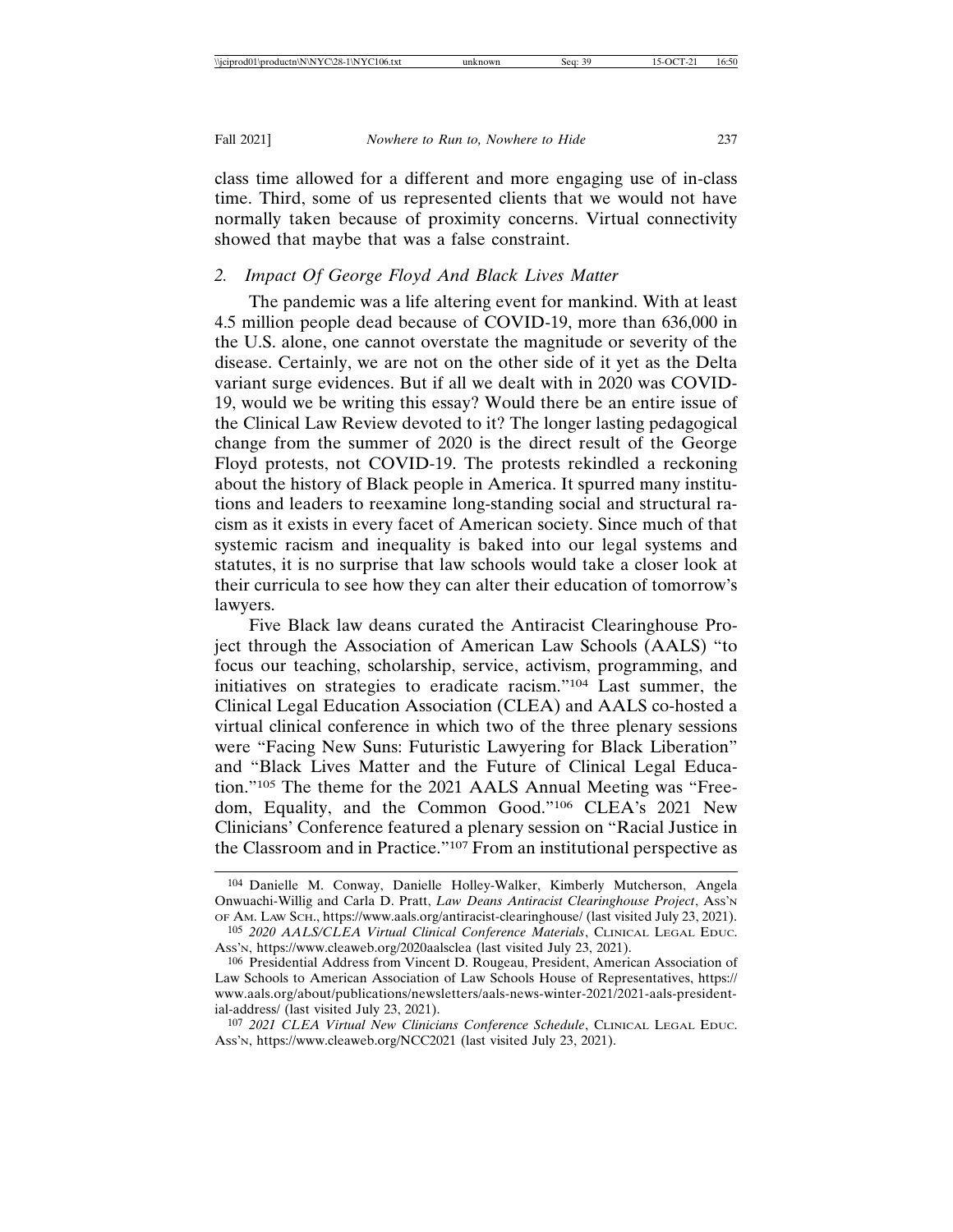well as a clinical one, it appears that we reached a tipping point with regard to wholesale integration engaging with the topic of race across the curriculum.

In transactional clinics, issues of race and inequality manifest differently than in litigation-based clinics. We note here that there is an entire body of scholarship regarding the missions and pedagogical objectives of transactional law clinics that practice in the field of community economic development where race and justice is front and center. In referencing "transactional clinic" in this essay, we are referencing transactional clinics that practice in the area of business law or entrepreneurship law. In the context of these transactional law clinics, the clinic director may or may not have an explicit social justice mission. These clinics are quite popular and as popularity has grown, transactional clinical pedagogy has emerged, but the pedagogy has not necessarily developed a clear methodology for engaging with issues around race and justice. Arguably, the reason for that is that there has not been a linear connection between the work accomplished in these clinics and the larger social contexts within which transactional clinics operate. Because of the events of this past summer's racial reckoning as well as interest from our students and clients, we see the need to explicitly teach about systemic racism and inequality. Whereas it was not necessarily introduced before, we now have a commitment to explicitly teach about systemic racism and inequality in our clinics. In the same way that the pandemic required our clients to pivot their businesses, the racial reckoning has pushed us as teachers to examine the way that race affects the work that we do in our clinic and has likely spurred a change in the pedagogy for transactional clinics.<sup>108</sup> This, however, is not an easy addition to our existing curricula. It is a work in progress and has involved a fair amount of trial and error. That will likely continue as we hone our lesson plans, but we think that these changes to the transactional clinical pedagogy and curriculum are one of the imprints of the effect of the last 18 months.

# *D. Clients*

Entrepreneurs are resourceful by nature. They see the potential in things and ideas—the proverbial glass is half-full. In business school parlance, the "pivot" has become an entrepreneurial skill. Nothing will make you pivot like a pandemic. Each of our clinics has numerous examples of resiliency. Our clients are from the communi-

<sup>108</sup> At the 2021 AALS Annual Meeting, the Transactional Law and Skills Section's theme for their program focused on exploring recent and potential transactional innovations for promoting inclusion, such as issues of bias in corporate governance to inclusion riders in the entertainment industry.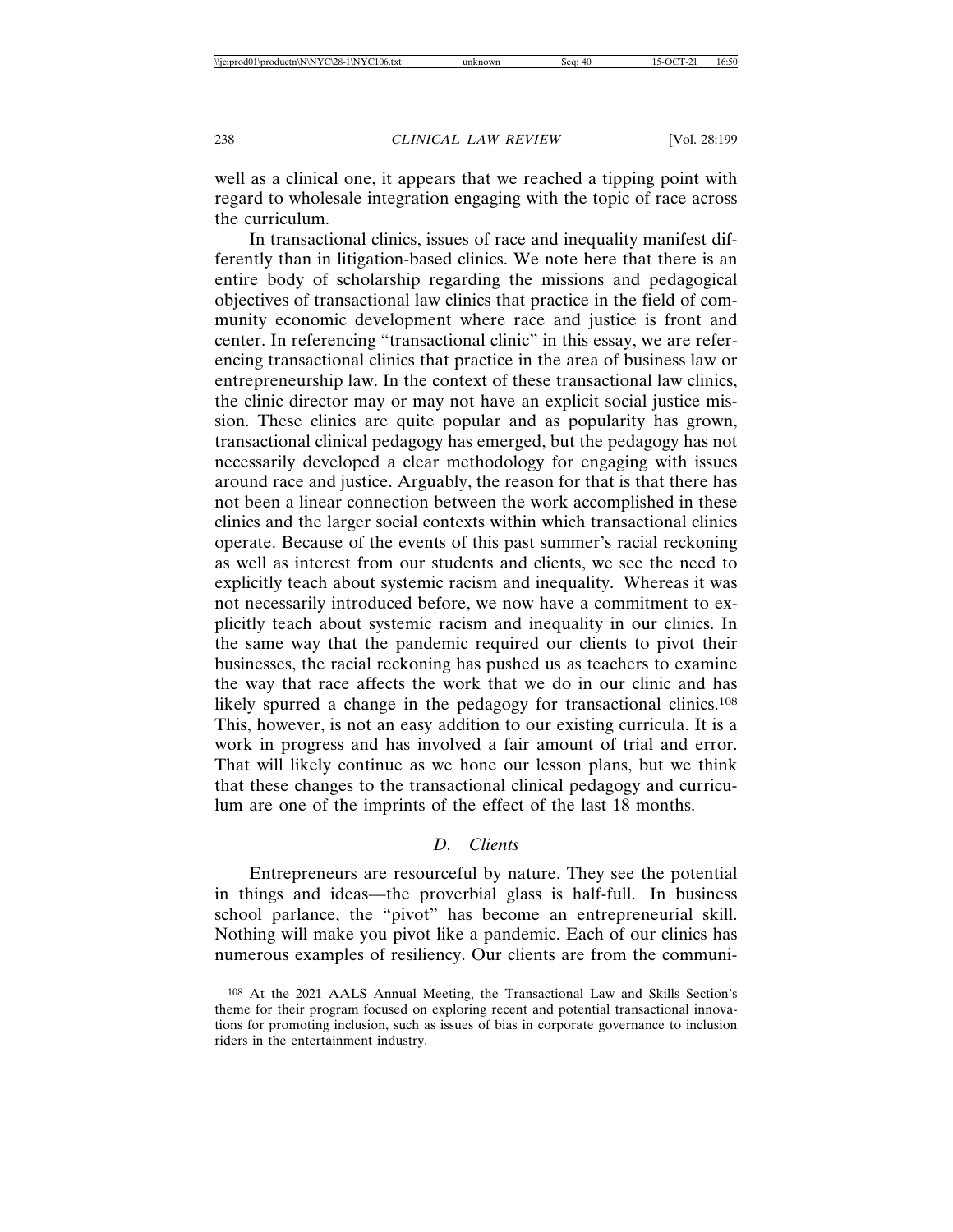ties we describe. They have lived through unchartered times and challenges no one ever anticipated. In their actions, we find inspiration.

Grant Blvd is a socially conscious fashion business located in West Philadelphia. It is owned and operated by Kimberly McGlonn, a Black woman who grew up in a very segregated Milwaukee, Wisconsin. Kimberly describes Grant Blvd best:

Grant Blvd is a response to slavery, to leased labor, to Jim Crow, to persistent economic injustice and marginalization. We need to completely reimagine our response to poverty and the criminalization of it, and we also have to radically change how we create pathways to self-sufficient living for Black & brown people who've been incarcerated. Our work to use fashion to create employment opportunities and points of exposure to the skills we all need to find long term peace isn't about supporting the othered "them" that've been incarcerated (mind you, too often due to poverty and trauma and untreated emotional or mental health struggles). It's about us, all of us, and it's about designing radically inclusive pathways that pursue the long-term plan of progressing our collective good, and let's not ever forget, the good of our planet. Grant Blvd is about intersectional design. Grant Blvd is about the only way forward. . . . And forward is the motion.109

Before COVID-19, Grant Blvd made unique apparel from recycled fabrics and clothing. It had a studio where it designed and manufactured its goods and a retail location where it sold its merchandise. Both its production and sales were halted by the Pennsylvania Governor's shelter in place order related to the pandemic. Literally days later, Kimberly switched her production to fashionable face masks. This was before it was known that COVID-19 spread through airborne particles and long before any mask mandates. In addition to selling them to her customers, she also donated masks to local health care professionals. As her attorneys, students in the Penn Law ELC were focused on the potential liability associated with selling masks in the context of a global health crisis. Would Grant Blvd have liability if someone bought a mask thinking it would protect them from the coronavirus but contracted it anyway? Was there a risk that customers would think Grant Blvd's masks were the same as medical grade masks? Could hospital employees sue Grant Blvd if the masks were found to be deficient for use in health care settings? Eighteen months later, our concerns seem laughable. Kimberly acted as entrepreneurs do—seeing a need and filling it; seeing the upside when others are consumed by the downside. Grant Blvd applied for and received some

<sup>109</sup> Kimberly McGlonn, CEO & Founder of Grant Blvd, *Our Story*, https:// www.grantblvd.com/pages/our-story (last visited July 23, 2021).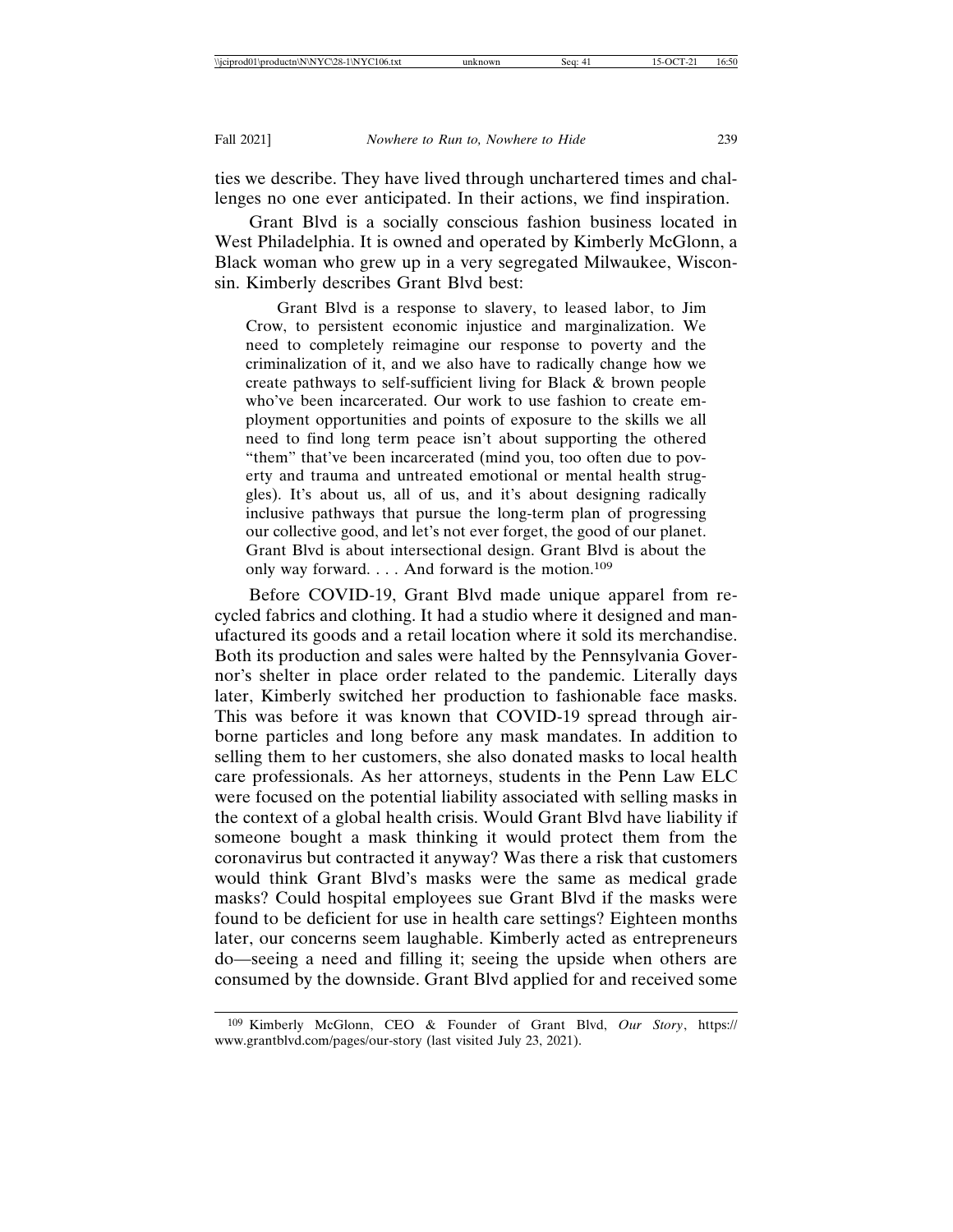local grants that aided it through the pandemic but did not receive a PPP loan.

At the Columbia Law ECDC, one client exemplifies how our clients pivoted their businesses during the pandemic. A former 911 dispatcher who started a dessert catering company in Harlem had been a client of the clinic since the fall of 2019. As she leaned into her passion for baking and started her business, she asked the clinic for guidance around regulations and required licensure to sell packed goods. Prepandemic, she mostly sold her baked goods at farmers markets and NYC street fairs. Like many of the ECDC clients, the COVID-19 pandemic forced her to adapt to the current situation. She quickly pivoted to sell her baked goods online. She developed her company into an online direct-to-consumer business model. Her biggest challenge has been to keep up with the growth of her business and to find enough space to produce her products. Shipping has also been a major concern for her as the shipping carriers have been overwhelmed with the increase in packages across the country. In general, while the pandemic shuttered many small businesses, because of her pivot she was able to continue her business and even thrive during the pandemic.

#### **CONCLUSION**

 The 18 months beginning with March 2020 through August 2021 will undoubtedly go down as one of the most tumultuous times in U.S. and world history for including a deadly pandemic, protests against systemic racism and inequality, an economic recession unlike any other in history, an unparalleled government response to it, a Presidential election that turned out more voters than any time in our country's history, an open insurrection on our lawmakers and democracy, and the fastest development of a vaccine (not to mention three) in history. These are all certainly generational events, but to what extent are they transformational?

As of this writing, 61% of Americans have received at least one dose of a vaccine for COVID-19. Yet only 39% of the world population has.110 We are still in the midst of the pandemic. Commentators have oft analogized COVID-19 to the Spanish Flu pandemic that lasted three years and killed an estimated 20 to 50 million people worldwide including 675,000 Americans. The loss of life of over 636,000 Americans due to COVID-19 is staggering and has forever changed the lives of everyone who lost a loved one. We know that Black and brown families experienced a disproportionate amount of

<sup>110</sup> *Bloomberg COVID-19 Tracker*, https://www.bloomberg.com/graphics/covid-vaccinetracker-global-distribution/ (last visited Aug. 30, 2021).